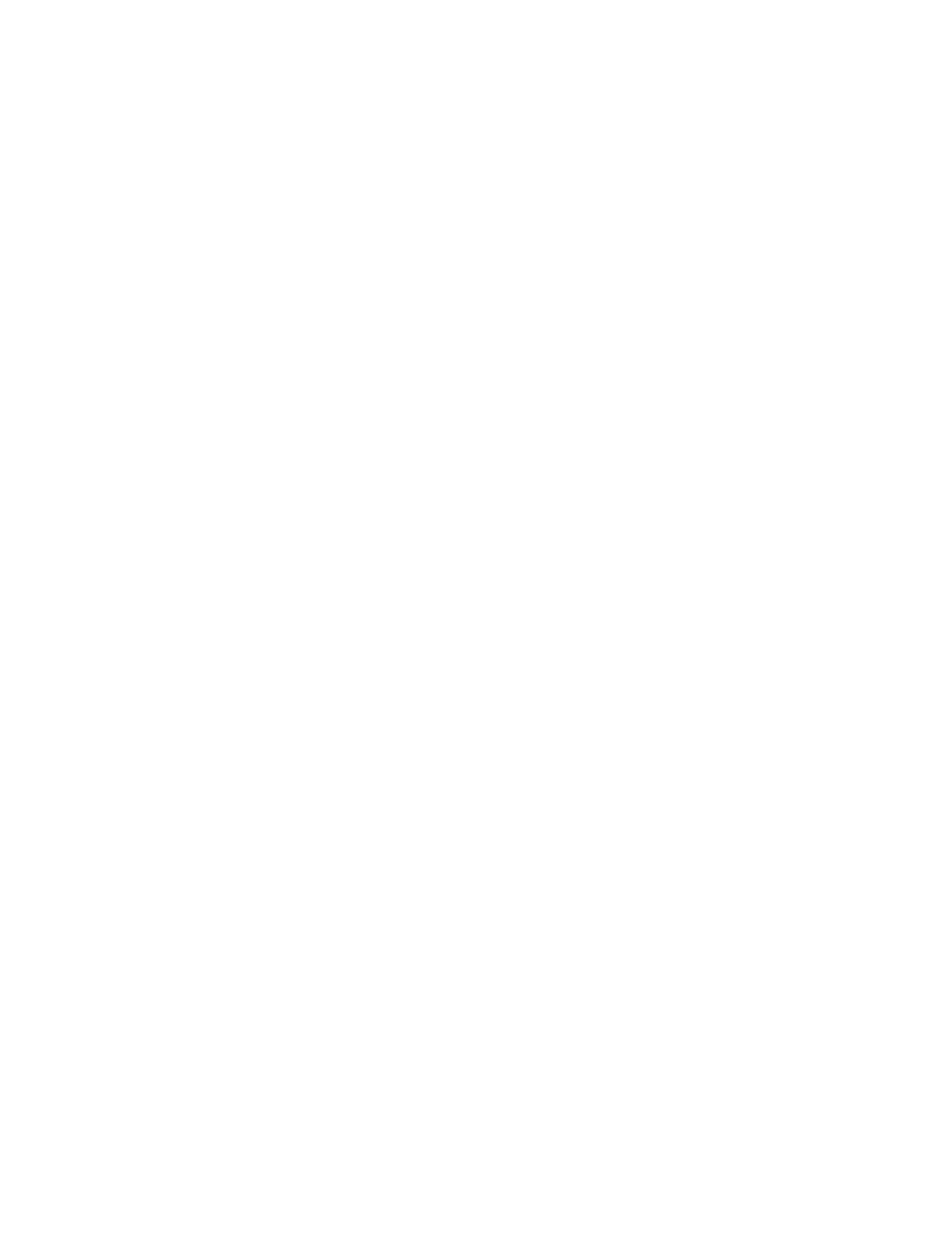



### **ORTIN LABORATORIES LIMITED**

| <b>REGISTERED OFFICE</b>                       |    | FLAT NO. 502, PALEM TOWERS,<br>BARKATPURA, HYDERABAD - 500 027,<br>ANDHRA PRADESH                                                                                                                                                                                                        |
|------------------------------------------------|----|------------------------------------------------------------------------------------------------------------------------------------------------------------------------------------------------------------------------------------------------------------------------------------------|
| <b>BOARD OF DIRECTORS</b>                      |    | Sri. S.MURALI KRISHNA MURTHY<br>Sri. G. VENKATA RAMANA<br>Sri. S. MOHAN KRISHNA MURTHY<br>Sri, Bh. SATYANARAYANA RAJU<br>Sri, S. BALAJI VENKATESWARLU<br>Sri. S. SRINIVAS KUMAR<br>Sri. J. R. K. PANDU RANGA RAO<br>Sri. M. TIPPAYYA<br>Sri. D. HANUMANTHA RAO<br>Sri. K. PRADYUMNA TEJA |
| WORKS                                          |    | UNIT 1:<br>PLOT NO. 275 & 278, I.D.A, PASHAMYLARAM,<br>MEDAK DIST., ANDHRA PRADESH                                                                                                                                                                                                       |
|                                                |    | UNIT <sub>2</sub><br>Sy. No. 300, MALKAPUR VILLAGE,<br>CHOUTUPPAL MANDAL,<br>NALGONDA DIST., (A. P)                                                                                                                                                                                      |
| <b>BANKERS</b>                                 |    | KARNATAKA BANK LTD.,<br>NAMPALLY, HYDERABAD.<br>I.C.I.C.I. BANK,<br>HIMAYATH NAGAR, HYDERABAD.<br>SYNDICATE BANK,<br>M.J.ROAD, NAMPALLY, HYDERABAD.<br>STATE BANK OF INDIA<br>BARKATPURA, HYDERABAD.                                                                                     |
| <b>AUDITORS</b>                                | ÷. | M/S.MATHESH & RAMANA,<br>CHARTERED ACCOUNTANTS,<br>3-6-145, HIMAYATH NAGAR,<br>HYDERABAD-500 029.                                                                                                                                                                                        |
| REGISTRARS AND SHARE<br><b>TRANSFER AGENTS</b> | ÷  | M/S SATHGURU MANAGEMENT<br>CONSULTANTS PVT LTD.,<br>NO-15, HINDI NAGAR, PANJAGUTTA,<br>HYDERABAD-34.<br>PH.No.:040-23350586, 23356975                                                                                                                                                    |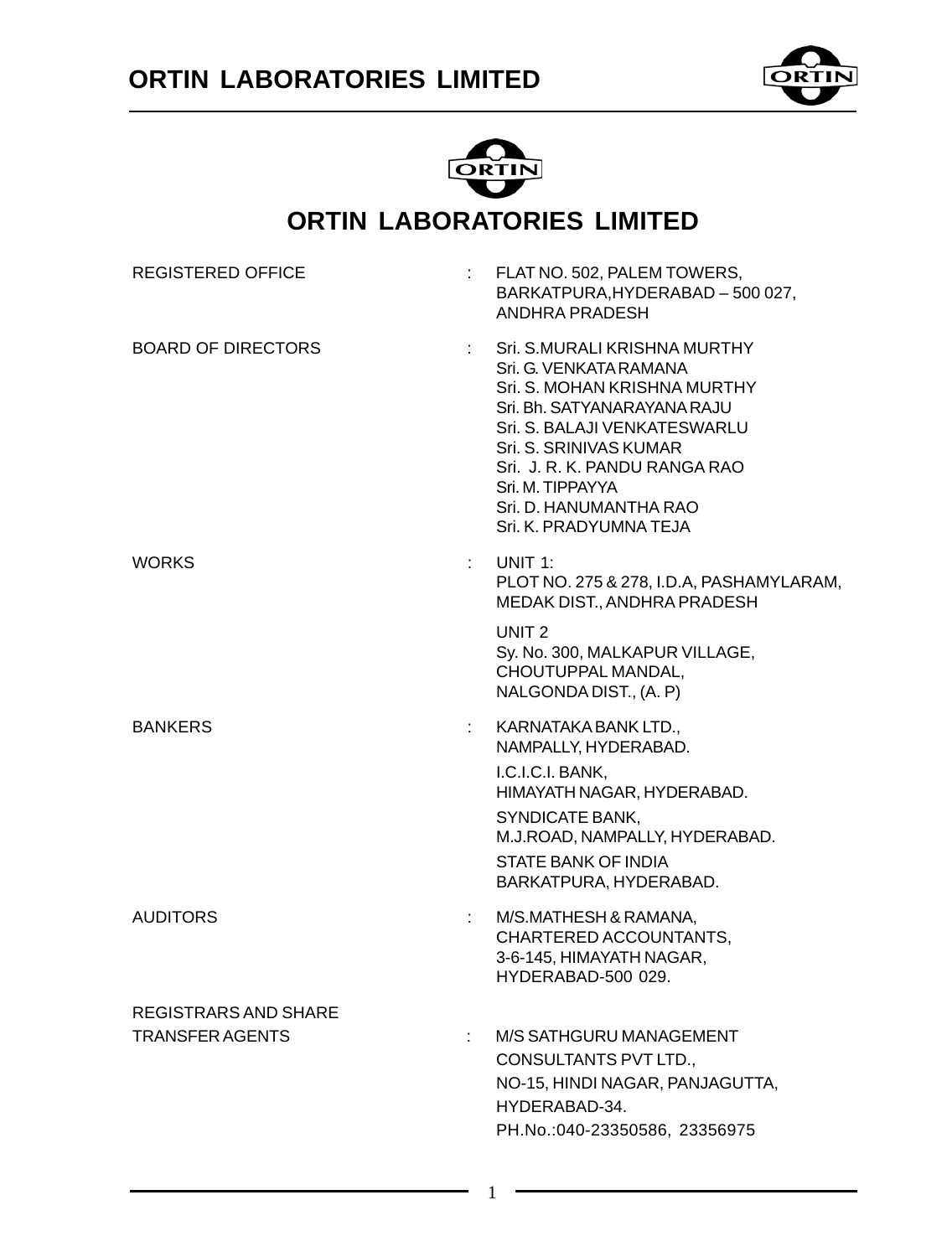

### **NOTICE**

Notice is hereby given that the 24<sup>th</sup> Annual General Meeting of the members of ORTIN LABORATORIES LIMITED will be held on Friday, the 30<sup>th</sup> September, 2011 at 11.00 A.M at the Registered Office of the Company situated at Flat no 502, Palem Towers, Barkatpura, Hyderabad- 500 027 to transact the following Business:

#### **ORDINARY BUSINESS:**

- **1.** To receive, consider and adopt the audited balance sheet as at 31<sup>st</sup> March 2011 and profit & loss account for the year ended on that date and the Reports of the Board of Directors and Auditors thereon.
- **2.** To declare 5% dividend on equity shares.
- **3.** To appoint a director in place of Mr. Mathpati Tippayya, who retires by rotation and being eligible, offers himself for reappointment.
- **4.** To appoint a director in place of Mr. Pradyumna Teja Kavoory, who retires by rotation and being eligible, offers himself for reappointment.
- **5.** To appoint Auditors to hold office from the conclusion of this Annual General Meeting until the conclusion of the next Annual General Meeting of the Company and to fix their remuneration.

#### **SPECIAL BUSINESS:**

**6.** To consider and if thought fit, to pass, with or without modification(s) the following resolution as an **Ordinary Resolution:**

"**RESOLVED THAT** Mr. Gaddam Venkata Ramana who was appointed as additional director of the company pursuant to the provisions of section 260 of the Companies Act 1956 by the Board of Directors w.e.f 30.09.2010 and who holds the office up-to date of the ensuing Annual General Meeting and in respect of whom the company has received a notice in writing under section 257 read with section 190 of the said Act, along with a deposit of Rs.500/- proposing him as candidate for the office of Director of the company, be and is hereby appointed as a director of the company whose period of office is liable to be determined by retirement of directors by rotation".

**7.** To consider and if thought fit, to pass, with or without modification(s) the following resolution as an **Ordinary Resolution:**

"**RESOLVED THAT** Mr. Satyanarayana Raju Bhupathiraju who was appointed as additional director of the company pursuant to the provisions of section 260 of the Companies Act 1956 by the Board of Directors w.e.f 30.09.2010 and who holds the office up-to date of the ensuing Annual General Meeting and in respect of whom the company has received a notice in writing under section 257 read with section 190 of the said Act, along with a deposit of Rs.500/- proposing him as candidate for the office of Director of the company, be and is hereby appointed as a director of the company whose period of office is liable to be determined by retirement of directors by rotation".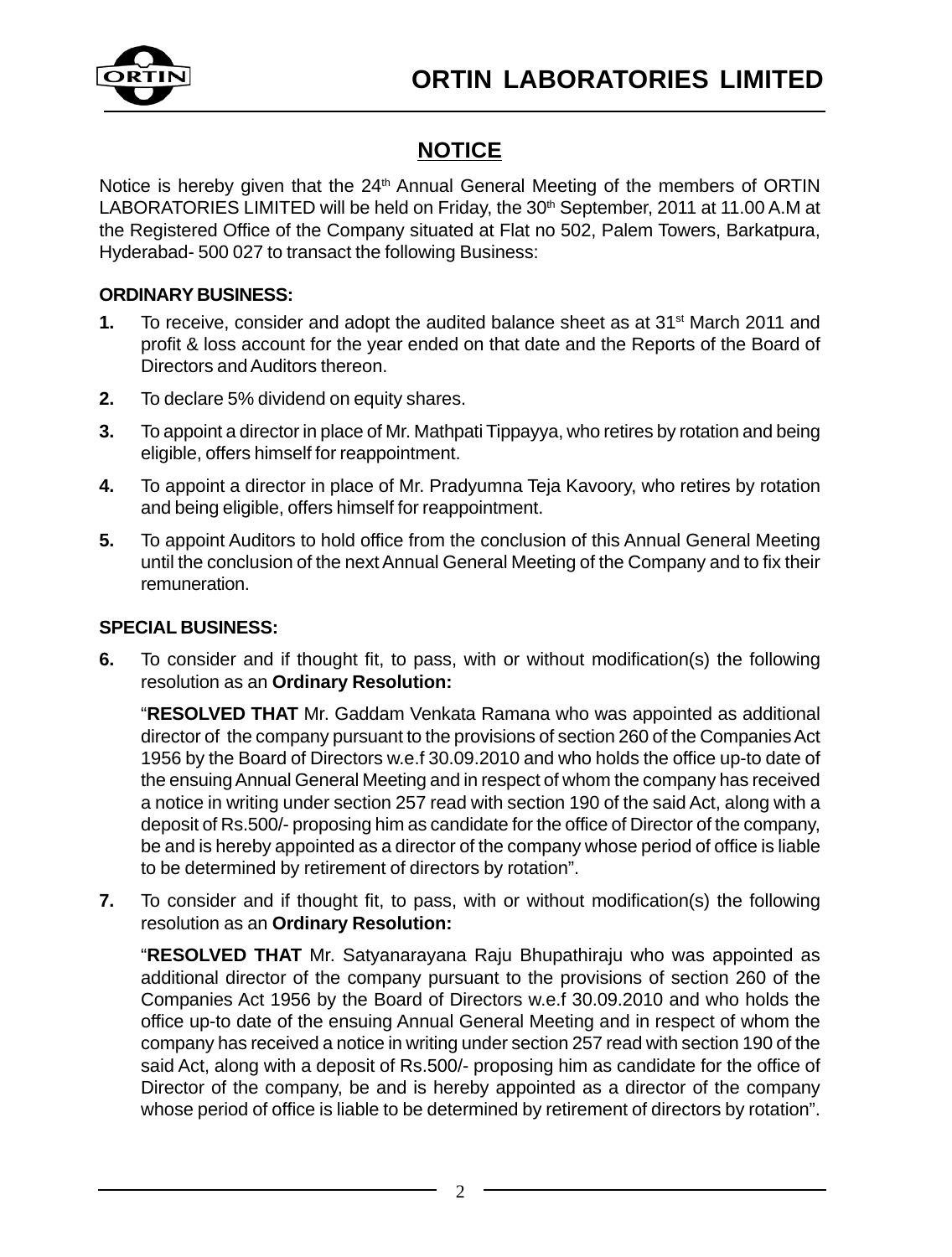

#### **8. Re- appointment of Mr. Murali Krishna Murthy Sanka, as Managing Director:**

To consider and, if thought fit, to pass with or without modifications, the following resolution as Special Resolution:

"RESOLVED THAT, pursuant to the provision of Sections 198,269,309,310 and other applicable provisions, if any, of the companies Act, 1956, read with Schedule XIII (as amended from time to time) to the said Act, Mr. Murali Krishna Murthy Sanka be and is hereby reappointed as Managing Director of the company for a period of 5 years with effect from 28.01.2011 and the existing terms and conditions of the appointment including remuneration, remain unchanged.

"FURTHER RESOLVED THAT, notwithstanding anything contained to the contrary herein, where in any financial year during the tenure of Mr. Murali Krishna Murthy Sanka the Company has no profits or its profits are inadequate, the Company will pay remuneration by way of salary, allowances, and perquisites within the limits as laid down under Sections 198, 309, 310 and all other applicable provisions, if any, of the Act read with Schedule XIII of the Act as in force from time to time."

#### **9. Re- appointment of Mr. Sanka Balaji Venkateswarlu as Whole Time Director of the Company:**

To consider and, if thought fit, to pass with or without modifications, the following resolution as Special Resolution:

"RESOLVED THAT pursuant to Section 198, 269, 309, 310 and 311 and other applicable provisions, if any, read with Schedule XIII of the Companies Act, 1956, the consent of the members of the Company be and is hereby accorded for re-appointment of Mr. Sanka Balaji Venkateswarlu as Whole Time Director of the Company for a period of 3 years (Three) years w.e.f. 28.01.2011 and the existing terms and conditions of the appointment including remuneration, remain unchanged.

"FURTHER RESOLVED THAT, notwithstanding anything contained to the contrary herein, where in any financial year during the tenure of Mr. Sanka Balaji Venkateswarlu, the company has no profits or its profits are inadequate, the company will pay remuneration by way of salary, allowances, and perquisites within the limits as laid down under Sections 198,309,310 and all other applicable provisions, if any, of the Act read with Schedule XIII of the Act as in force from time to time."

#### **10. Re- appointment of Mr. Sanka Srinivas Kumar as Whole Time Director of the Company:**

To consider and, if thought fit, to pass with or without modifications, the following resolution as Special Resolution:

" RESOLVED THAT pursuant to Section 198, 269, 309, 310 and 311 and other applicable provisions, if any, read with Schedule XIII of the Companies Act, 1956, the consent of the members of the Company be and is hereby accorded for re-appointment of Mr. Sanka Srinivas Kumar as Whole Time Director of the Company for a period of 3 years (Three) years w.ef. 28.01.2011 and the existing terms and conditions of the appointment including remuneration, remain unchanged.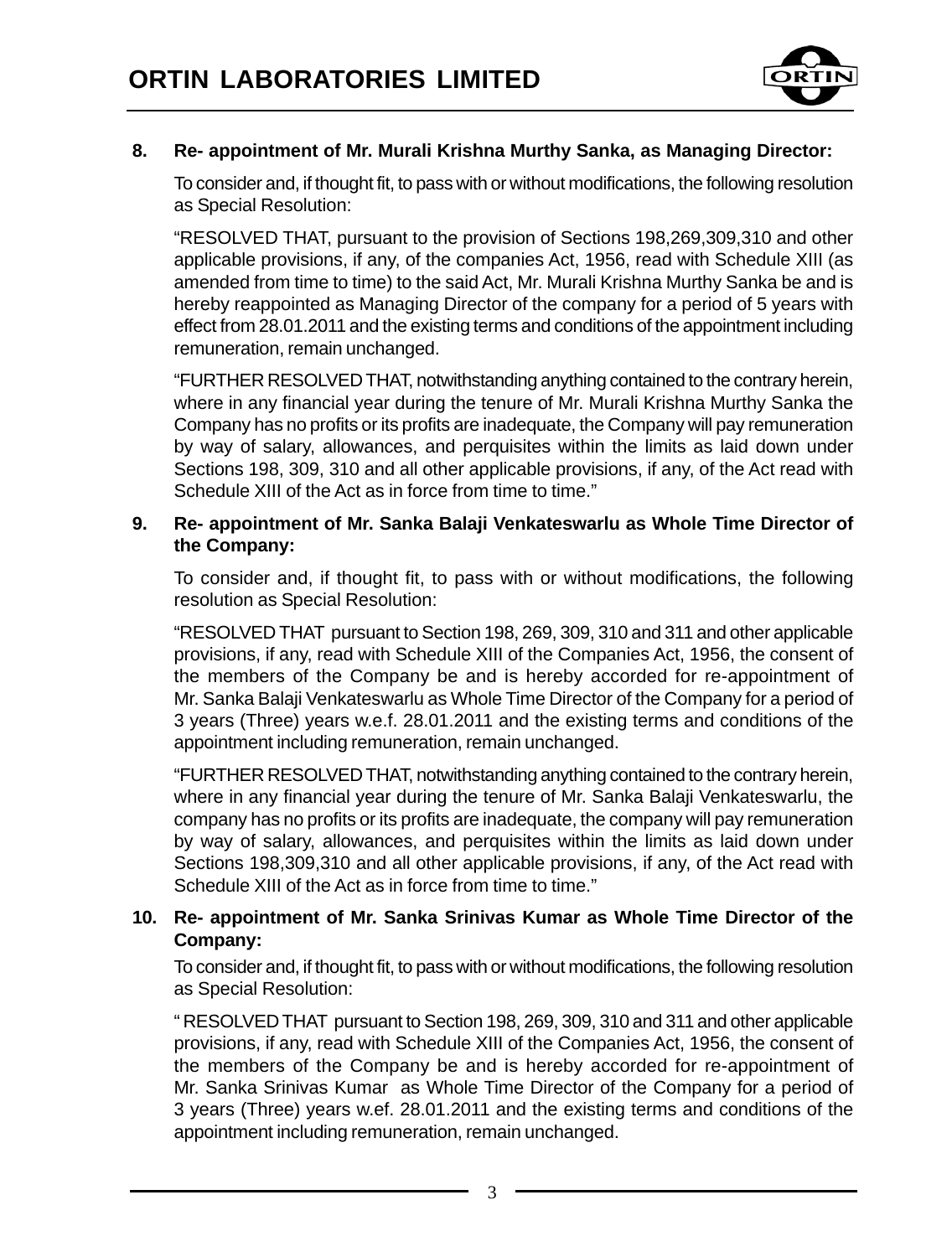

"FURTHER RESOLVED THAT, notwithstanding anything contained to the contrary herein, where in any financial year during the tenure of Mr. Sanka Srinivas Kumar, the company has no profits or its profits are inadequate, the company will pay remuneration by way of salary, allowances, and perquisites within the limits as laid down under Sections 198,309,310 and all other applicable provisions , if any, of the Act read with Schedule XIII of the Act as in force from time to time."

#### **11. Re- appointment of Mr. Mohan Krishna Murthy Sanka as Whole Time Director of the Company:**

To consider and, if thought fit, to pass with or without modifications, the following resolution as Special Resolution:

"RESOLVED THAT pursuant to Section 198, 269, 309, 310 and 311 and other applicable provisions, if any, read with Schedule XIII of the Companies Act, 1956, the consent of the members of the Company be and is hereby accorded for re-appointment of Mr. Mohan Krishna Murthy Sanka as Whole Time Director of the Company for a period of 3 (three) years w.ef. 28.01.2011 and the existing terms and conditions of the appointment including remuneration, remain unchanged.

"FURTHER RESOLVED THAT, notwithstanding anything contained to the contrary herein, where in any financial year during the tenure of Mr. Mohan Krishna Murthy Sanka, the company has no profits or its profits are inadequate, the company will pay remuneration by way of salary, allowances, and perquisites within the limits as laid down under Sections 198,309,310 and all other applicable provisions, if any, of the Act read with Schedule XIII of the Act as in force from time to time."

#### **Notes:**

- 1. A member is entitled to attend and vote at the meeting is entitled to appoint a proxy to attend and vote instead of himself and the proxy need not be a member of the company. Proxies in order to be effective must be received by the Company not less than 48 hours before the commencement of the meeting. Completion and return of the form of proxy will not prevent a member attending the meeting and voting in person if he or she wishes. A form of proxy is given at the end of this Annual report
- 2. The register of members and share transfer books of the Company will remain closed from 25.09.2011 to 30.09.2011 (both days inclusive)
- 3. The dividend of 5% for the year ended 31st March 2011 as recommended by the Board, if sanctioned at the AGM will be payable to those members whose names appear on the Company's Register of Members on 24<sup>th</sup> September, 2011.
- 4. Members are requested to notify immediately any change in their address to the Company's Registered Office.
- 5. Members/Proxies are requested to bring duly filled in attendance slips to the meeting. The form of attendance slip is given at the end of this Annual Report.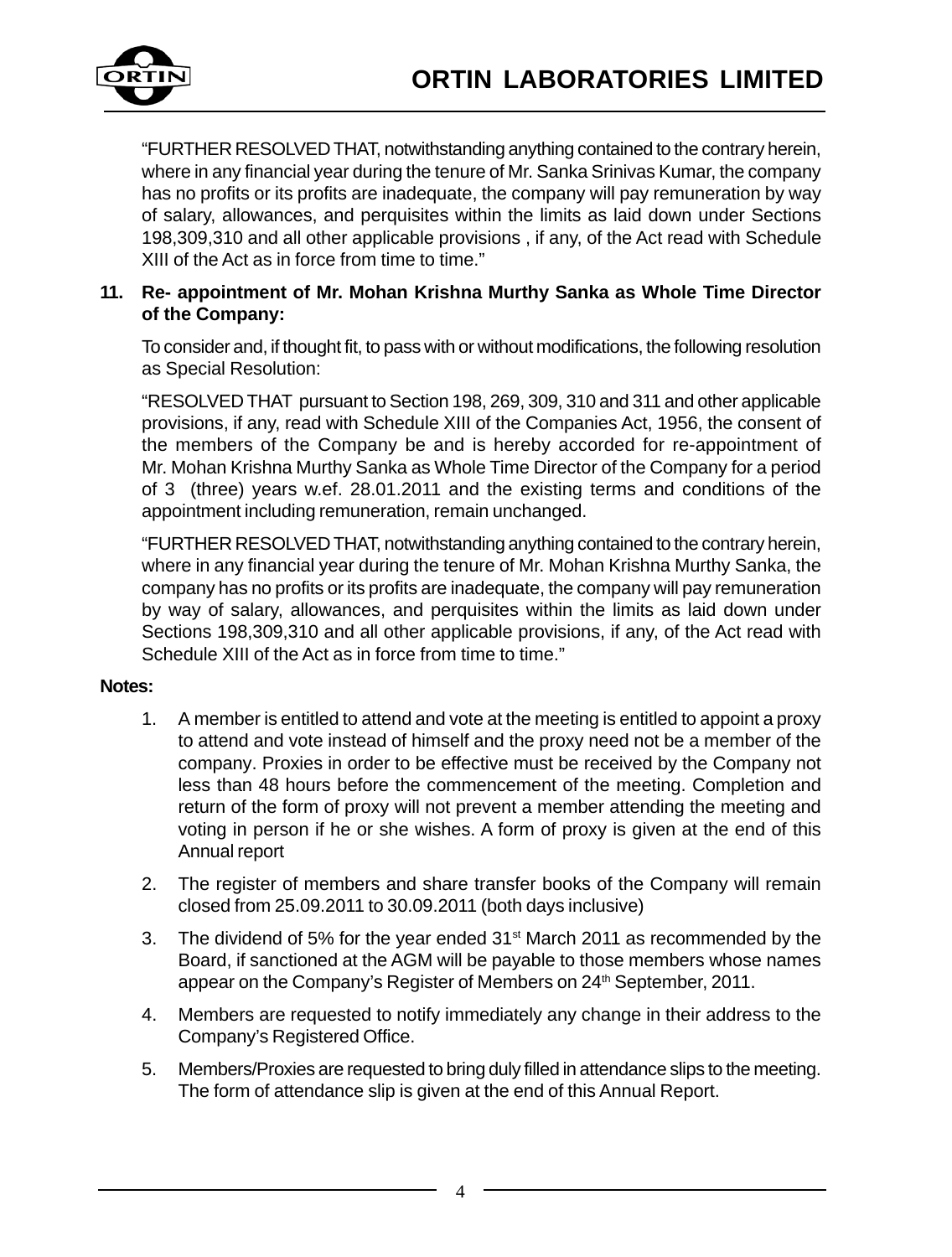

- 6. Members holding shares in the physical form may write to the Company for any change in their addresses and bank mandates. Members holding shares in electronic form may write to their depository participants for immediate updation so as to enable the Company to dispatch dividend warrants to the correct address.
- 7. As part of Green Initiative in Corporate Governance the Ministry of Corporate Affairs (MCA), Government of India vide its Circular has allowed paperless compliances by Companies inter-alia stating that if the Company sends official documents to their shareholders electronically, it will be in compliance with the provisions of Section 53 of the Companies Act, 1956. Keeping in view shareholders are requested to update their E-Mail ID with their DP.

For and on behalf of the Board of

**M/s. ORTIN LABORATORIES LIMITED**

Sd/-

**S. Murali Krishna Murthy** Place: Hyderabad MANAGING DIRECTOR

Date : 01.09.2011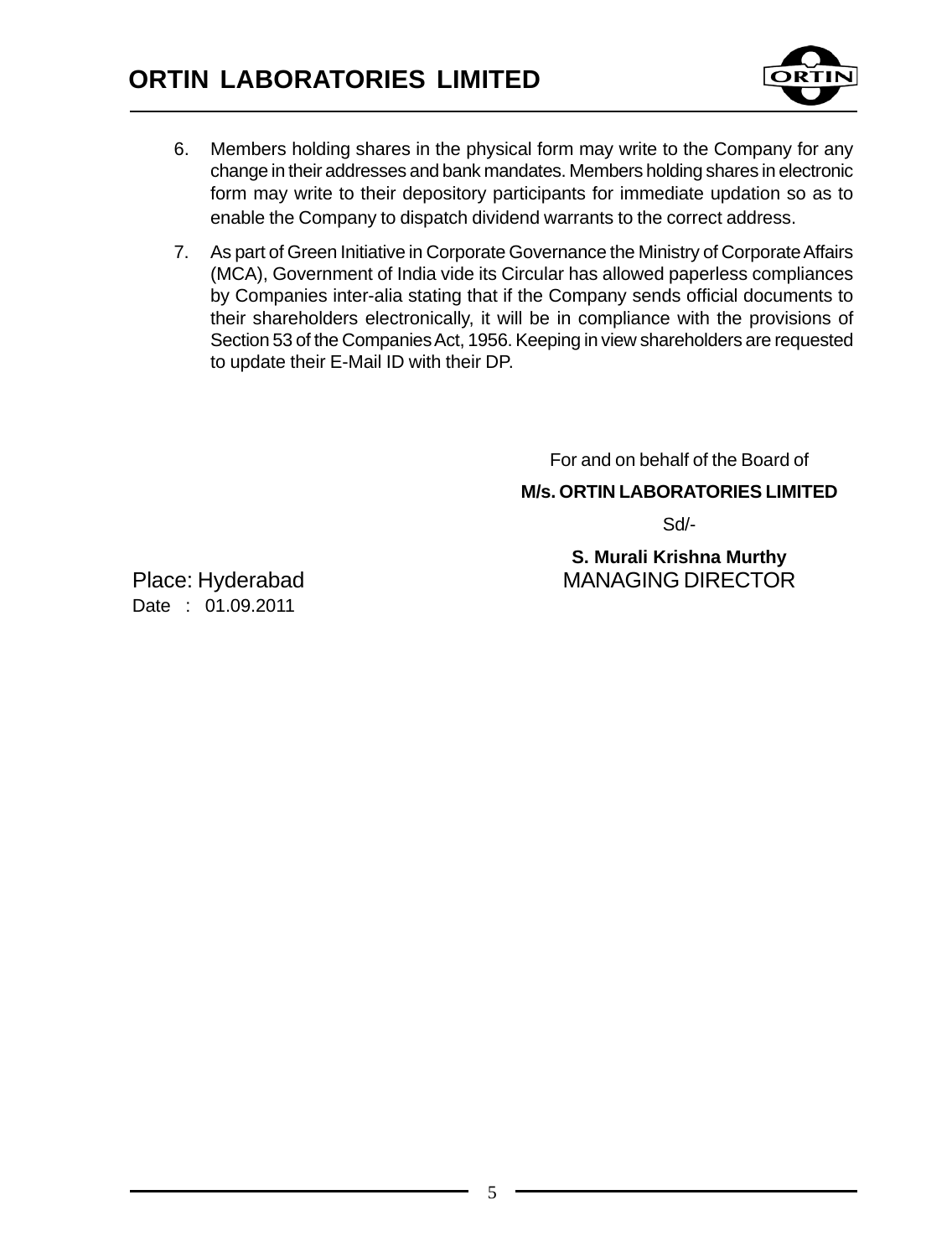

### **EXPLANATORY STATEMENT**

#### **(Pursuant to Section 173(2) of the Companies Act, 1956)**

#### **Item No. 6:**

The members may note that Mr. Gaddam Venkata Ramana was inducted into Board as Additional Director of the company, with effect from 30.09.2010 pursuant to the provisions of section 260 of the Companies Act, 1956 and holds the office as such up to the date of ensuing Annual General Meeting. The company has received a notice in writing from a member of the company along with a deposit of Rs.500/- each under Section 257 read with section 190 of the Companies Act, 1956 proposing the candidature of the above said person for the Office of Directors whose period of office is determinable by retirement of Directors by rotation.

As per the provisions of section 257 of the Act, any such proposals ought to be approved by the members in their General Meeting.

Hence, the Board recommends the resolution for your approval.

None of Directors except Mr. Gaddam Venkata Ramana may be deemed to be concerned or interested in the resolution.

| <b>Name</b>                                                                                   | Mr. Gaddam Venkata Ramana                                                                        |
|-----------------------------------------------------------------------------------------------|--------------------------------------------------------------------------------------------------|
| Date of Birth                                                                                 | 18.08.1968                                                                                       |
| Date of Appointment                                                                           | 30.09.2010                                                                                       |
| Expertise in specific<br>functional areas                                                     | Pharmaceutical line of Manufacturing<br>of API and Intermediates, Business<br>and Administration |
| Qualifications                                                                                | M.Sc.                                                                                            |
| No. of Shares held<br>in the Company                                                          | Nil                                                                                              |
| Directorships held in other<br>companies (excluding private<br>limited and foreign companies) | Nil                                                                                              |
| Positions held in mandatory<br>committees of other companies                                  | Nil                                                                                              |

#### **Details of the Director appointed**

#### **Item No. 7:**

The members may note that Mr. Satyanarayana Raju Bhupathiraju was inducted into Board as Additional Director of the company, with effect from 30.09.2010 pursuant to the provisions of section 260 of the Companies Act, 1956 and holds the office as such up to the date of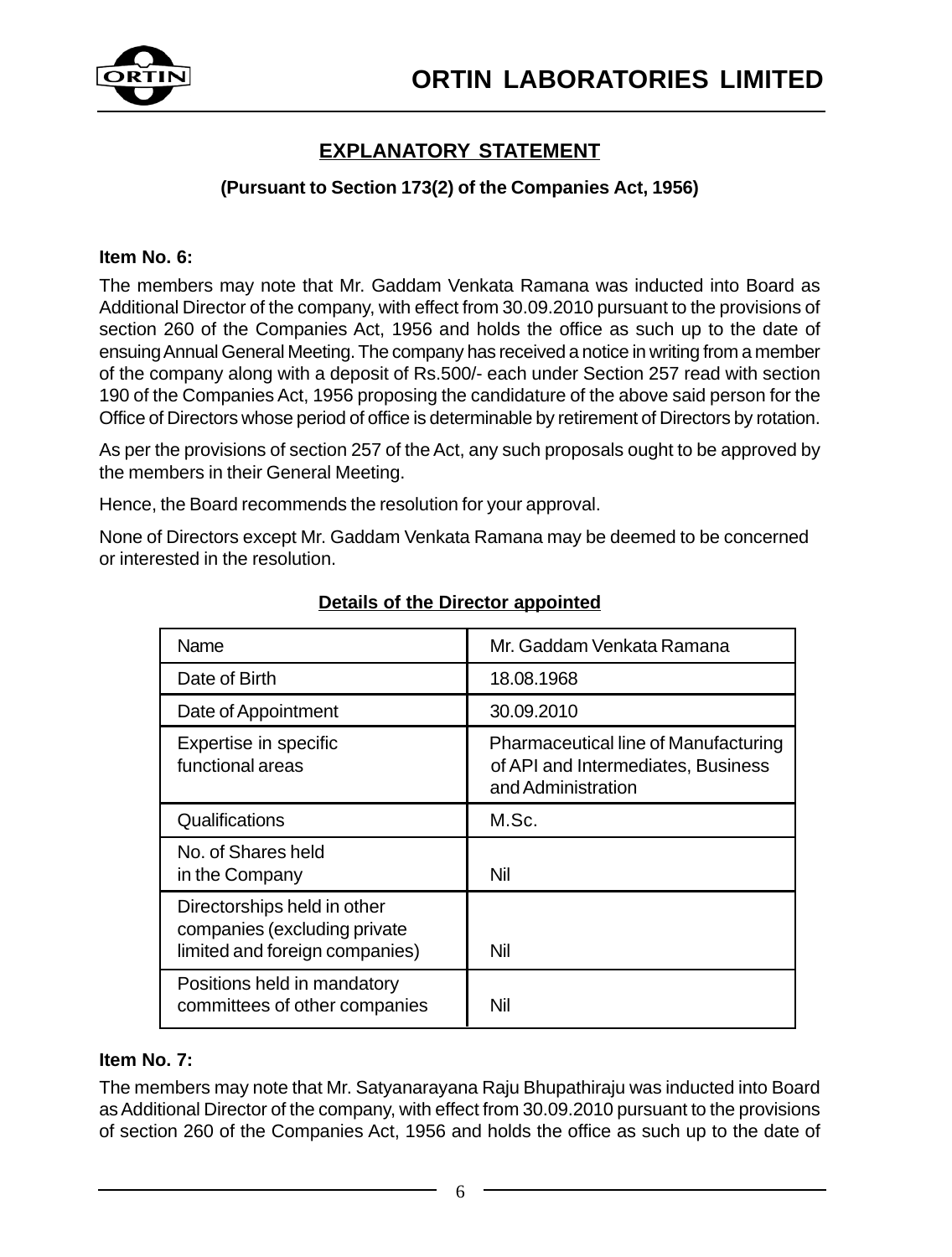

ensuing Annual General Meeting. The company has received a notice in writing from a member of the company along with a deposit of Rs.500/- each under Section 257 read with section 190 of the Companies Act, 1956 proposing the candidature of the above said person for the Office of Directors whose period of office is determinable by retirement of Directors by rotation.

As per the provisions of section 257 of the Act, any such proposals ought to be approved by the members in their General Meeting.

Hence, the Board recommends the resolution for your approval.

None of Directors except Mr. Satyanarayana Raju Bhupathiraju may be deemed to be concerned or interested in the resolution.

| Name                                                                                          | Mr. Bh. Satyanarayana Raju                                   |
|-----------------------------------------------------------------------------------------------|--------------------------------------------------------------|
| Date of Birth                                                                                 | 25.05.1950                                                   |
| Date of Appointment                                                                           | 30.09.2010                                                   |
| Expertise in specific<br>functional areas                                                     | <b>Pharmaceutical line of Business</b><br>and Administration |
| No. of Shares held<br>in the Company                                                          | Nil                                                          |
| Directorships held in other<br>companies (excluding private<br>limited and foreign companies) | Nil                                                          |
| Positions held in mandatory<br>committees of other companies                                  | Nil                                                          |

#### **Details of the Director appointed**

#### **Item No 8:**

Mr. Murali Krishna Murthy Sanka, whose term expired on 26.01.2011 as Managing Director of the Company, Considering the contribution of Mr. Murali Krishna Murthy Sanka in the growth of the company and based on recommendation of remuneration committee, the Board of Directors of the Company, in its meeting held on 28.01.2011, subject to approval of the members, has re-appointed him for further period of 5 years w.e.f 28.01.2011 on the terms and conditions mentioned in resolution as Item No. 8 of the notice of this Annual General Meeting.

Under the provisions of Section 198, 310, 311, and all other applicable provisions read with Schedule XIII of the Companies Act, 1956, consent of the members of the company is required for Re-appointment of Mr. Murali Krishna Murthy Sanka, as Managing Director.

The Board of Directors recommends the resolution for your approval.

None of the Directors of the Company is interested or concerned in the passing of the Resolution except Mr. Murali Krishna Murthy Sanka, Mr. Mohan Krishna Murthy Sanka, Mr. Balaji Venkateswarlu Sanka & Mr. Srinivas Kumar Sanka.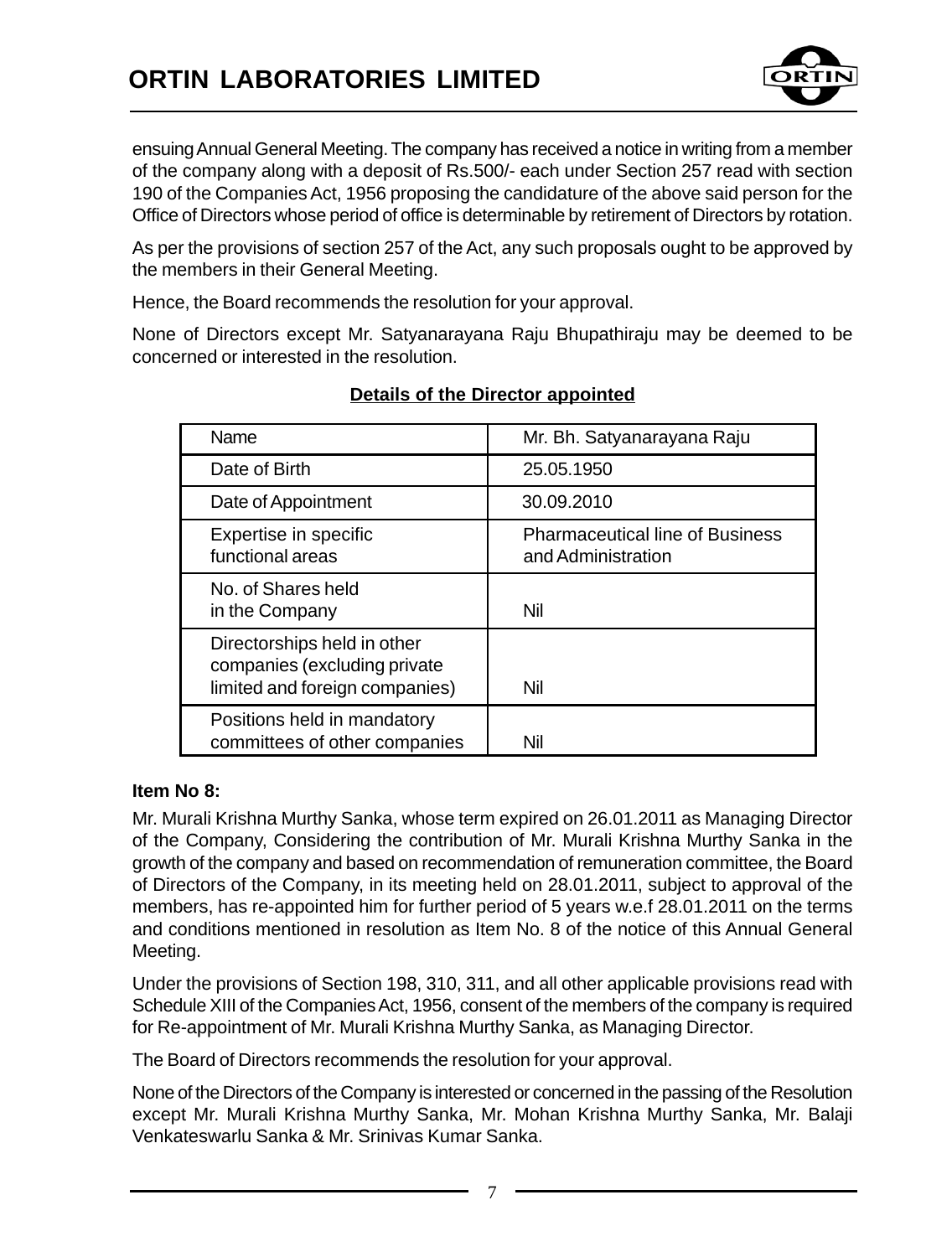

#### **Item No.9:**

Mr. Sanka Balaji Venkateswarlu, whose term expired on 31.01.2011 as Whole Time Director of the Company, considering the contribution of Mr. Sanka Balaji Venkateswarlu , as Whole Time Director in the growth of the company and based on recommendation of remuneration committee, the Board of Directors of the Company, in its meeting held on 28.01.2011, subject to approval of the members, has re-appointed him for further period of 3 years w.e.f 28.01.2011 on the terms and conditions mentioned in resolution as Item No.9 of the notice of this Annual General Meeting.

Under the provisions of Section 198, 310, 311, and all other applicable provisions read with Schedule XIII of the Companies Act, 1956, consent of the members of the company is required for Re-appointment of Mr. Sanka Balaji Venkateswarlu.

The Board of Directors recommends the resolution for your approval.

None of the Directors of the Company are interested or concerned in the passing of the Resolution except Mr. Sanka Balaji Venkateswarlu, Mr. Murali Krishna Murthy Sanka, Mr. Mohan Krishna Murthy Sanka & Mr. Srinivas Kumar Sanka.

#### **Item No. 10:**

Mr. Sanka Srinivas Kumar, whose term expired as Whole Time Director of the Company, considering the contribution of Mr. Sanka Srinivas Kumar as Whole Time Director in the growth of the company and based on recommendation of remuneration committee, the Board of Directors of the Company, in its meeting held on 28.01.2011, subject to approval of the members, has re-appointed him for further period of 3 years w.e.f 28.01.2011 on the terms and conditions mentioned in resolution as Item No.10 of the notice of this Annual General Meeting.

Under the provisions of Section 198, 310, 311, and all other applicable provisions read with Schedule XIII of the Companies Act, 1956, consent of the members of the company is required for Re-appointment of Mr. Sanka Srinivas Kumar.

The Board of Directors recommends the resolution for your approval.

None of the Directors of the Company are interested or concerned in the passing of the Resolution except Mr. Sanka Srinivas Kumar, Mr. Murali Krishna Murthy Sanka, Mr. Mohan Krishna Murthy Sanka & Mr. Balaji Venkateswarlu Sanka.

#### **Item No. 11:**

Mr. Mohan Krishna Murthy Sanka, whose term expired on 27.01.2011 as Whole Time Director of the Company, considering the contribution of Mr. Mohan Krishna Murthy Sanka as Whole Time Director in the growth of the company and based on recommendation of remuneration committee, the Board of Directors of the Company, in its meeting held on 28.01.2011, subject to approval of the members, has re-appointed him for further period of 3 years w.e.f 28.01.2011 on the terms and conditions mentioned in resolution as Item No.11 of the notice of this Annual General Meeting.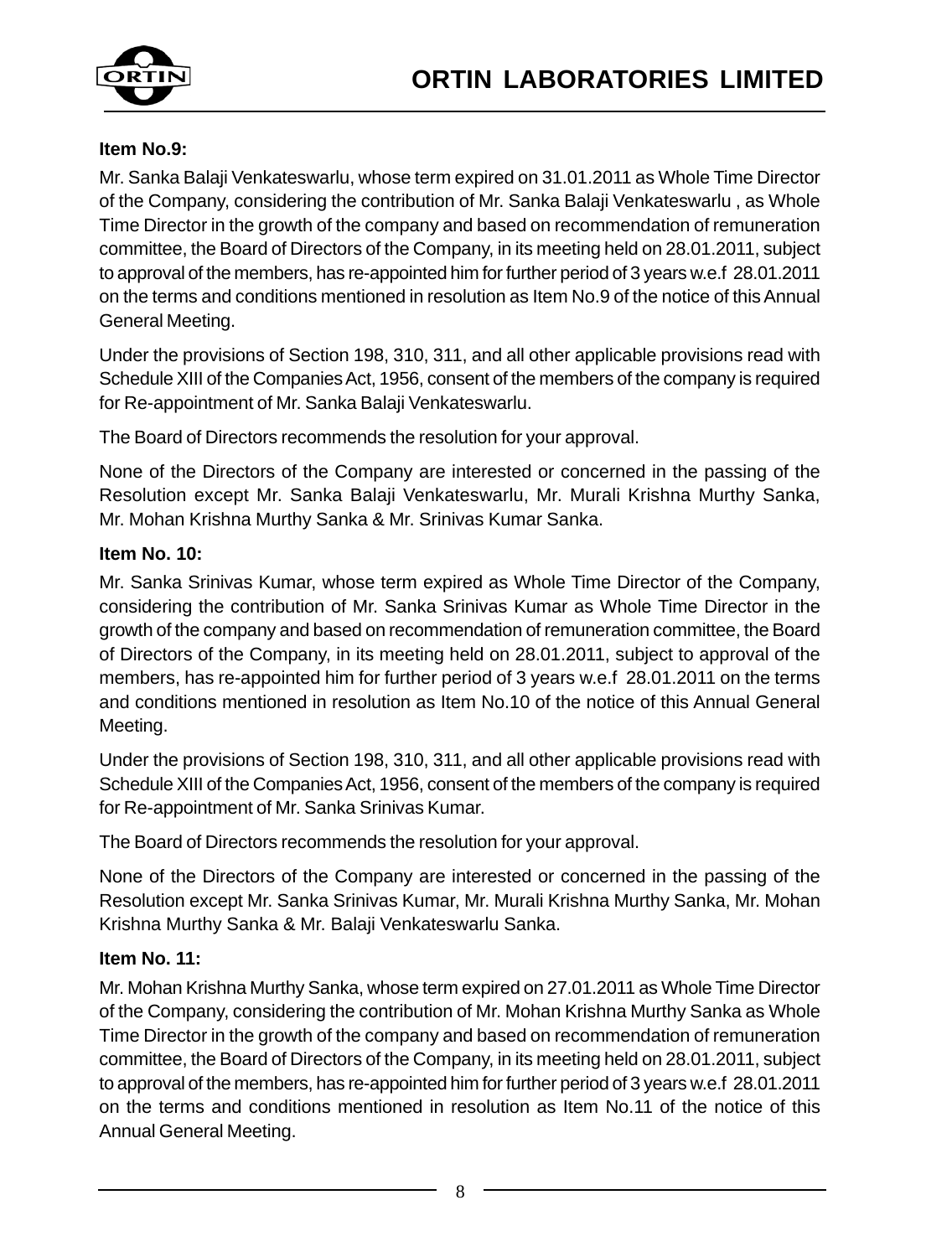

Under the provisions of Section 198, 310, 311, and all other applicable provisions read with Schedule XIII of the Companies Act, 1956, consent of the members of the company is required for Re-appointment of Mr. Mohan Krishna Murthy Sanka.

The Board of Directors recommends the resolution for your approval.

None of the Directors of the Company are interested or concerned in the passing of the Resolution except Mr. Mohan Krishna Murthy Sanka, Mr. Murali Krishna Murthy Sanka, Mr. Balaji Venkateswarlu Sanka & Mr. Srinivas Kumar Sanka..

For and on behalf of the Board of

**M/s. ORTIN LABORATORIES LIMITED**

Sd/-

**S. Murali Krishna Murthy** Place: Hyderabad MANAGING DIRECTOR

Date : 01.09.2011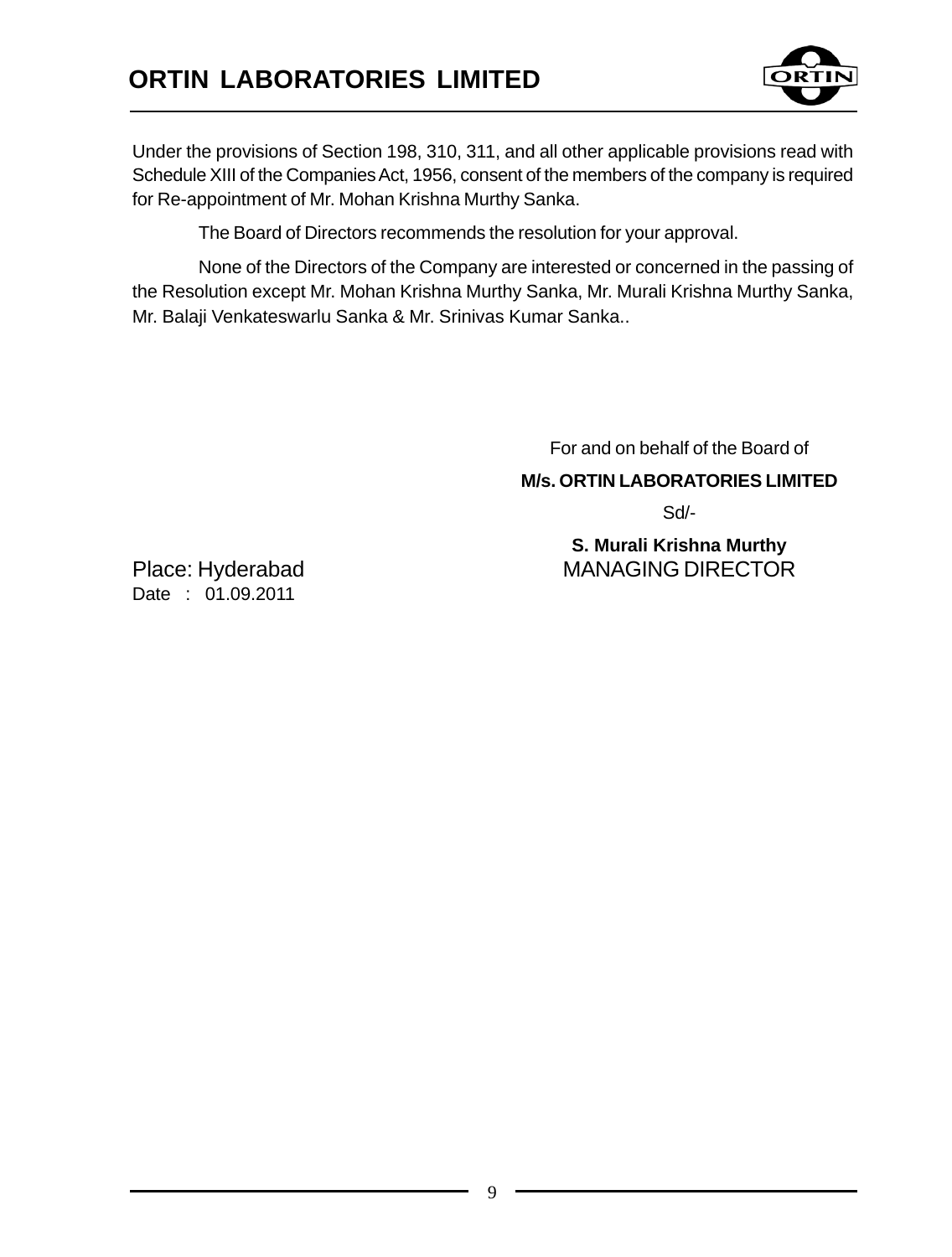

#### **DIRECTORS' REPORT**

To

The Members of

#### **ORTIN LABORATORIES LIMITED**

Your Directors have pleasure in presenting the 24<sup>th</sup> Annual Report together with audited accounts of the Company for the year ended on March 31, 2011.

#### **FINANCIAL RESULTS:**

|                                               |         | <b>Rupees in lakhs</b> |
|-----------------------------------------------|---------|------------------------|
| <b>PARTICULARS</b>                            | 2010-11 | 2009-10                |
| Income                                        | 6498.56 | 3134.01                |
| Increase / Decrease in Stocks                 | 7.85    | 31.46                  |
| Other Income                                  | 15.85   | 7.32                   |
| <b>Gross Expenditure</b>                      | 6111.22 | 3010.91                |
| Gross Profit before interest and depreciation | 411.04  | 161.88                 |
| Interest                                      | 135.80  | 12.45                  |
| Depreciation                                  | 63.17   | 19.46                  |
| <b>Profit before Taxation</b>                 | 212.07  | 129.97                 |
| <b>Provision for Taxation</b>                 | 44.83   | 47.80                  |
| <b>Prior Period Expenses</b>                  | 5.64    |                        |
| Profit after Tax                              | 161.60  | 82.17                  |
| <b>Dividend</b>                               | 84.70   | 37.60                  |
| Dividend Tax                                  | 14.07   | 6.39                   |
| $E.P.S$ (in Rs.)                              | 1.56    | 2.24                   |

#### **OPERATIONS:**

During the year the company has made turnover of Rs. 6498.56 lacs includes Job Work of Rs. 234.57 lakhs and other income of 15.85 lacs and a net profit after tax of Rs. 161.60 lakhs against the turnover of Rs.3134.01 lakhs and other income of Rs. 7.32 lakhs and net profit after tax of Rs. 82.17 lakhs in the previous year.

#### **DIVIDEND:**

Your Directors recommended a dividend of 5% on the equity shares of Rs.10 each for the year ending 31.03.2011.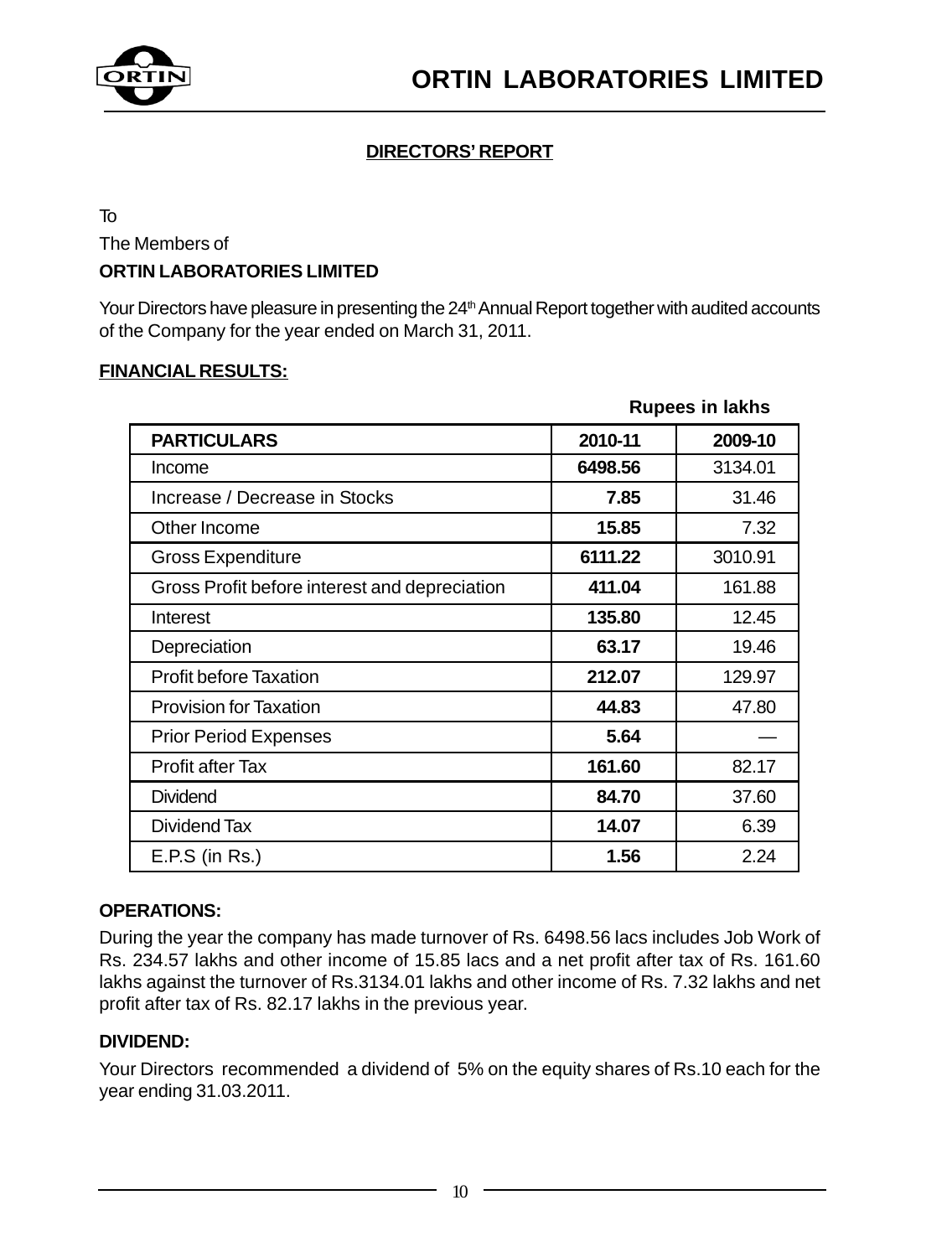

#### **LISTING:**

The equity shares of your company are listed on The Madras Stock Exchange Limited and The Bombay Stock Exchange Limited.

#### **MERGER OF M/S. VINEET LABORATORIES PRIVATE LIMITED WITH THE COMPANY:**

During the year the company has filed the application before the Hon'ble High Court of Andhra Pradesh for merger of M/s. Vineet Laboratories Private Limited with M/s. Ortin Laboratories Limited. The Hon'ble High Court vide its Orders dated 30.04.2011 approved the Scheme of Amalgamation of both the Companies. As per the scheme, M/s. Ortin Laboratories Limited should issue 1,22,40,000 equity shares to the shareholders of M/s. Vineet Laboratories Limited. The Company is in the process of completing the other formalities for getting the new shares listed on the Stock Exchange.

#### **CAPITAL OF THE COMPANY:**

During the period, the company has allotted 10,30,000 equity shares on preferential basis to the promoters and the others at an issue price of Rs.18/- each. As a result the paid up capital of the company stands at 47,00,400 equity shares of Rs. 10 each. Authorised capital of the company stands at 85,00,000 equity shares of Rs.10/- each.

As a result of Merger, The Authorised capital of VLPL Rs.7,25,00,000 (Rupees Seven Crores and Twenty Five Lacs only) divided into 72,50,000 equity shares of Rs. 10/- each was added to the Authorized Share Capital of OLL which results into the combined Authorised capital of Rs 15,75,00,000/- (Rupees Fifteen Crores Seventy Five Lacs only) divided into 1,57,50,000 equity shares of Rs. 10/- each. As per Court order the company increased its Authorised Capital to Rs. 20,00,00,000/- (Rupees Twenty Crores only) divided into 2,00,00,000 equity shares of Rs. 10/- each which includes the above authorized capital of 1,57,50,000 equity shares of Rs.10 each.

The Equity Shareholders of VLPL would get 17 Equity Shares of OLL for every 10 Equity Share held in VLPL. Accordingly 1,22,40,000 fully paid-up equity shares of Rs. 10/- each of OLL shall be issued and allotted to the equity shareholders of VLPL in the same proportion as to their shareholding in VLPL.

#### **UTILISATION OF FUNDS:**

During the period the company has raised funds of about Rs. 1.85 crores by way of preferential allotment of shares / warrants etc. The amount has been spent towards the capital expenditure and working capital requirements etc.

#### **PUBLIC DEPOSITS:**

The Company has not accepted any deposits falling with the meaning of Section 58A of the Companies Act, 1956 read with the Companies (Acceptance of Deposits) Rules, during the financial year under review.

#### **DIRECTORS:**

Mr. Mathpati Tippayya and Pradyumna Teja Kavoory, are liable to retire by rotation at this Annual General Meeting and being eligible, offer themselves for reappointment.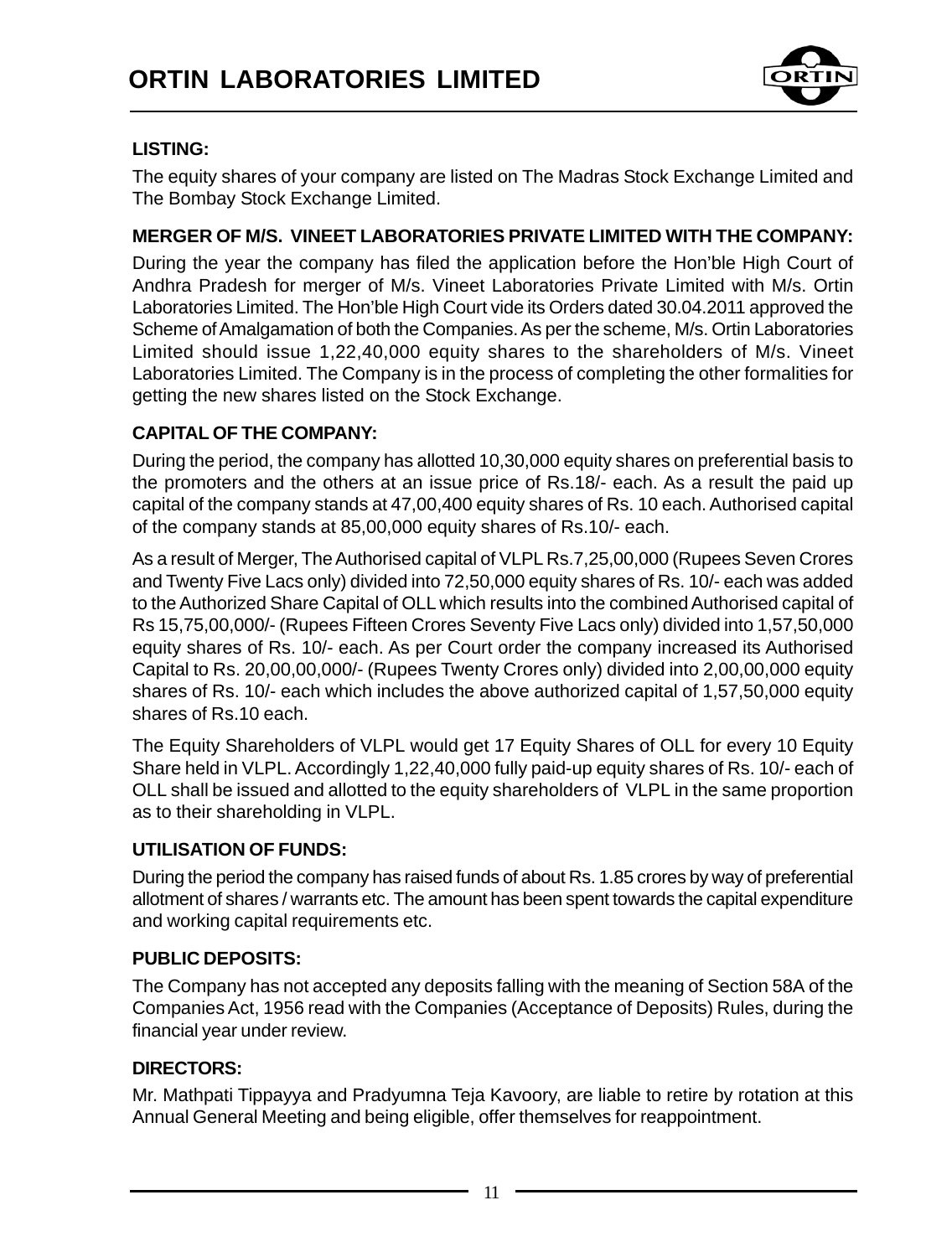

Your Board recommends for the re-appointment of the above said Directors in the overall interest of the company.

Mr.Gaddam Venkata Ramana and Satyanarayana Raju Bhupathiraju were appointed as additional directors on the board of the company w.e.f. 30.09.2010.

Mr. S. Murali Krishna Murthy was re-appointed as Managing Director of the company in the board meeting held on 28.01.2011 for a period of 5 years.

Mr. Sanka Balaji Venkateswarlu ,Mr. Sanka Srinivas Kumar and Mr. Mohan krishna Murthy were re-appointed as Whole Time Directors of the Company in the Board meeting held on 28.01.2011 for a period of 3 years.

#### **CODE OF CONDUCT:**

The code has been circulated to all the members of the Board and Senior Management and the compliance of the same has been affirmed by them. A declaration signed by the Managing Director is given in **Annexure**.

#### **DIRECTORS' RESPONSIBILITY STATEMENT:**

Pursuant to the provisions of Sec.217 (2AA) of the Companies Act, 1956 the Board of Directors of your Company hereby certifies and confirms that:

- 1. In the preparation of the Annual Accounts, the applicable accounting standards have been followed along with proper explanation relating to material departures;
- 2. The Directors have selected such accounting policies and applied them consistently and made judgments and estimates that are reasonable and prudent so as to give a true and fair view of the state of affairs of the Company at the end of the financial year and of the profit of the Company for that period;
- 3. The Directors have taken proper and sufficient care for the maintenance of adequate accounting records in accordance with the provisions of the Companies Act, 1956 for safeguarding the Assets of the Company and for preventing and detecting fraud and other irregularities;
- 4. The Directors have prepared the Annual accounts on a going concern basis.

#### **REPORT ON CORPORATE GOVERNANCE:**

A note on corporate governance is enclosed elsewhere in the annual report.

#### **AUDITORS:**

M/s. Mathesh & Ramana., Chartered Accountants, Hyderabad, retire as Auditors of the Company at the ensuing Annual General Meeting and being eligible have expressed their willingness to be reappointed as statutory auditors of the company to hold office until the conclusion of the next Annual General Meeting of the company.

#### **FIXED DEPOSITS:**

Your company has not accepted any deposits from the public during the year under review.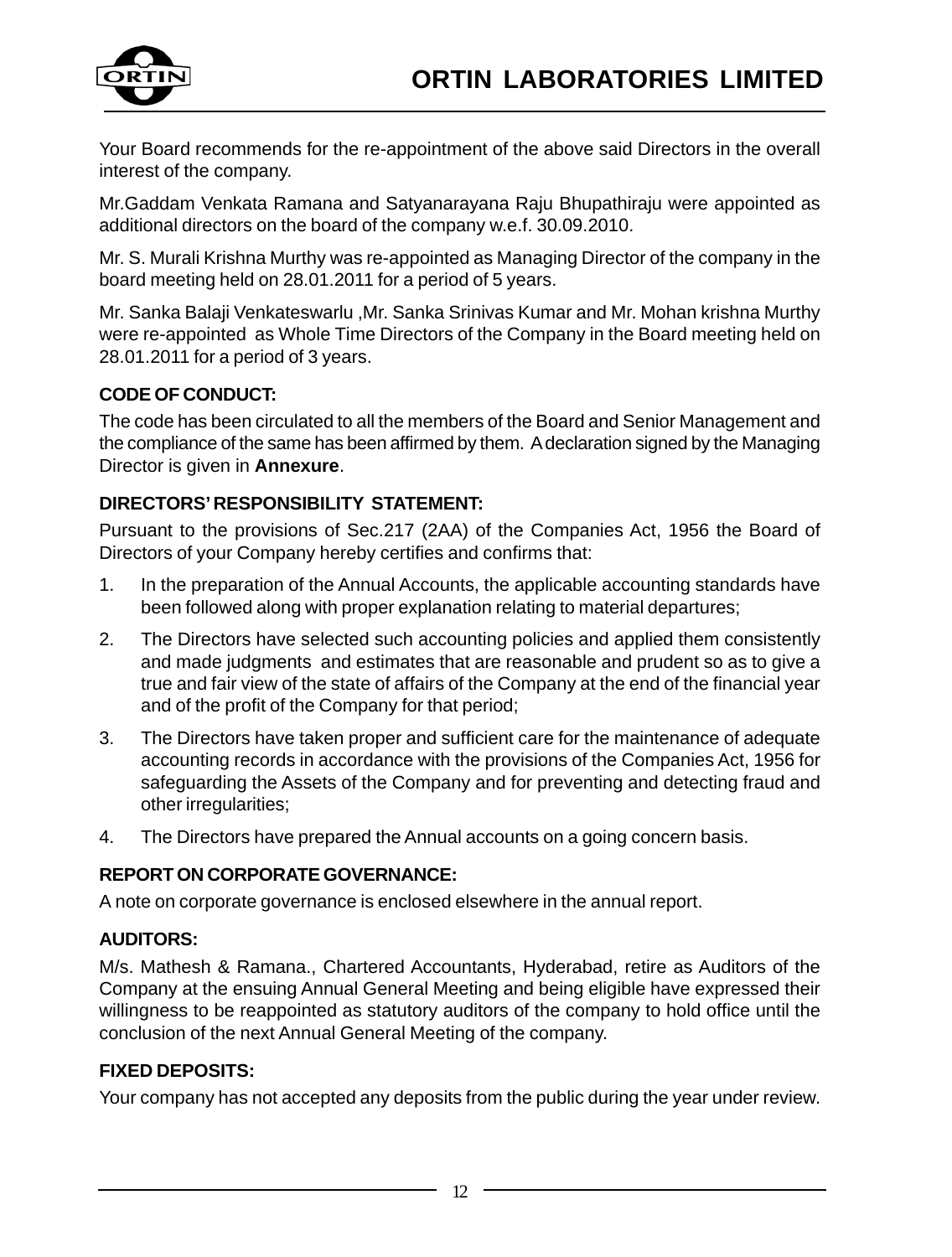

#### **INDUSTRIAL RELATIONS:**

Industrial relations during the year under review continued to be cordial.

#### **PARTICULARS OF EMPLOYEES:**

There are no employees covered by the company (disclosure of particular in the report of directors) rules 1988 and particulars of employees under section 217(2A) of the Companies Act 1956.

#### **CONSERVATION OF ENERGY:**

The information required under section 217(1)(e) of the companies Act 1956, with the companies (disclosure of particular in the report of directors) rules 1988 with respective matters is also appended here to and forms part of the report.

#### **ACKNOWLEDGMENTS:**

Your directors would like to express their grateful appreciation for assistance and co-operation received from clients, banks, investors, Government, other statutory authorities and all others associated with the company. Your directors also wish to place on record their deep sense of appreciation for the excellent contribution made by the employees at all levels, which enabled the company to achieve sustained growth in the operational performance during the year under review.

#### **DECLARATION BY MANAGING DIRECTOR OF AFFIRMATION BY DIRECTORS AND SENIOR MANAGEMENT PERSONNEL OF COMPLIANCE WITH THE CODE OF CONDUCT.**

**To**

#### **The Shareholders,**

**I,** S. Murali Krishna Murthy, Managing Director of the company do hereby declare that the directors and senior management of the company have exercised their authority and powers and discharged their duties and functions in accordance with the requirements of the code of conduct as prescribed by the company and have adhered to the provisions of the same.

For and on behalf of the Board of

**M/s. ORTIN LABORATORIES LIMITED**

Sd/-

**S. Murali Krishna Murthy** Place: Hyderabad MANAGING DIRECTOR

Date : 01.09.2011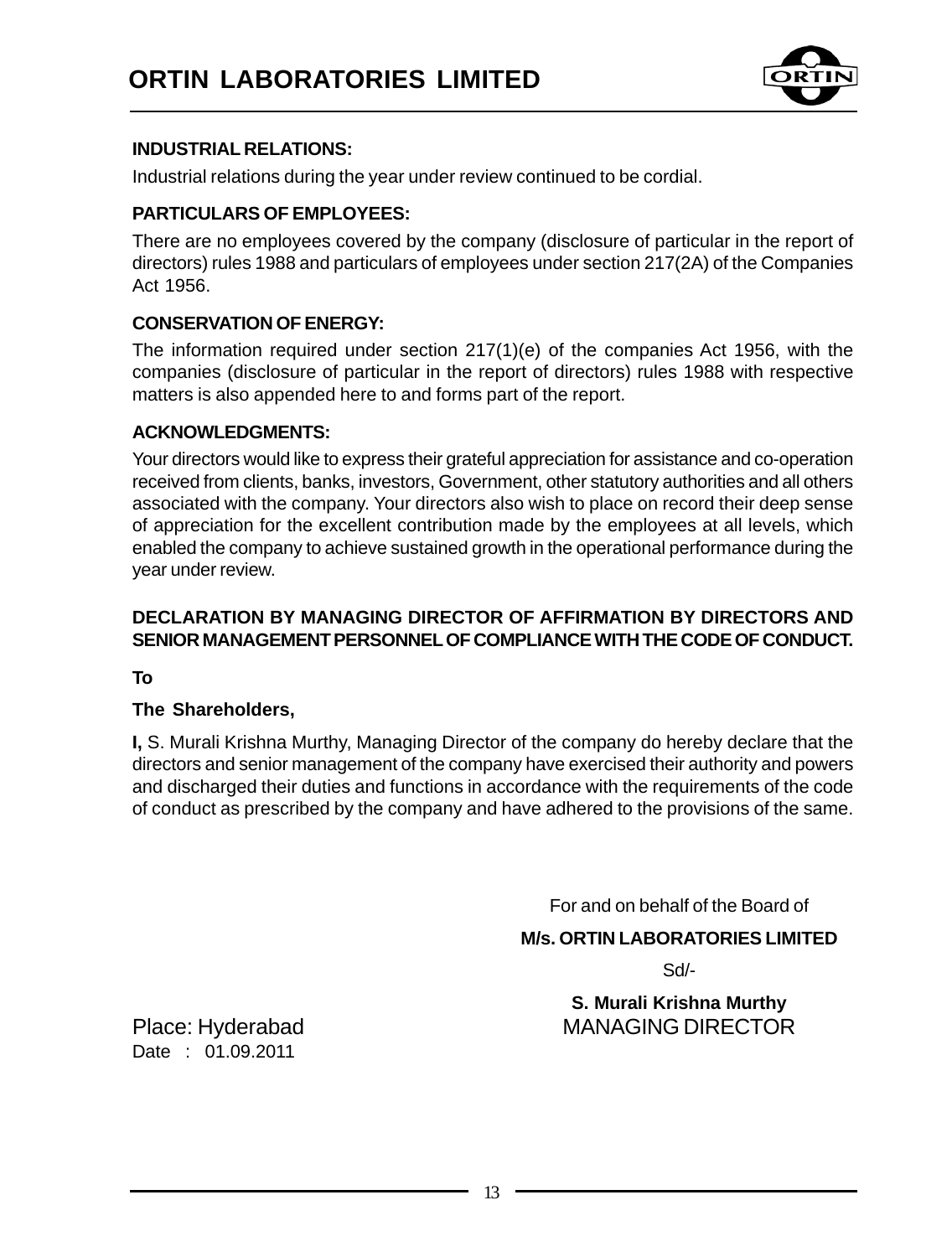

#### **ANNEXURES TO THE DIRECTORS REPORT FOR THE YEAR ENDED 31.03.2011**

#### **ANNEXURE - I**

Information under section 217(1) (e) of the companies Act, 1956 read with companies (disclosure of particulars in the Report of the Board of Directors) Rules, 1988 and forming part of the directors report.

#### **A. CONVERSION OF ENERGY**:

|  | a) Energy Conversion Measures taken<br>Capacitors were installed as per norms                                                                                       | <b>YFS</b> |
|--|---------------------------------------------------------------------------------------------------------------------------------------------------------------------|------------|
|  | b) Additional investment and proposals, if any being<br>implemented for reduction of consumption of energy                                                          | : NIL      |
|  | c) Impact of the measures at (a) (b) above for deduction<br>Calibration of machines at regular intervals as a result : YES<br>The power consumption was regularized |            |
|  | d) Total energy consumption and energy<br>Consumption per unit of production                                                                                        | ·N⊪        |
|  | B. TECHNOLOGY ABSORPTION:                                                                                                                                           |            |

e) Efforts made in technology absorption as per Form –B : NIL

#### **C. FOREIGN EXCHANGE EARNINGS &OUT GO:**

| f) Activities relating to exports, initiatives taken to<br>increase Exports, development of new markets for<br>products and Services and export plans | $\therefore$ Explained in Management<br>Discussion and<br>Analysis Report |
|-------------------------------------------------------------------------------------------------------------------------------------------------------|---------------------------------------------------------------------------|
| g) Total Foreign Exchange earned (Deemed Exports)<br>Total Foreign Exchange outgo (Imports)                                                           | $\therefore$ Rs. 4.29.58.400<br>: $Rs. 6,52,17,628$                       |

For and on behalf of the Board of

#### **M/s. ORTIN LABORATORIES LIMITED**

Sd/-

**S. Murali Krishna Murthy** Place: Hyderabad MANAGING DIRECTOR

Date : 01.09.2011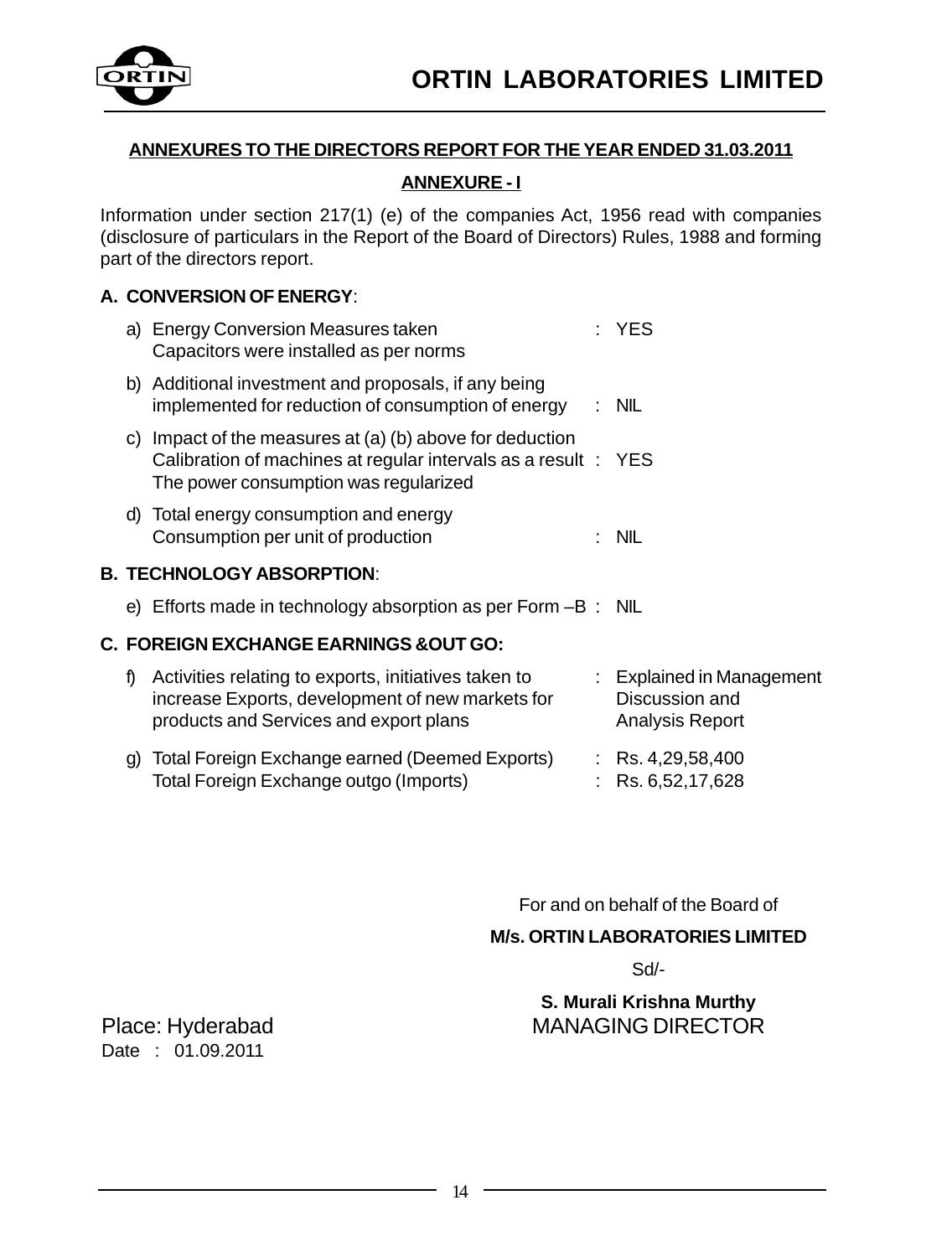

#### **MANAGEMENT DISCUSSION AND ANALYSIS REPORT:**

#### **GLOBAL TRENDS IN PHARMACEUTICAL INDUSTRY:**

As per the reports on IMS Health, the global Pharmaceutical market value is expected to be around \$880 billion in 2011. This growth is higher than the one mentioned in 2010 and will be predominantly driven by stronger overall contribution from emerging countries. The emerging markets are forecasted to grow at a 15-17% in 2011, to US \$170 – 180 billion. Many of these markets are benefiting from greater government spending on healthcare and broader public and private healthcare funding, which is driving greater demand and access to medicines.

In 2011, products with sales of more than \$30 billion are expected to face the prospect of generic competition in the major developed markets. The full impact of patients shifting to lower-cost generic alternatives for these products, as well as other brands in their therapy classes, mostly will be felt in 2012, due to the timing and expected competitive intensity among generic entrants.

#### **INDIAN PHARMACEUTICAL MARKET:**

Apart from USA, India has largest USFDA approved plants which makes India a outsourcing hub for manufacturing services by multi nations and global Pharmaceutical Companies. India as a country has edge over other countries like China and East European Countries in terms of skilled and English speaking human power, strong manufacturing base with a track record of quality products, structured legal and regulatory system, etc. It will help the pharmaceutical Company in India immensely.

Overall regulatory environment in India has seen changes and a lot more is expected with the changing global business climate. One of the drivers behind this potential growth expectation is that India's Pharmaceutical Industry has a favourable macro environment to grow in the Indian Economy as rebounded from the Global Economic downturn with real gross domestic products(GDP) growth reaching 10.4% in 2010 (IMF World Economic Outlook April, 2011).

The Indian Domestic Pharma Industry is witnessing trends such as acquisition activity, increased sales & marketing investment by domestic players, deeper penetration into the ruler markets and growth in insurance coverage and innovation in healthcare delivery. Taken together, these trends are leading to increased affordability of services to patients and access to quality medical care. These trends, along with the favourable macro environment will propel the industry to the next level of growth.

#### **KEY GROWTH DRIVERS AND RESISTORS FACING HEALTHCARE PAYERS AND PHARMA:**

A number of factors have and will continue to effect pharmaceuticals sales and profits going forward. Ageing populations, the growing prevalence of chronic disease, greater use of expensive treatments, and expanding public healthcare coverage in markets such as the US are stretching existing healthcare resources. Both public and private payers across the world are pursuing a wave of budgetary control mechanisms that target drugs spending. For countries with publicity funded healthcare, this is being implemented in the context of restoring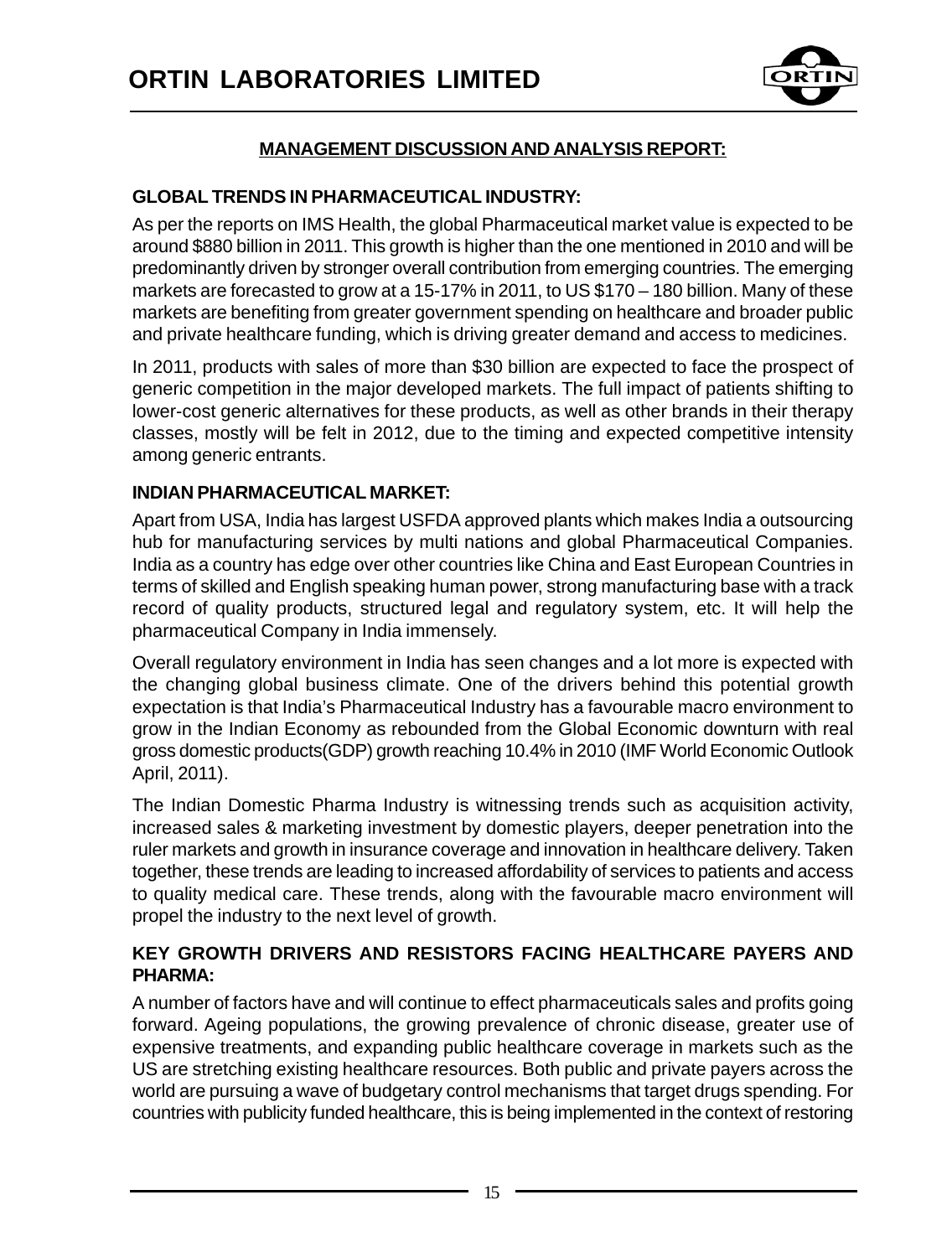

fiscal balance. Further, during 2010-15, branded pharmaceutical is set to lose approximately US\$ 108 billion in sales due to patent cliffs and the resultant generic erosion of branded sales. However, the industry is implementing a number of strategies to drive sales and profitability going forward: product innovation, diversification, and cost – containment. It is difficult to estimate how these will play out over time.

#### **OPERATIONAL AND FINANCIAL PERFORMANCE:**

- Sales: During the year under review, Net Sales and Operational Income stood at Rs. 6498.56 lakhs as against Rs. 3134.01 lakhs in previous year, registering an increase in Sales by 107.35 %.
- Net Profit: During the year, the Company has achieved a Net Profit of Rs. 212.07 Lakhs as against Rs.129.97 Lakhs, during the corresponding period in the previous year.
- Net Worth: The Net Worth of the Company increased to Rs.1988.93 Lakhs from Rs.693.70 Lakhs during the previous year. The increase has been primarily on account of profit earned by the Company and due to the amalgamation of Vineet Laboratories Private Limited during the year.
- Net working Capital: The net current assets of the Company increased to Rs. 1021.01 lakhs in previous year from Rs. 655.74 lakhs.
- Fixed Assets: During the year, under review, the Company has incurred capital expenditure amounting to Rs. 2110.66 lakhs. The amount has primarily been used in up-gradation and modernization of the manufacturing facilities and due to amalgamation of Vineet Laboratories Private Limited.

#### **INTERNAL CONTROL SYSTEMS:**

The Company has adequate internal control systems commensurate with the size and the nature of business of the Company.

The internal control system is constantly assessed and strengthened with tighter control procedures. The internal control systems ensure effectively of operations, compliance with internal policies and applicable laws and regulations, protection of resources and assets, and accurate reporting of financial transactions.

The audit committee periodically reviews the adequacy and efficacy of the said internal control systems. All the issues relating to internal control systems are resolved by the audit committee.

#### **HUMAN RESOURCE DEVELOPMENT AND INDUSTRIAL RELATIONS:**

The Company recognizes the importance and contribution of the employees. Human Resource is viewed to be as one of the most important factor in the growth process with a view to cross further frontiers in business performance, the Company strives to organize training modules for understanding and improving the core skills of the employees. It is the continuous effort by the Company that helps to provide the right environment in order to maximize team efforts while exploiting individual growth potential in the right manner.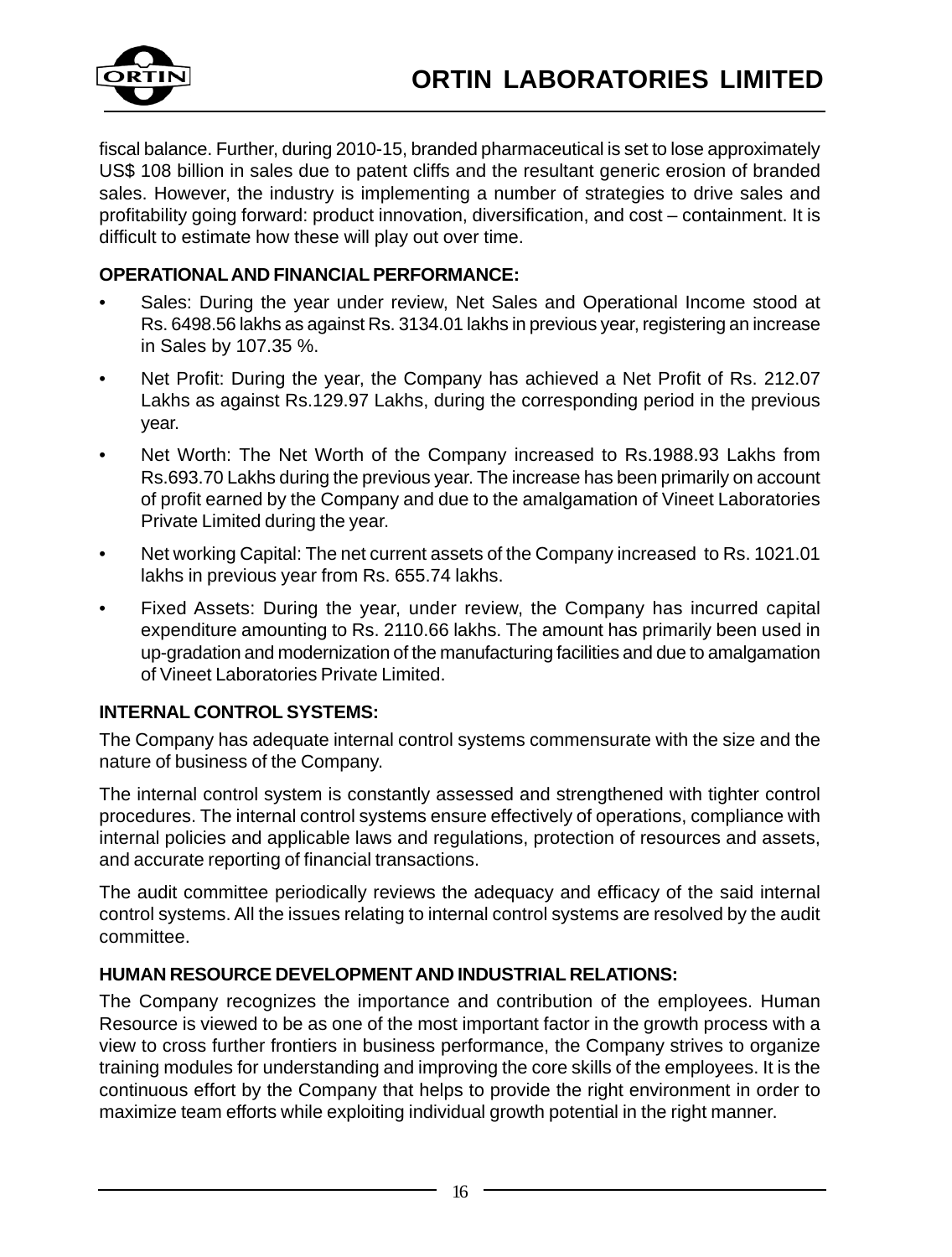

The Directors record their appreciation of the support and continued contribution of all employees towards the growth of the Company.

#### **RISKS AND CONCERNS:**

Your Company does not perceive any risks or concerns other than those that are common to industry such as regulatory risks, exchange risks and other commercial and business risks.

Some of the identifiable risks include the following:

- Competition from other Indian Companies operating in similar segments.
- Competition from countries that offer low cost manufacturing base such as China, Korea and other emerging markets.
- Other key risks related to our business include loss of key personnel, interest rate, foreign exchange and regulatory changes.

#### **OUTLOOK:**

During the year, the Company has taken several robust measures for achieving rapid growth. The Company has acquired M/s. Vineet Laboratories Private Limited which is engaged in the manufacturing of Fine Chemicals, Custom synthesis and specialized in making bulk drug intermediates for anti retrovirals and lipid lowering agents, etc., which boosted the performance of the Company in terms of turnovers and income.

Secondly, the Company has been allotted 6.18 acres of land in IDA, Buchinelli, Zaheerabad, Medak Dist., A.P. by APIIC and planning to construct USFDA and European Standard Bulk Drug manufacturing facility.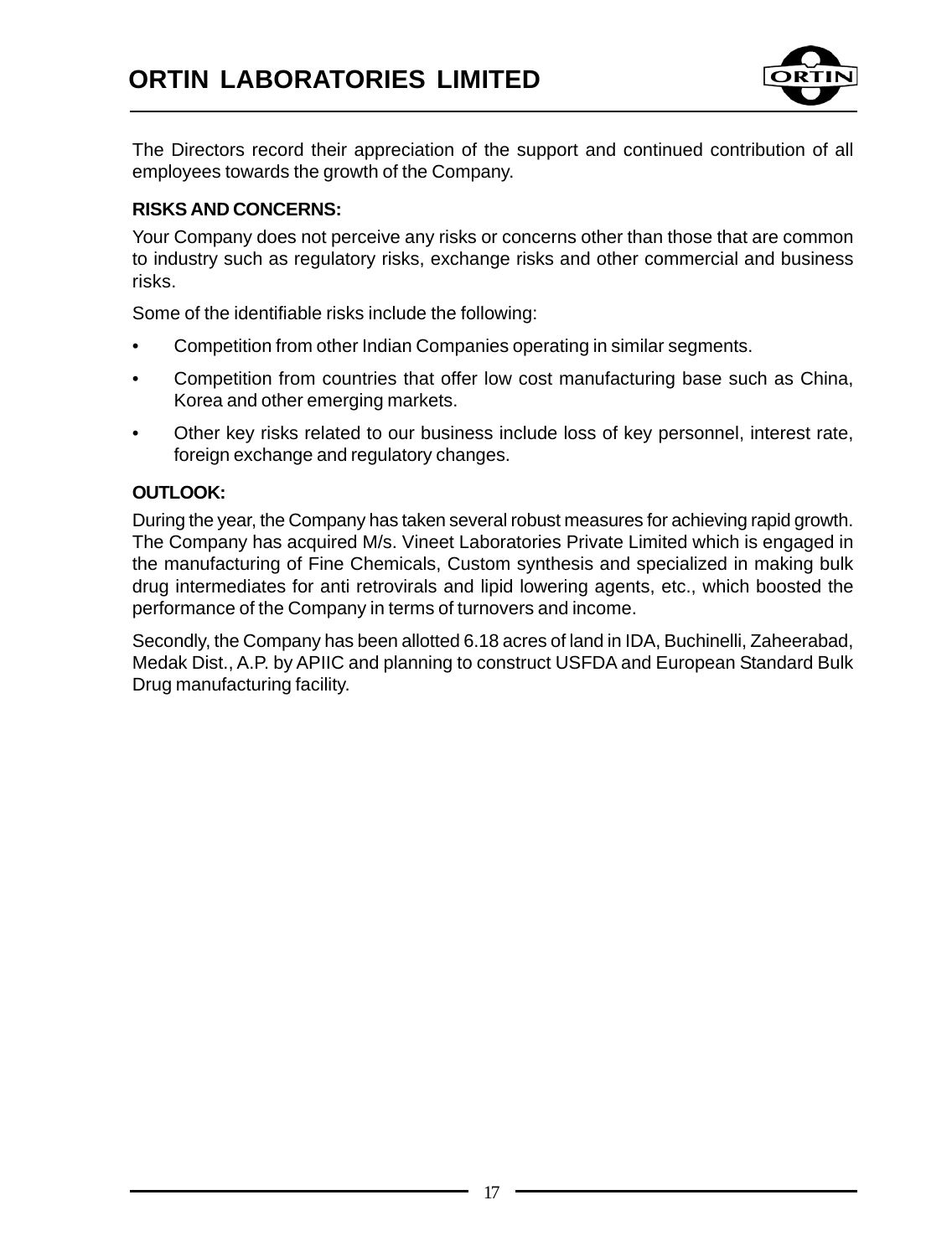

### **REPORT ON CORPORATE GOVERNANCE**

#### **1. COMPANY'S PHILOSOPHY:**

The Board of Directors of the company believes in and fully supports the principles of Corporate Governance. While striving to achieve the financial targets, the company seeks to follow the business principles and ethics and in all its dealings. The company has been regularly implementing the best practices of corporate governance in order to attain total transparency, accountability and integrity.

#### **2. BOARD OF DIRECTORS AND DETAILS OF MEETINGS:**

During the Financial Year 2010-2011 the Board of Directors met 10 times on the following dates: 17.04.2010, 30.04.2010, 18.05.2010, 21.07.2010, 30.07.2010, 26.08.2010, 30.09.2010, 30.10.2010, 28.12.2010 and 31.01.2011.

The Attendance of Directors at these Board Meetings and at the previous Annual General Meeting was under:

| Name of the<br>Director             | Category                         | No.of Board<br>Meetings<br>attended | Attendance<br>at the last<br>AGM | No. of out side<br>directorships<br>held |
|-------------------------------------|----------------------------------|-------------------------------------|----------------------------------|------------------------------------------|
| S. Murali Krishna Murthy            | Managing Director                | 10                                  | <b>YES</b>                       | <b>NIL</b>                               |
| *Gaddam Venkata Ramana              | <b>Executive Director</b>        | 4                                   | <b>NA</b>                        | <b>NIL</b>                               |
| *Bhupathiraju<br>Satyanarayana Raju | <b>Executive Director</b>        | 4                                   | <b>NA</b>                        | <b>NIL</b>                               |
| S. Mohan Krishna Murthy             | Executive Director               | 10                                  | <b>YES</b>                       | <b>NIL</b>                               |
| S. Srinivas Kumar                   | <b>Executive Director</b>        | 10                                  | <b>YES</b>                       | <b>NIL</b>                               |
| S. Balaji Venkateswarlu             | Executive Director               | 10                                  | <b>YES</b>                       | <b>NIL</b>                               |
| J.R.K. Panduranga Rao               | Independent<br>Non-Exe. Director | 10                                  | <b>YES</b>                       | <b>NIL</b>                               |
| M. Tippayya                         | Independent<br>Non-Exe. Director | 10                                  | <b>YFS</b>                       | <b>NIL</b>                               |
| D. Hanumantha Rao                   | Independent<br>Non-Exe. Director | 4                                   | <b>YES</b>                       | <b>NIL</b>                               |
| Pradyumna Teja Kavoory              | Independent<br>Non-Exe. Director | 10                                  | <b>YFS</b>                       | <b>NIL</b>                               |

\* Appointed on 30.09.2010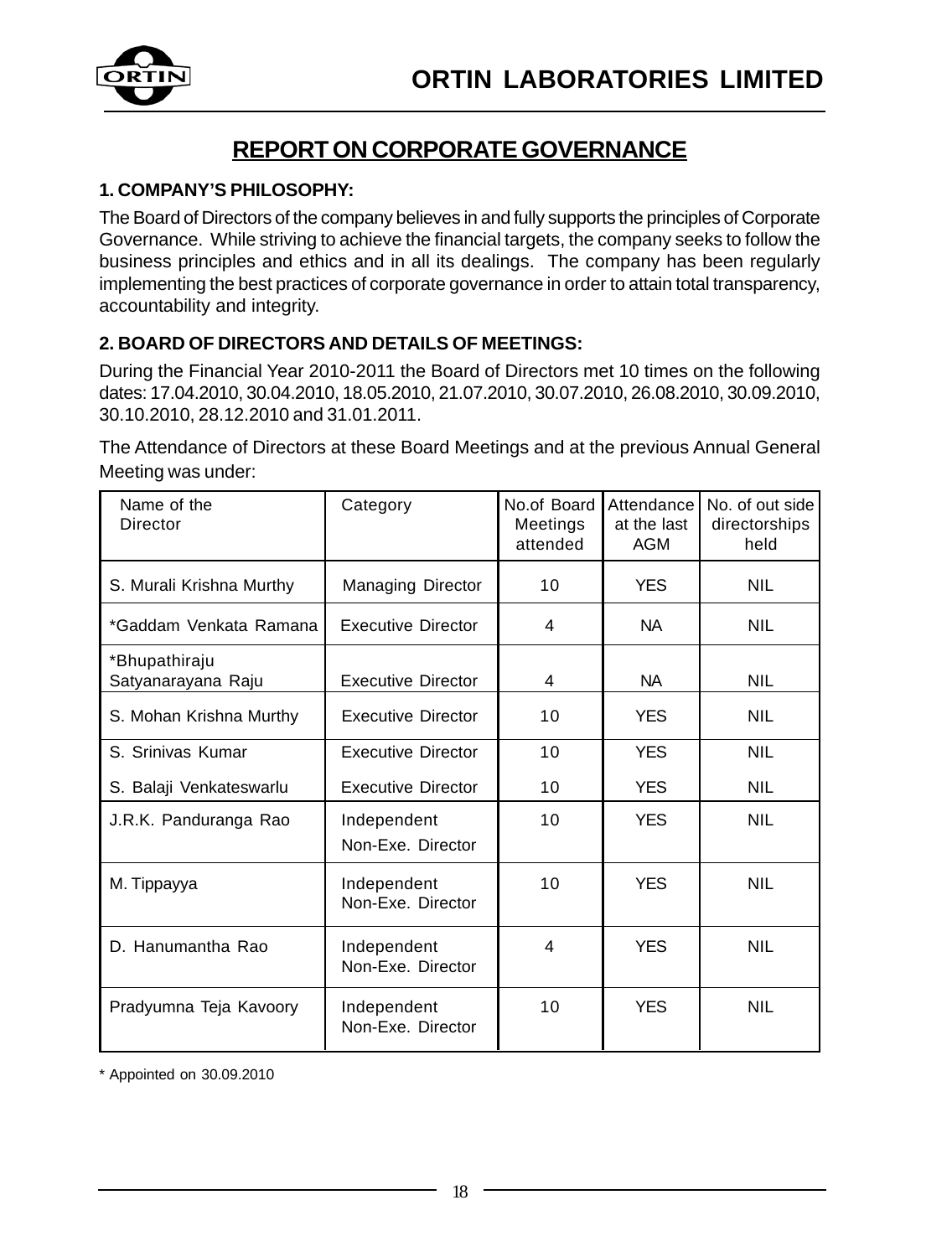

#### **A BRIEF PROFILE OF THE DIRECTORS APPOINTED AND REAPPOINTED ARE AS FOLLOWS:**

Mr. Gaddam Venkata Ramana:

He is the Joint Managing Director of the Company and taking care of the Production and Management of APIS and API Intermediates manufacturing activity. He did his Masters in Science from Sri Venkateswara University, Andhra Pradesh. He has 23 years of experience in the above activities.

Mr. Satyanarayana Raju Bhupathiraju:

He is the Director in the Company taking care of Personal Management and Finance. He retired from the Govt. and worked for 35 years in different capacities in the Departments of Finance and Administration.

Mr. Murali Krishna Murthy Sanka:

He is the Managing Director of the Company. He is a Graduate in Science from Nagarjuna University, Andhra Pradesh in the year of 1979. He has very good experience in Management and Marketing.

Mr. Sanka Balaji Venkateswarlu:

He is the Director (Marketing) of the Company. He has 30 years of experience in Pharma Marketing.

Mr. Sanka Srinivas Kumar:

He is the Director (Personnel) of the Company and he is the In-charge of Administration of the Company.

Mr. Mohan krishna Murthy:

He is the Director of M/s. Ortin Laboratories Limited and has vast experience in Finance Management for the past 35 years.

#### **3. REMUNERATION TO DIRECTORS:**

The details of remuneration paid /payable to all the directors for the year 2010-2011 are:

| SI.<br>No. | Name of the Director          | 31 March 2011<br><b>Rupees</b> |
|------------|-------------------------------|--------------------------------|
| 1.         | Sri. S. MURALI KRISHNA MURTHY | 7,20,000                       |
| 2.         | Sri. S. MOHAN KRISHNA MURTHY  | 7,20,000                       |
| 3.         | Sri. S. BALAJI VENKATESWARLU  | 7,20,000                       |
| 4.         | Sri. S. SRINIVAS KUMAR        | 7,20,000                       |
| 5.         | Sri. G. VENKATA RAMANA        | 5,59,170                       |
| 6.         | Sri. B. H. SATYANARAYANA RAJU | 2,88,000                       |
| 7.         | Smt. G. V. RAMA               | 3,00,000                       |
| 8.         | Sri. A. RANGA RAJU            | 3,00,000                       |
| 9.         | Smt. D. RAMAVATHI             | 3,00,000                       |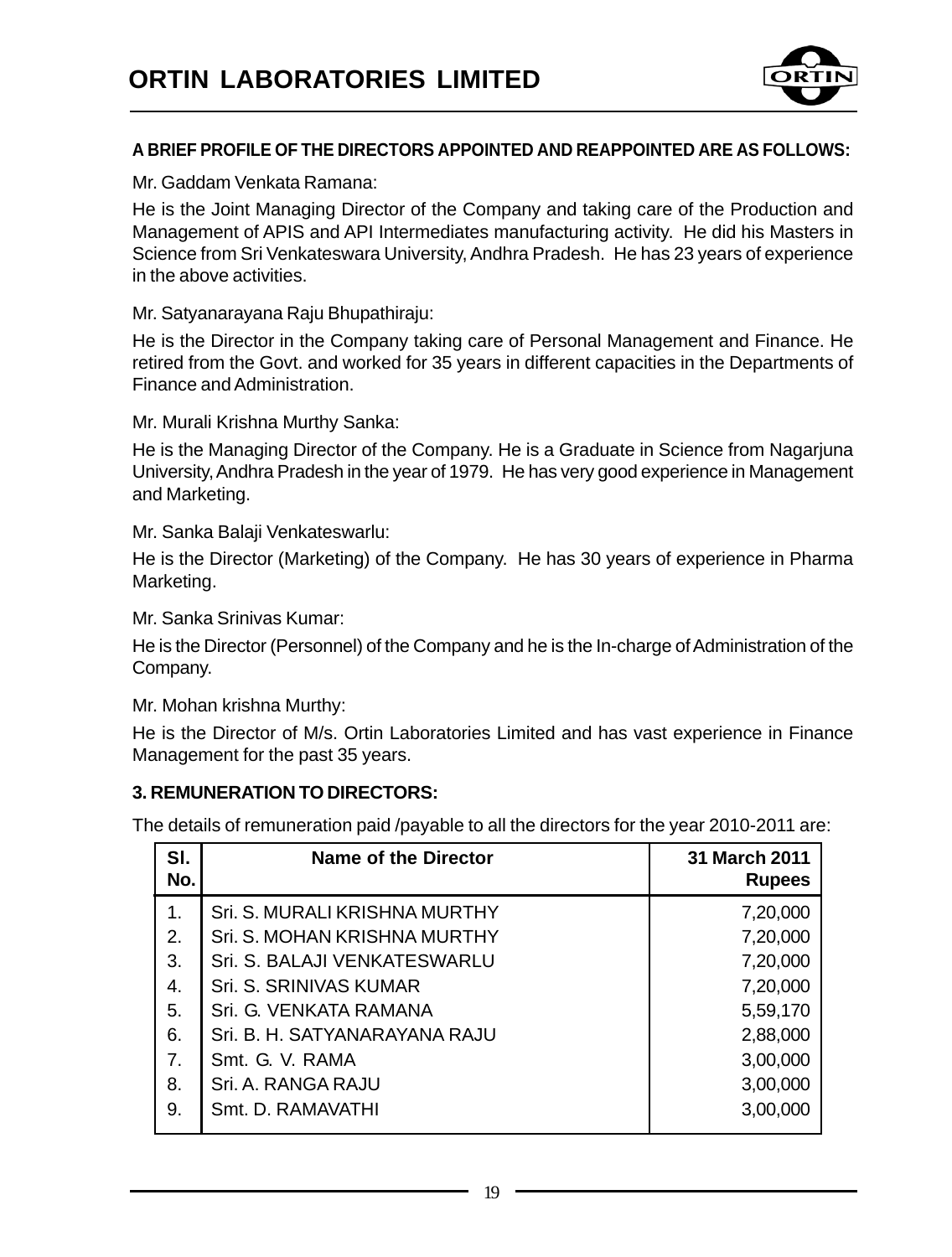

#### **4. AUDIT COMMITTEE:**

Terms of Reference of Audit Committee of the Board of Directors are as under:

- 1) Review of the Company's financial reporting process, and its financial statements.
- 2) Review of accounting and financial policies and practices.
- 3) Review of the internal control and internal audit system.
- 4) Review of risk management and policies and practices.

#### **COMPOSITION, NAME OF MEMBERS AND CHAIRMAN:**

- 1.Mr. J. R. K. Panduranga Rao
- 2.Mr. S. Srinivas Kumar
- 3.Mr. Pradyumna Teja Kavoory

And Statutory Auditors are invitees to the meeting. The total number of meetings held during the year are 5 as mentioned 30.04.2010, 30.07.2010, 26.08.2010, 30.10.2010 and 31.01.2011

#### **5. REMUNERATION AND COMPENSATION COMMITTEE:**

The committee was constituted with the following Directors for determining the remuneration packages of Executive / Non-Executive Directors apart from monitoring implementation of ESOP schemes. The committee met once during the year on 30.10.2010.

- 1. Mr. Pradyumna Teja Kavoory
- 2. Mr. Gaddam Venkata Ramana
- 3. Mr. Bhupathiraju Satyanarayana Raju

#### **6. SHAREHOLDERS/INVESTORS GRIEVANCE COMMITTEE:**

Shareholders/Investors Grievance Committee was formed by the Board of Directors in terms of clause 49 of the Listing Agreement.

The Shareholders/Investors Grievance Committee was constituted with the following persons:

- 1. Mr.Murali Krishna Murthty
- 2. Mr. Pradyumna Teja Kavoory
- 3. Mr. Mohan Krishna Murthy

Mr. S. Murali Krishna Murthy is the compliance officer of the company. The committee looks into the matters relating to the shareholder's complaints, grievances, various requests in the nature of transfer, transmission, etc., and also overseeing the performance of the Registrar & Transfer agents to improve the quality of investor services.

#### **7. DISCLOSURES:**

The company complied with all the regulations of the Stock Exchanges, Securities and Exchange Board of India and other statutory bodies regulating the capital markets. No stretchers or penalties were imposed on the company. Other transactions are adequately disclosed in the notes to Annual Accounts.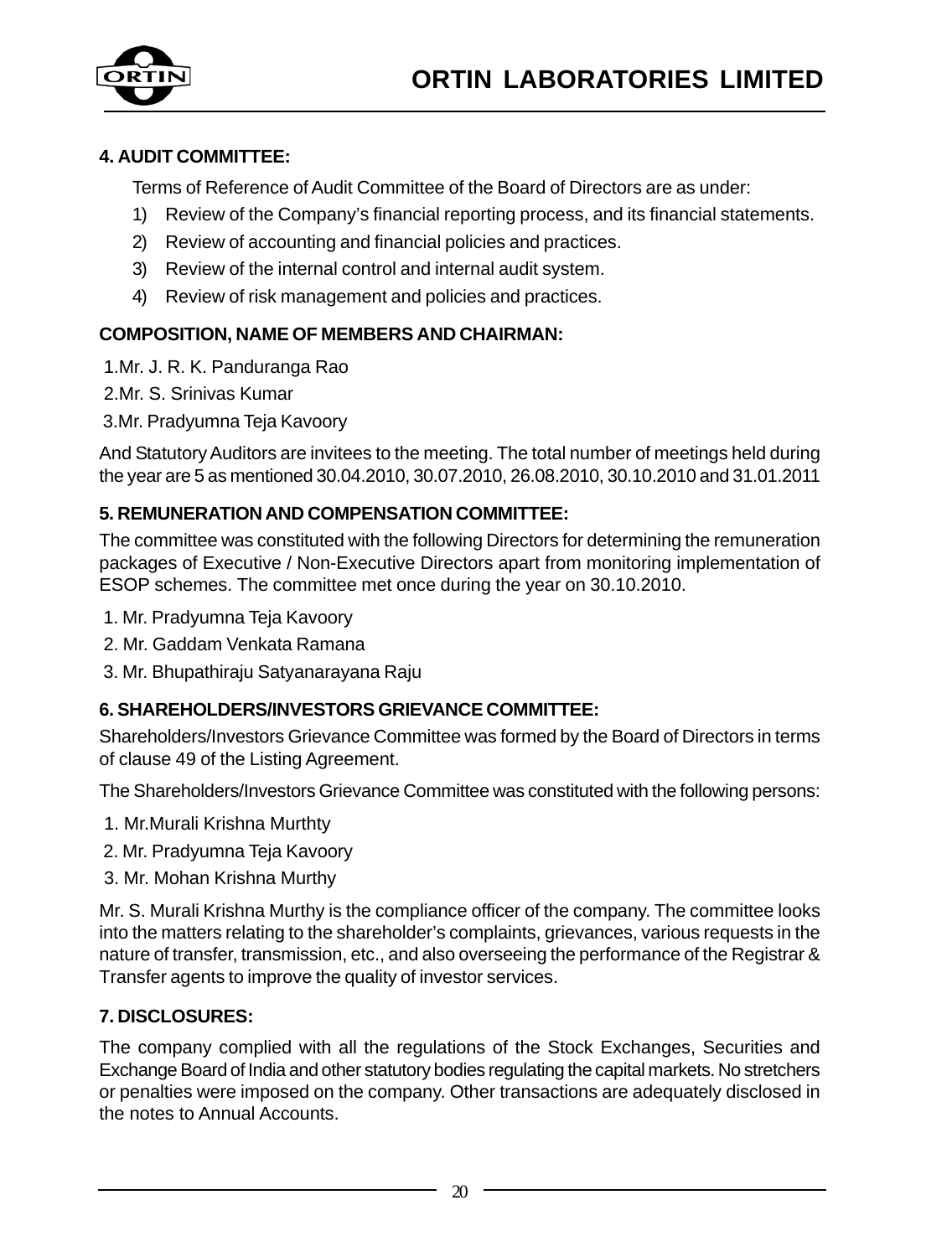

#### **i) Disclosure on Materially significant related party transactions**

The company does not have any related party transactions except as disclosed in notes on accounts, which may have potential conflict with the interest of the company. The register of contracts containing transactions in which Directors are interested is placed before the board.

#### **ii) Case of Non- Compliances / penalties**

There has been no instance of non-compliance by the Company related to capital markets. Hence, the questions of imposition of penalties or strictures by SEBI or the Stock Exchanges are not applicable.

#### **iii) Risk Management**

The company has been addressing various risks impacting the company.

#### **iv) Whistle Blower Policy**

The company has framed suitable policies and systems for the Whistle Blower Policy.

#### **v) Compliance with mandatory requirements and adoption of non mandatory requirements of Clause 49**

Certifications from M/s MATHESH & RAMANA, Auditors of the company confirming compliance with the conditions of Corporate Governance as stipulated under clause 49 of the Listing Agreement, are annexed.

The company has constituted Remuneration committee. A detailed note on compensation/ remuneration is provided elsewhere in the report.

#### **8. INFORMATION ON GENERAL BODY MEETINGS:**

| <b>AGM</b> for the financial<br>year ended | Date and Time of AGM                                     | <b>Location of holding AGM</b>                                                                                          |
|--------------------------------------------|----------------------------------------------------------|-------------------------------------------------------------------------------------------------------------------------|
| 2009-2010                                  | 30 <sup>th</sup> day of September,<br>2010 at 11.00 A.M. | At the Registered Office of the<br>Company situated at Flat no 502,<br>Palem Towers, Barkatpura,<br>Hyderabad-500027    |
| 2008-2009                                  | 30 <sup>th</sup> day of September,<br>2009 at 11.00 A.M. | At the Registered Office of the<br>Company situated at Flat no 502,<br>Palem Towers, Barkatpura,<br>Hyderabad-500027    |
| 2007-2008                                  | 30 <sup>th</sup> day of September,<br>2008 at 11.00 A.M. | At the Registered Office<br>of the Company situated at<br>Flat no 502, Palem Towers,<br>Barkatpura,<br>Hyderabad-500027 |

The last 3 Annual General Meetings were held as under: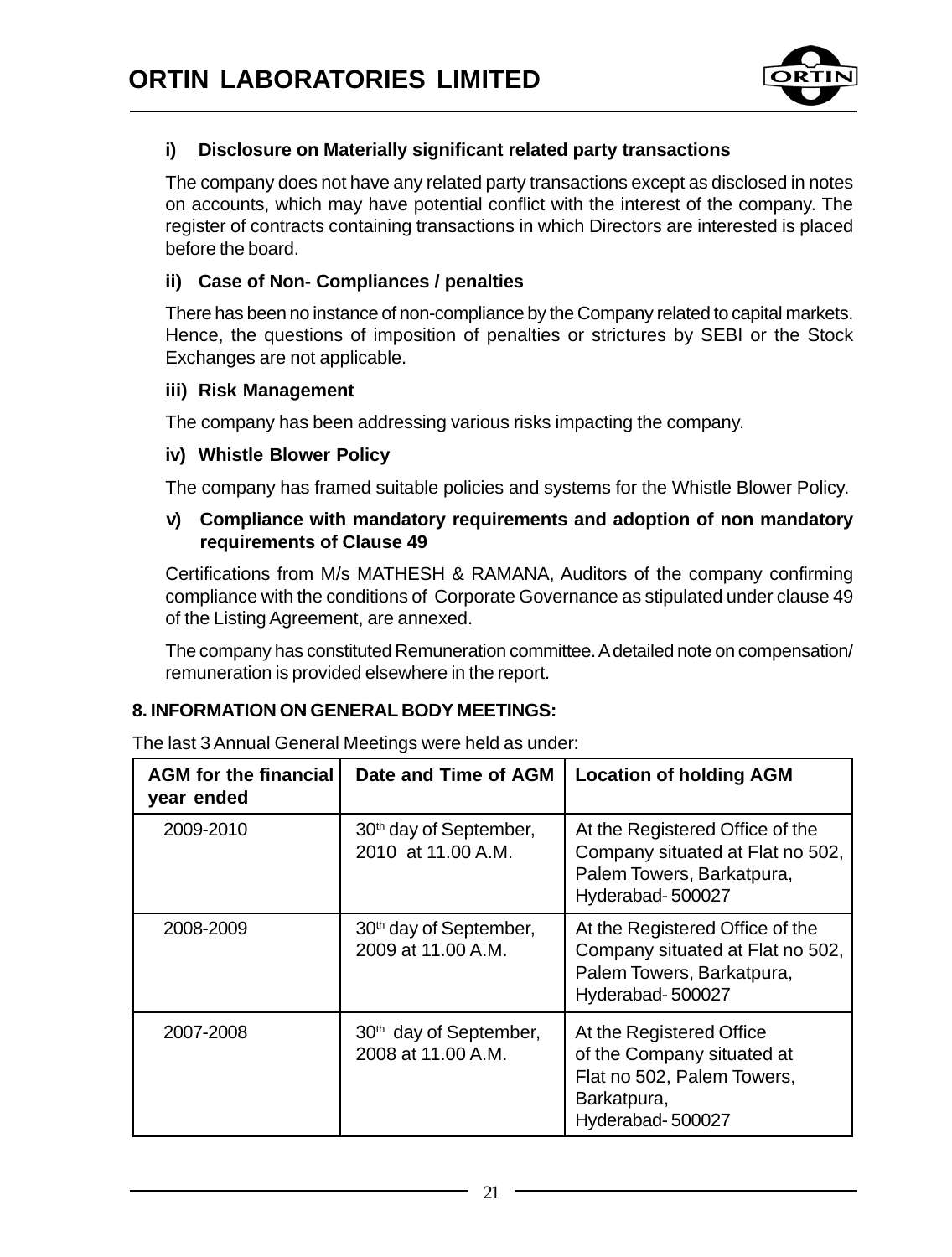

#### **9. POSTAL BALLOT:**

During the year, the company has not passed any Special Resolution by postal ballot.

#### **10. MEANS OF COMMUNICATION:**

Quarterly, half-yearly and annual results of the company are communicated to the Stock Exchanges immediately after the same are considered by the Board and are published in English and Telugu newspapers. The Management Discussion and Analysis (MD & A) is a part of the annual report.

#### **11. GENERAL SHAREHOLDER INFORMATION:**

#### **i) Annual General Meeting:**

- Date : 30<sup>th</sup> September, 2011
- Time : 11.00 A. M
- Venue : Flat no.502, Palem Towers, Barkatpura, Hyderabad 500 027, Andhra Pradesh, India

#### **ii) Financial Calendar:**

The financial year covers the period from 1<sup>st</sup> April to 31<sup>st</sup> March 2011:

Financial Reporting for 2011-12 (tentative):

| The First Quarter Results - | On / before 15.08.2011 |
|-----------------------------|------------------------|
| The Second Quarter Results- | On / before 15.11.2011 |
| The Third Quarter Results-  | On / before 15.02.2012 |
| The Last Quarter Results -  | On / before 15.05.2012 |

**iii) Book Closure**: 25<sup>th</sup> September, 2011 to 30<sup>th</sup> September, 2011 (both days inclusive).

**iv) Dividend payment :** on or before 30.10.2011

#### **v) Listing on Stock Exchanges:**

Shares of the Company are listed on the following Stock Exchanges.

| S. No | Name of the Stock Exchange    | <b>Address</b>          |
|-------|-------------------------------|-------------------------|
|       | Madras Stock Exchange Limited | Madras                  |
| l 2.  | Bombay Stock Exchange Limited | Bombay (Indonext model) |

The Company has paid Annual Listing Fees for the year 2010-2011.

#### **Vi) Demat ISIN no FOR CDSL and NSDL: INE 749B01012**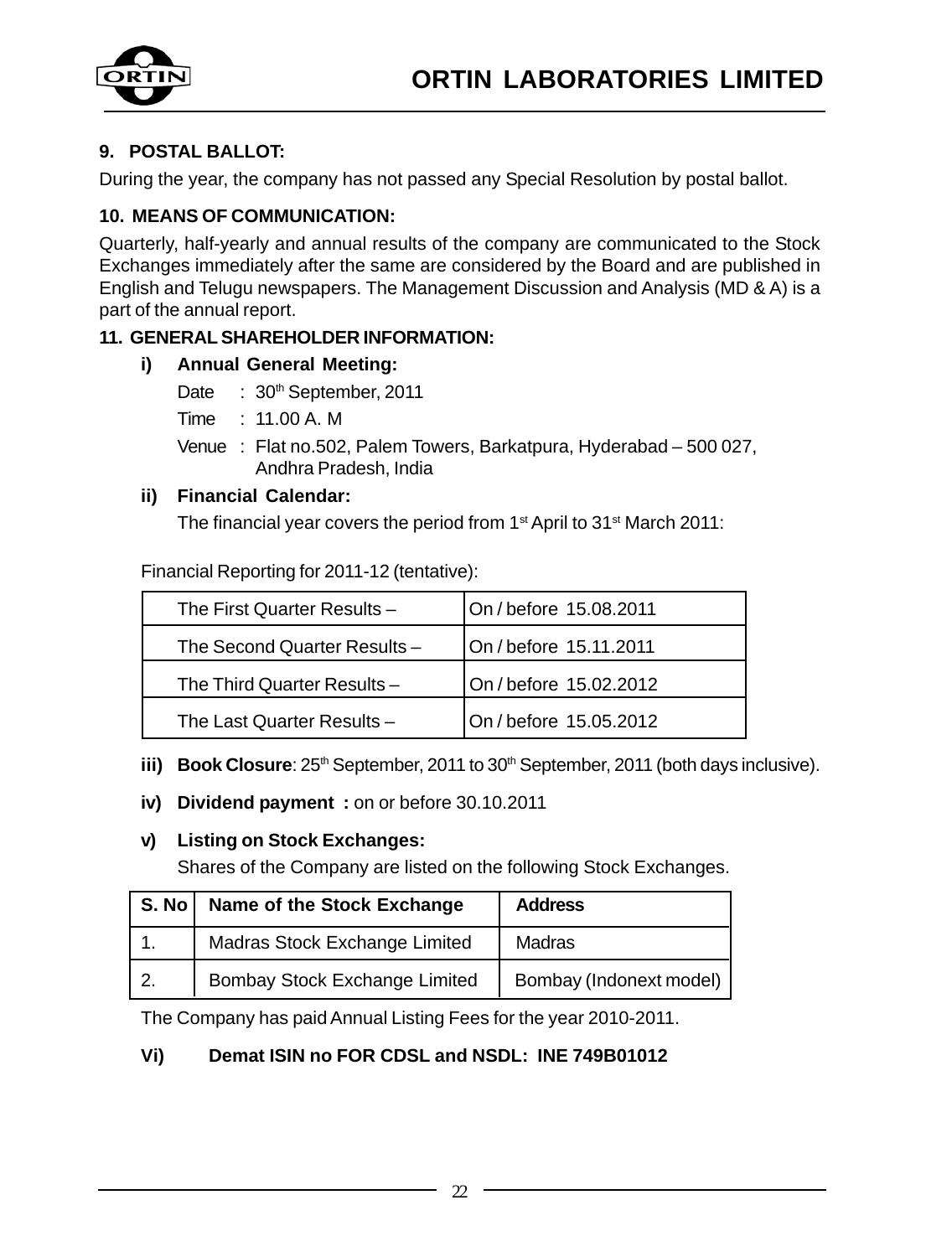

| <b>Month</b>      | High (Rs.) | Low (Rs.) |
|-------------------|------------|-----------|
| April, 2010       | 19.75      | 17.35     |
| May, 2010         | 20.75      | 16.30     |
| June, 2010        | 21.50      | 16.35     |
| <b>July, 2010</b> | 32.75      | 19.90     |
| August, 2010      | 30.90      | 25.70     |
| September, 2010   | 39.05      | 25.70     |
| October, 2010     | 40.00      | 31.80     |
| November, 2010    | 38.45      | 31.00     |
| December, 2010    | 35.15      | 27.60     |
| January, 2011     | 34.80      | 25.65     |
| February, 2011    | 31.50      | 23.65     |
| March, 2011       | 28.50      | 22.30     |

#### **Vii) Trading of company's Share on Stock Exchange, Bombay:**

#### **Viii) Share Holding Pattern As On 31/03/2011**

| <b>CATEGORY</b>                            | No. of Shares<br>Held | %of Share<br><b>Holding</b> |
|--------------------------------------------|-----------------------|-----------------------------|
| <b>A. Promoters Holding</b>                |                       |                             |
| 1. Promoters & group                       |                       |                             |
| -Indian Promoters                          | 2,282,894             | 48.57                       |
| -Foreign Promoters                         |                       |                             |
| <b>B. Public Share Holding</b>             |                       |                             |
| 3. Institutional Investors                 | 0                     | 0                           |
| a. Mutual Funds/UTI                        | ΩI                    | O                           |
| b. Banks, Fls, Insurance Companies         |                       | O                           |
| c. Flis                                    | U                     | ი                           |
| 4. Others                                  |                       |                             |
| a. Body Corporate                          | 740,727               | 15.76                       |
| b. Indian Public (Holding more than 1 lac) | 668,987               | 14.23                       |
| c. Indian Public (Holding less than 1 lac) | 640,422               | 13.62                       |
| d. NRIs/s & OCB'S                          | 367,269               | 7.81                        |
| e. Directors & their Relatives & Friends   |                       |                             |
| f. Clearing member                         | 101                   | 0.01                        |
| <b>Grand Total</b>                         | 4,700,400             | 100                         |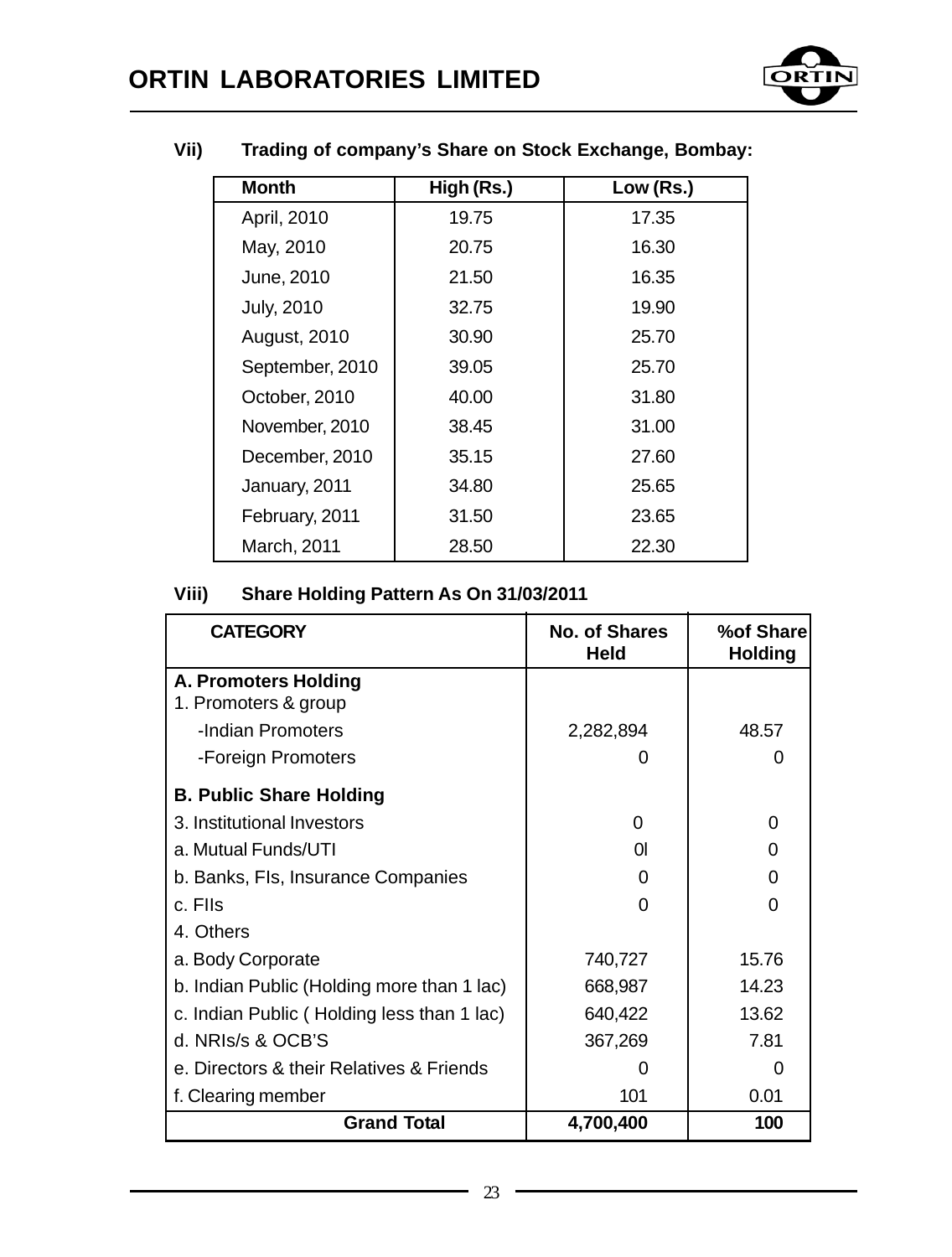

#### **ix) Dematerialization of shares:**

The Company's shares are dematerialized on National Securities Depositories Limited (NSDL) and Central Depository Services (India) Limited. The Company's **ISIN** is **INE 749B01012**. 4,496,853 equity shares are dematerialised which is 95.67% of the paid up capital of the Company and out of which 1,278,133 shares are in CDSL and 3,218,720 shares are in NSDL and the balance are in physical form.

#### **x) Registrars and Transfer Agents:**

M/s. Sathguru Management Consultants Pvt Ltd, No.15, Hindi Nagar, Panjagutta, Hyderabad - 500 034. Andhra Pradesh, India Ph. No. 040-23350586, 23356975

#### **xi) Share Transfer system:**

The Share Transfer Committee approves transfer of shares in physical mode. The Company's RTA transfers the shares within 30 days of receipt of request. Dematerialization is done within 20 days of receipt of request along with the shares through the Depository participant of the shareholders.

#### **xii) Delegation of Share Transfer Formalities:**

The Board has delegated share transfer formalities to the Registrars and Transfer Agents:

M/s Sathguru Management Consultants Pvt. Ltd., No.15, Hindi Nagar, Panjagutta, Hyderabad - 500 034, Andhra Pradesh, India Ph. No. 040-23350586, 23356975

All communications regarding Share Transfers, Transmissions Change in Address and any other correspondence etc., may be addressed to the Registrars & Transfer Agents.

Share transfers are registered with in a period of 30 days from the date of receipt, if the documents are in order in all respects.

#### **xiii) Address for Correspondence:**

The Shareholders may correspond with the Company for the redressal of their grievances, if any to the registered office of the company.

Flat No. 502, Palem Towers, Barkatpura, Hyderabad – 500 027 Andhra Pradesh, India

#### **xiv) Dividend declared in earlier years:**

The company has paid dividend of 8% on equity capital for the financial year of 2009-2010 against proposed a dividend of 5% during the financial year.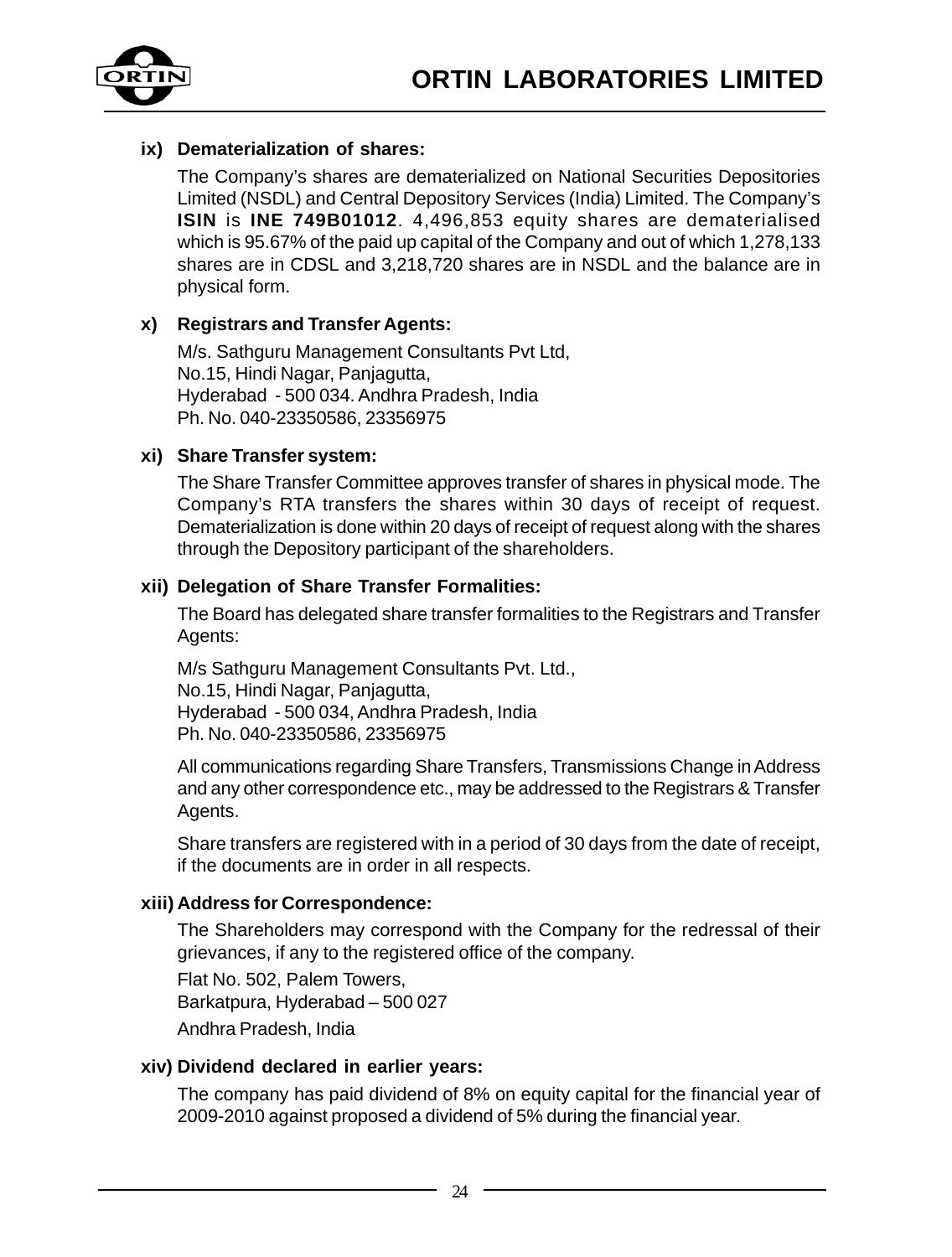

### **AUDITORS CERTIFICATE ON CORPORATE GOVERNANCE**

The company has obtained a certificate from the Auditors of the Company regarding compliances of conditions of Corporate Governance as stipulated in the Listing Agreement with the Stock Exchanges. The said Corporate Governance is as under:

#### **AUDITOR'S CERTIFICATE REGARDING COMPLIANCE OF CONDITIONS OF CORPORATE GOVERNANCE**

To

The Members of Ortin Laboratories Limited

We have examined the compliance of conditions of Corporate Governance by Ortin Laboratories Limited, ('the Company'), for the year ended March 31, 2011, as stipulated in Clause 49 of the Listing Agreement of the said Company with stock exchanges in India.

The compliance of conditions of Corporate Governance is the responsibility of the Company's management. Our examination was carried out in accordance with the Guidance Note on Certification of Corporate Governance (as stipulated in clause 49 of the Listing Agreement), issued by the Institute of Chartered Accountants of India and was limited to procedures and implementation thereof, adopted by the Company for ensuring the compliance of the conditions of Corporate Governance. It is neither an audit nor an expression of opinion on the financial statements of the Company.

In our opinion and to the best of our information and according to the explanations given to us, we certify that the Company has complied with the conditions of Corporate Governance as stipulated in the above mentioned Listing Agreements.

We further state that such compliance is neither as assurance as to the future viability of the Company nor the efficiency or effectiveness with which the management has conducted the affairs of the Company.

For MATHESH & RAMANA CHARTERED ACCOUNTANTS Date : 01.09.2011 B. V. RAMANA REDDY PARTNER Membership No.026967 Firm Reg. No. 002020S

Place: Hyderabad Sd/-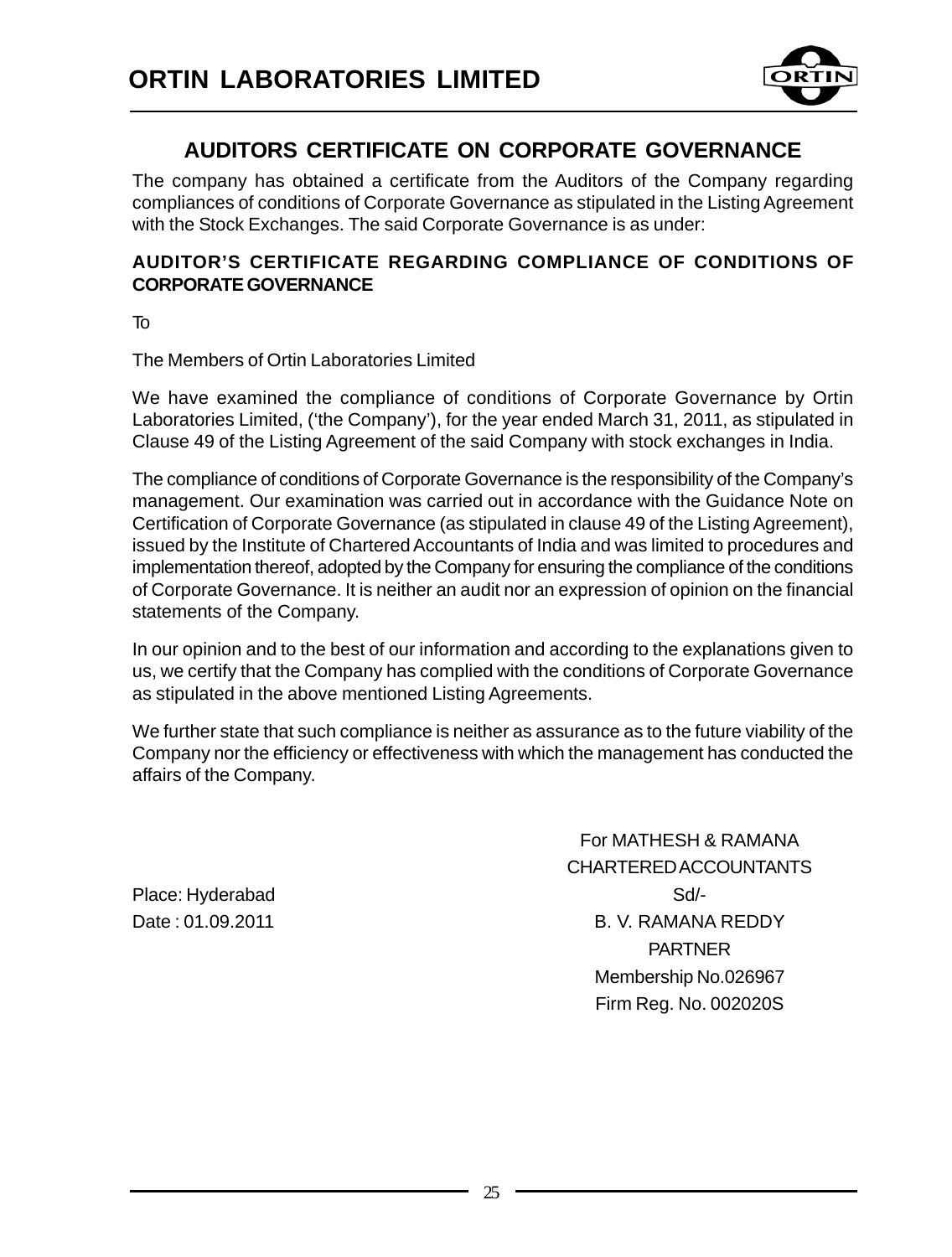

### **AUDITORS' REPORT**

#### **To the members of ORTIN LABORATORIES LIMITED**

- 1. We have audited the attached Balance Sheet of **ORTIN LABORATORIES LIMITED,** as at 31st March, 2011 the Profit and Loss account and also the cash flow statement for the year ended on that date annexed thereto. These financial statements are the responsibility of the company's management. Our responsibility is to express an opinion on these financial statements based on our audit.
- 2. We conducted our audit in accordance with auditing standards generally accepted in India. Those standards require that we plan and perform the audit to obtain reasonable assurance about whether the financial statements are free of material misstatement. An audit includes examining, on a test basis, evidence supporting the amounts and disclosures in the financial statements. An audit also includes assessing the accounting principles used and significant estimates made by management, as well as evaluating the overall financial statement presentation. We believe that our audit provides a reasonable basis for our opinion.
- 3. As stated in Note 2, Schedule S Notes on Accounts, Vineet Laboratories Pvt. Ltd. (VLPL) was amalgamated with Ortin Laboratories Ltd. with effect from October 1, 2010, in accordance with a Scheme of Amalgamation sanctioned on June 29, 2011, by the Honourable High Court of Andhra Pradesh. The opening balances of the erstwhile VLPL as on October 01, 2010 have been adopted as per the amalgamation scheme.
- 4. Without qualifying our opinion attention is drawn to Note 2, Schedule S Notes on Accounts regarding the scheme of amalgamation approved by the Honorable High Court of Andhra Pradesh whereby the Assets and Liabilities of the erstwhile Vineet Laboratories Private Limited have been taken over and recorded at their book values as on 01st October, 2010 as per the audited financial statements. The share capital of the erstwhile VLPL (Transferor Company) before amalgamation was Rs. 720.00 lacs. According to the scheme of amalgamation, the Equity Share Capital to be allotted to the Shareholders of VLPL is Rs. 1,224.00 lacs. The difference of Rs. 504.00 lacs between the Equity Share Capital to be allotted to the Shareholders of VLPL the Transferor Company and its Equity Share Capital prior to Amalgamation has been adjusted against Share Premium to the extent of Rs. 168.90 Lacs and the balance of Rs. 335.10 Lacs against Profit & Loss Account as per the Amalgamation Scheme.
- 5. As required by the Companies (Auditors' Report) order, 2003, as amended by Companies (Auditor's Report) (Amendment) Order, 2004, issued by the Central Government of India in terms of sub-section (4A) of section 227 of the Companies Act, 1956, we enclose in the Annexure hereto a statement on the matters specified in paragraphs 4 and 5 of the said order, to extent applicable to the Company.
- 6. Further to our comments in the Annexure referred to above, we report that:
	- (i) We have obtained all the information and explanations, which to the best of our knowledge and belief were necessary for the purposes of our audit;
	- (ii) In our opinion, proper books of account as required by law have been kept by the company so far as it appears from our examination of those books
	- (iii) The Balance Sheet, Profit and Loss account and cash flow statement dealt with by this report are in agreement with the books of account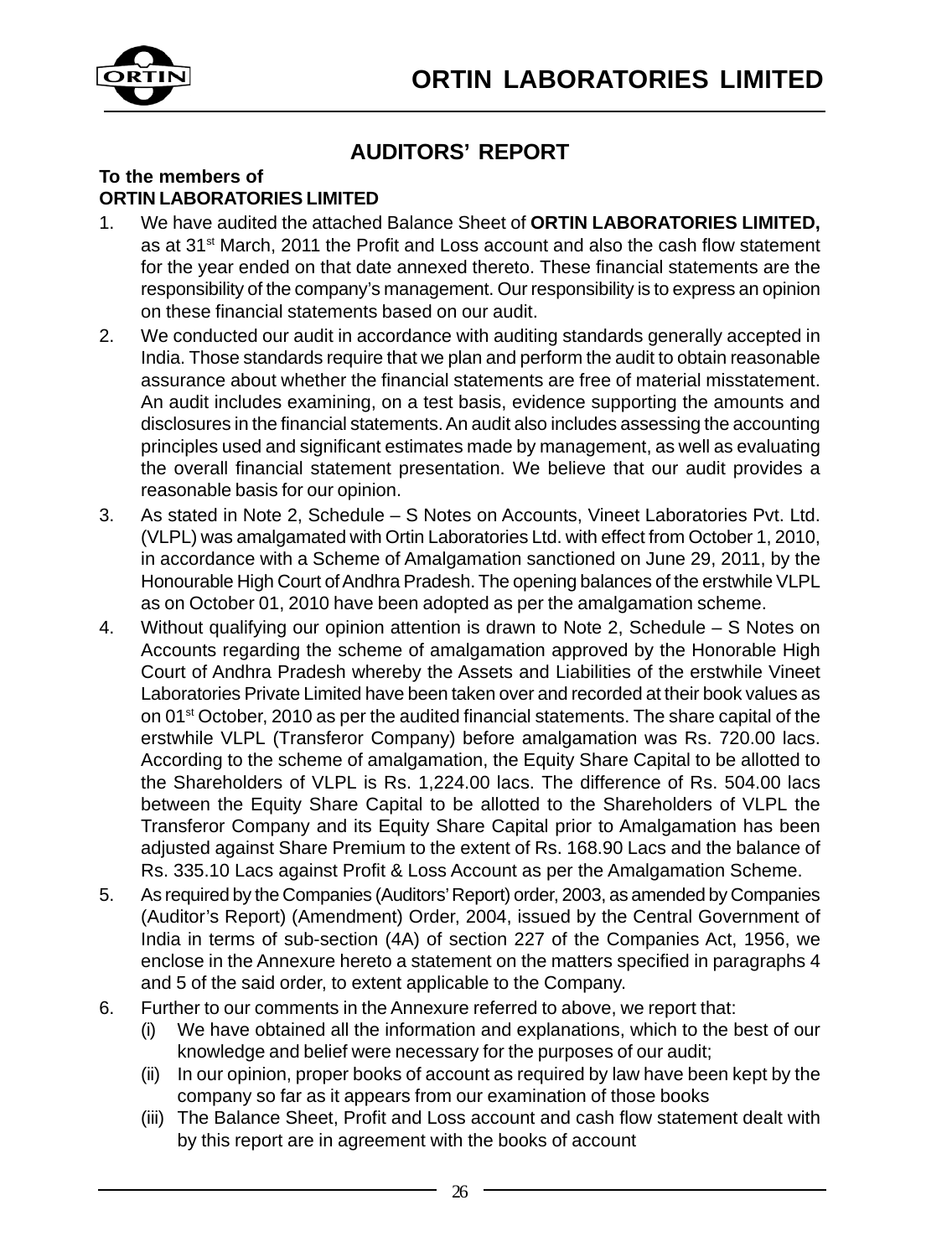

- (iv) In our opinion, the Balance Sheet, Profit and Loss account and cash flow statement dealt with by this report comply with the Accounting standards referred to in subsection (3C) of section 211 of Companies Act, 1956.
- $(v)$  On the basis of written representations received from the directors, as on 01<sup>st</sup> September, 2011 and taken on record by the Board of Directors, we report that none of the directors is disqualified as on 31<sup>st</sup> March, 2011 from being appointed as a directors in terms of clause (g) of sub-section (1) of section 274 of the Companies Act, 1956;
- (vi) In our opinion and to the best of our information and according to the explanations given to us, the said accounts give the information required by the Companies Act, 1956, in the manner so required and give a true and fair view in conformity with the accounting principles generally accepted in India;
	- (a) in the case of Balance Sheet, of the state of affairs of the company, as at  $31<sup>st</sup>$  March, 2011.
	- (b) in the case of the Profit and Loss Account, of the profit, for the year ended on that date; and
	- (c) in the case of the cash flow statement, of the Cash Flows, for the year ended on that date.

Place: Hyderabad. Solution of the state of the state of the state of the state of the state of the state of the state of the state of the state of the state of the state of the state of the state of the state of the state

For MATHESH & RAMANA CHARTERED ACCOUNTANTS

Dated: 01.09.2011 B. V. RAMANA REDDY PARTNER Membership No. 26967 Firm Reg. No. 002020S

### **ANNEXURE**

#### **Re:** ORTIN LABORATORIES LIMITED

Referred to in Paragraph 3 of our Report of even date.

- (i) (a) The company has maintained proper records showing full particulars including quantitative details and situation of fixed assets.
	- (b) All the assets have been physically verified by the management during the year and there is a regular programme of verification which, in our opinion, is reasonable having regard to the size of the company and the nature of its assets. No material discrepancies were noticed on such verification.
	- (c) During the year, the company has not disposed off a major part of the plant and machinery.
- (ii) (a) The inventory has been physically verified during the year by the management. In our opinion, the frequency of verification is reasonable.
	- (b) The procedures of physical verification of inventories followed by the management are reasonable and adequate in relation to the size of the company and the nature of its business.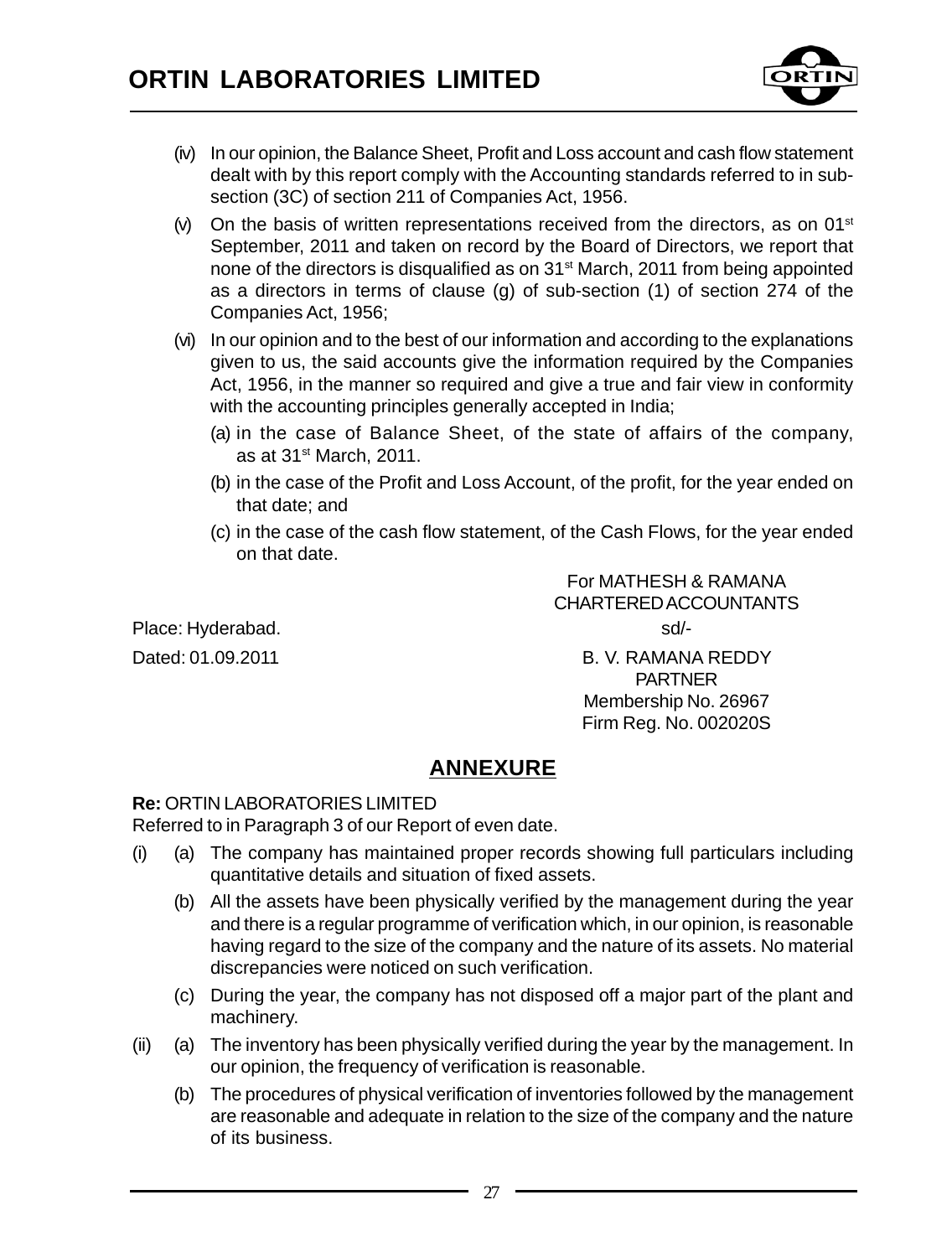

- (c) The company is maintaining proper records of inventory. The discrepancies noticed on verification between the physical stocks and the book records were not material.
- (iii) (a) The company has not taken loans from the parties covered in the register maintained under section 301 of the Companies Act, 1956.
	- (b) The company has granted loan during the previous year to one company covered in the register maintained under section 301 of the Companies Act, 1956 and an amount of Rs. 1,11,000/- is outstanding as on 31<sup>st</sup> March, 2011.
	- (c) In our opinion, the rate of interest and other terms and conditions on which loans have been taken/granted from the parties listed in the register maintained under section 301 of the Companies Act are not, *prima facie*, prejudicial to the interest of the company.
	- (d) The company is regular in repaying/recovering the principal amounts as stipulated and has been regular in the payment/receiving of interest.
	- (e) There was no overdue amount of loans taken from or granted to companies, firms or other parties listed in the register maintained under section 301 of the Companies Act, 1956.
- (iv) In our opinion and according to the information and explanations given to us, there are adequate internal control procedures commensurate with the size of the company and the nature of its business with regard to purchases of inventory, fixed assets and with regard to the sale of goods. During the course of our audit, we have not observed any continuing failure to correct major weaknesses in internal controls.
- (v) (a) According to the information and explanations given to us, we are of the opinion that the transactions that need to be entered into the register maintained under section 301 of the Companies Act, 1956 have been so entered.
	- (b) In our opinion and according to the information and explanations given to us, the transactions made in pursuance of contracts or arrangements entered in the register maintained under section 301 of the Companies Act, 1956 and exceeding the value of rupees five lakhs in respect of any party during the year have been made at prices which are reasonable having regard to prevailing market prices at the relevant time.
- (vi) In our opinion and according to the information and explanations given to us, the company has not accepted any deposits from the public.
- (vii) In our opinion, the company has an internal audit system commensurate with the size and nature of its business.
- (viii) We have broadly reviewed the books of account relating to materials, labour and other items of cost maintained by the company pursuant to the Rules made by the Central Government for the maintenance of cost records under section 209 (1) (d) of the Companies Act, 1956 and we are of the opinion that *prima facie* the prescribed accounts and records have been made and maintained.
- (ix) (a) The company is regular in depositing with appropriate authorities undisputed statutory dues including provident fund, ESI, income tax, sales tax, excise duty and other material statutory dues applicable to it.
	- (b) According to the information and explanations given to us, no undisputed amounts payable in respect of income tax, sales tax and excise duty were in arrears, as at 31<sup>st</sup> March, 2011 for a period of more than six months from the date they became payable.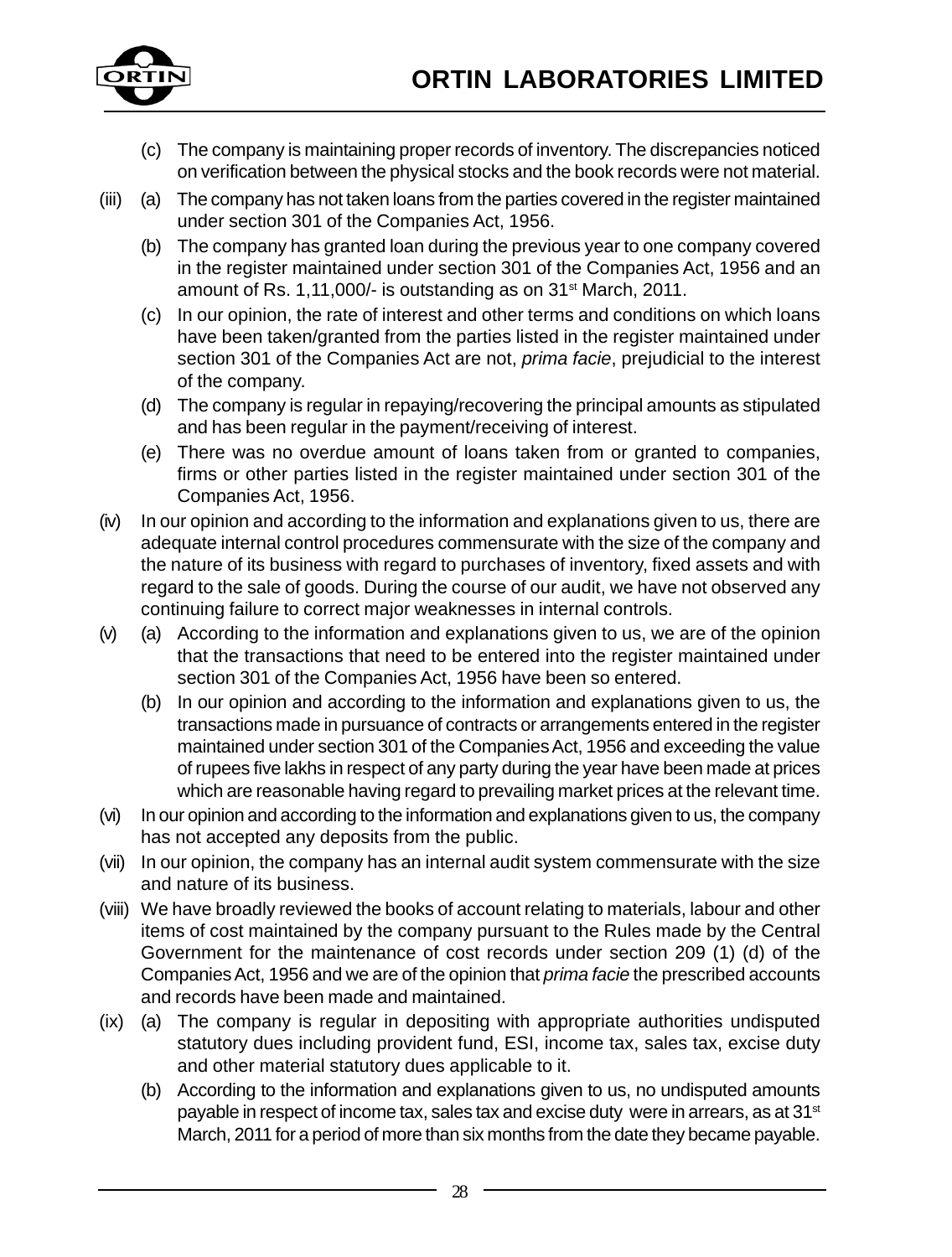

- (c) According to the information and explanation given to us, there are no dues of sales tax, income tax and excise duty which have not been deposited on account of any dispute.
- $(x)$  In our opinion, the company did not have the accumulated loss as on 31<sup>st</sup> March, 2011. The Company has not incurred cash losses during the financial year covered by our audit and the immediately preceding financial year.
- (xi) In our opinion and according to the information and explanations given to us, the company has not defaulted in repayment of dues to a financial institution and banks.
- (xii) We are of the opinion that the company has not granted loans and advances on the basis of security by way of pledge of shares, debentures and other securities. Hence no need to maintain the said records.
- (xiii) In our opinion, the company is not a chit fund or a Nidhi mutual benefit fund/ society. Therefore, the provisions of clause 4(xiii) of the Companies (Auditor's Report) Order, 2003 are not applicable to the company.
- (xiv) In our opinion, the company is not dealing in or trading in shares, securities, debentures and other investments. Accordingly, the provisions of clause 4(xiv) of the Companies (Auditor's Report) Order, 2003 are not applicable to the company.
- (xv) In our opinion, the company has not given guarantees for loans taken by others from banks or financial institutions.
- (xvi) In our opinion, the term loans have been applied for the purpose for which they were raised.
- (xvii) According to the information and explanations given to us and on an overall examination of the balance sheet of the company, we report that the no funds raised on short-term basis have been used for long-term investment. No long-term funds have been used to finance short-term assets except permanent working capital.
- (xviii)According to the information and explanations given to us, the company has not raised any fresh share capital by way of public issue or by any other mode during the financial year. Hence, the question of preferential allotment of shares to parties and companies covered in the register maintained under section 301 of the Act does not arise.
- (xix) According to the information and explanations given to us, the company has not issued any debentures in the history of the company. Hence the creation of securities does not arise.
- (xx) During the year the company has not raised money by way of public issues, hence the verification of end use of money does not arise.
- (xxi) According to the information and explanations given to us, no fraud on or by the company has been noticed or reported during the course of our audit.

Place: Hyderabad Sd/-

For MATHESH & RAMANA **CHARTERED ACCOUNTANTS** Dated: 01.09.2011 **B.V. RAMANA REDDY** PARTNER Membership No. 026967 Firm Reg. No. 002020S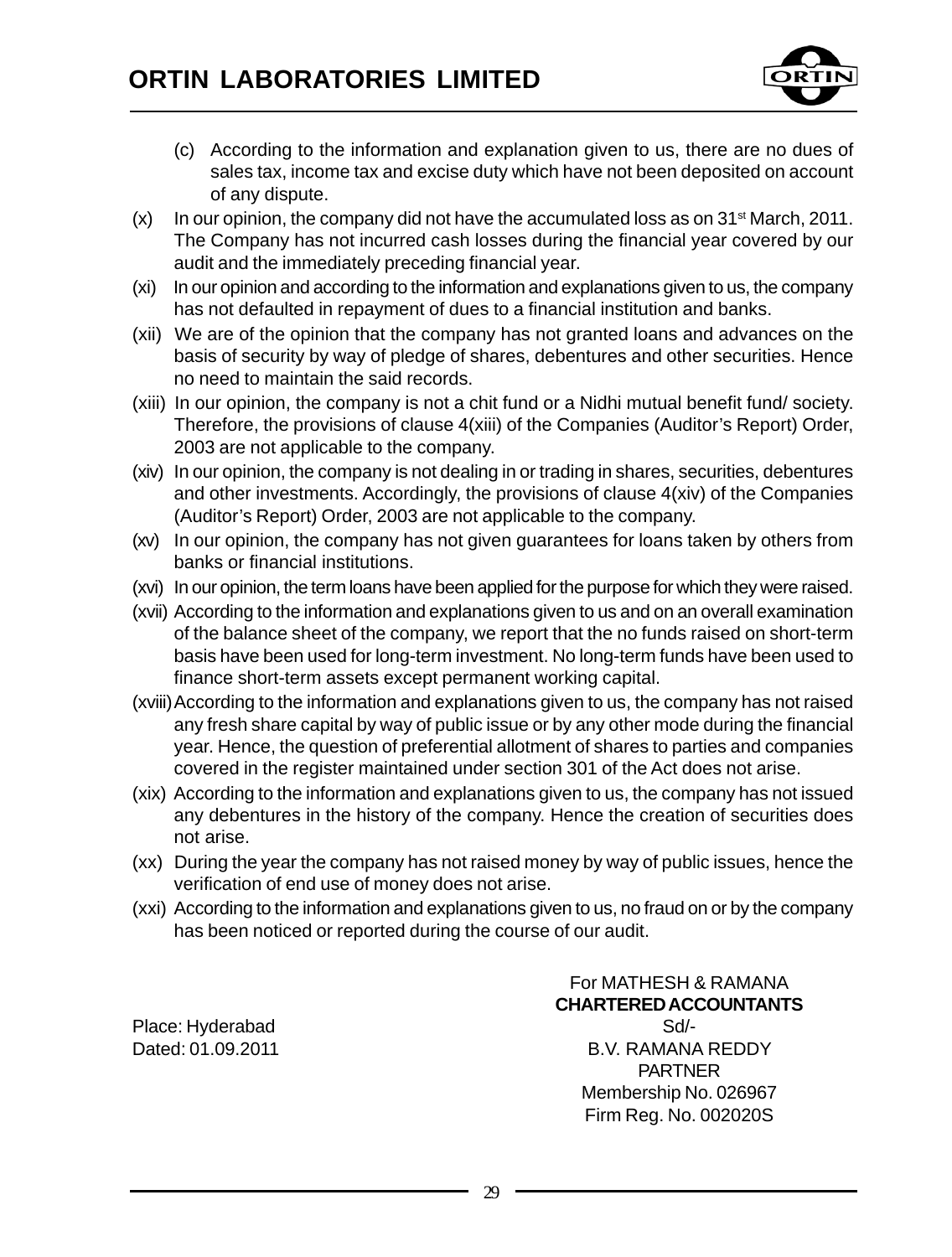

### **BALANCE SHEET AS ON 31st MARCH, 2011**

| <b>PARTICULARS</b>                                                              | <b>SCHEDULE</b><br><b>REFERENCE</b> | As at<br>31-03-2011<br><b>Rupees</b> | As at<br>31-03-2010<br>Rupees |
|---------------------------------------------------------------------------------|-------------------------------------|--------------------------------------|-------------------------------|
| <b>SOURCE OF FUNDS:</b>                                                         |                                     |                                      |                               |
| <b>SHAREHOLDERS' FUNDS:</b>                                                     |                                     |                                      |                               |
| Share Capital<br><b>RESERVES &amp; SURPLUS:</b>                                 | Α<br>B                              | 169,404,000                          | 36,704,000                    |
| Reserves                                                                        |                                     | 8,575,000                            | 15,110,000                    |
| Profit & Loss Account                                                           |                                     | 20,914,223                           | 17,556,367                    |
| <b>LOAN FUNDS:</b>                                                              | C                                   |                                      |                               |
| Secured Loans                                                                   |                                     | 95,908,370                           | 31,951,073                    |
| <b>Unsecured Loans</b>                                                          |                                     | 15,797,197                           | 1,115,966                     |
| <b>DEFERRED TAX LIABILITY</b>                                                   | D                                   | 20,670,529                           | 3,291,390                     |
| <b>TOTAL</b>                                                                    |                                     | 331,269,319                          | 105,728,796                   |
| <b>APPLICATION OF FUNDS:</b><br><b>FIXED ASSETS:</b>                            | E                                   |                                      |                               |
| Gross Block                                                                     |                                     | 264,176,261                          | 53,110,375                    |
| <b>Accumulated Depreciation</b>                                                 |                                     | 37,297,347                           | 14,888,854                    |
| Net Block                                                                       |                                     | 226,878,914                          | 38,221,521                    |
| <b>INVESTMENTS</b>                                                              | F                                   | 504,171                              | 17,171                        |
| <b>CURRENT ASSETS, LOANS &amp; ADVANCES:</b>                                    | G                                   |                                      |                               |
| <b>Current Assets</b>                                                           |                                     |                                      |                               |
| a) Inventories<br>b) Receivables                                                |                                     | 43,647,967<br>213,861,606            | 10,658,627<br>62,718,690      |
| c) Cash & Bank Balances                                                         |                                     | 1,914,772                            | 22,186,271                    |
| d) Other Current Assets                                                         |                                     | 884,490                              | 315,296                       |
| e) Loans & Advances                                                             |                                     | 56,189,662                           | 9,116,676                     |
| <b>Total Current Assets, Loans &amp; Advances</b>                               |                                     | 316,498,497                          | 104,995,560                   |
| <b>CURRENT LIABILITIES &amp; PROVISIONS:</b>                                    | H                                   |                                      |                               |
| <b>Current Liabilities</b>                                                      |                                     | 194,999,388                          | 31,835,867                    |
| Provisions                                                                      |                                     | 19,397,517                           | 7,585,526                     |
| <b>Total Current Liabilities &amp; Provisions</b>                               |                                     | 214,396,905                          | 39,421,393                    |
| <b>Net Current Assets</b>                                                       |                                     | 102,101,591                          | 65,574,167                    |
| <b>MISCELLANEOUS EXPENDITURE</b><br>(to the extent not written off or adjusted) |                                     | 1,784,643                            | 1,915,937                     |
| <b>TOTAL</b>                                                                    |                                     | 331,269,319                          | 105,728,796                   |
| <b>NOTES ON ACCOUNTS</b>                                                        | S                                   |                                      |                               |

Schedule A to I and S form an integral part of the Balance Sheet.

As per our report of even date annexed. For and on behalf of the Board

### **For MATHESH & RAMANA For ORTIN LABORATORIES LIMITED**<br>Chartered Accountants

Chartered Accountants Sd/-

#### **B.V. RAMANA REDDY**

 Partner M. No. 026967 Firm Reg. No. 002020S Sd/-

**S. Murali Krishna Murthy**<br>Managing Director

Place: Hyderabad. **G. Venkat Ramana** Dated: 01-09-2011 **Dated: 01-09-2011** Joint Managing Director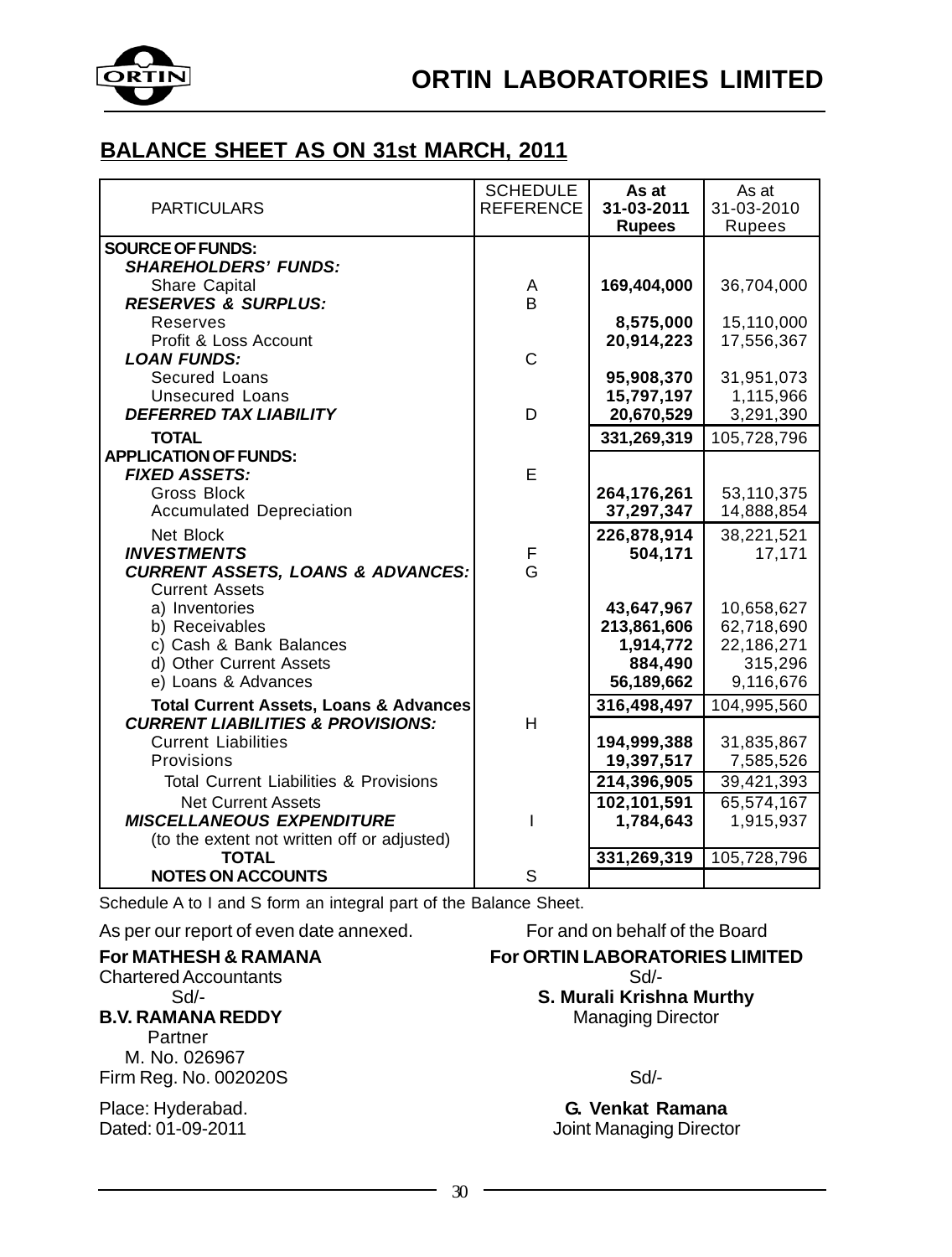

### **PROFIT & LOSS ACCOUNT FOR THE YEAR ENDED 31st MARCH, 2011**

| <b>PARTICULARS</b>                                      | <b>SCHEDULE</b><br><b>REFERENCE</b> | As at<br>31-03-2011<br><b>Rupees</b> | As at<br>31-03-2010<br>Rupees |
|---------------------------------------------------------|-------------------------------------|--------------------------------------|-------------------------------|
| A. INCOME:                                              |                                     |                                      |                               |
| <b>Net Sales</b>                                        | J                                   | 651,518,966                          | 314,007,284                   |
| Less: Excise Duty                                       |                                     | 25,119,875                           | 605,855                       |
|                                                         |                                     | 626,399,091                          | 313,401,429                   |
| Job Work                                                | K                                   | 23,457,418                           |                               |
| Increase/Decrease in WIP &                              |                                     |                                      |                               |
| <b>Finished Goods</b>                                   | L                                   | 784,761                              | 3,145,620                     |
| Other Income                                            | M                                   | 1,584,796                            | 732,659                       |
|                                                         |                                     | 652,226,066                          | 317,279,708                   |
| <b>B. EXPENDITURE:</b>                                  |                                     |                                      |                               |
| <b>Material Consumption</b>                             | N                                   | 534,059,918                          | 268,920,929                   |
| Manufacturing Expenses.                                 | O                                   | 29,460,902                           | 2,708,729                     |
| <b>Employee Cost</b>                                    | P                                   | 10,424,038                           | 3,559,861                     |
| Administrative & Selling Expenses                       | Q                                   | 36,011,789                           | 24,943,551                    |
| <b>Finance Expenses</b>                                 | R                                   | 13,579,642                           | 1,244,896                     |
| Depreciation                                            | E                                   | 6,317,495                            | 1,946,349                     |
| Misc. Expenses written off                              | I                                   | 1,164,675                            | 958,000                       |
|                                                         |                                     | 631,018,459                          | 304,282,315                   |
| Profit for the year before tax                          |                                     | 21,207,607                           | 12,997,393                    |
| <b>Less: Prior Period Expenditure</b>                   |                                     | 564,235                              |                               |
|                                                         |                                     | 20,643,372                           | 12,997,393                    |
| Less: Tax Expense:                                      |                                     |                                      |                               |
| <b>Current Tax</b>                                      |                                     | 4,833,803                            | 4,418,662                     |
| Dividend Tax                                            |                                     | 1,406,794                            | 639,066                       |
| Deferred Tax                                            |                                     | (351,097)                            | 361,293                       |
| Profit after tax for the year                           |                                     | 14,753,871                           | 7,578,372                     |
| Less: Proposed Dividend                                 |                                     | 8,470,200                            | 3,760,320                     |
| Net Profit c/d to Balance Sheet                         |                                     | 6,283,671                            | 3,818,052                     |
| Basic & Diluted Earning per Share                       |                                     | 1.56                                 | 2.24                          |
| No.of Shares used in computing Basic<br>and Diluted EPS |                                     |                                      |                               |
| <b>Notes on Account</b>                                 | S                                   | 10,383,167                           | 3,670,400                     |
|                                                         |                                     |                                      |                               |

Schedule J to S, E and I form an integral part of the Profit & Loss Account.

As per our report of even date annexed. For and on behalf of the Board

| <b>For MATHESH &amp; RAMANA</b> | <b>For ORTIN LABORA</b> |
|---------------------------------|-------------------------|
| <b>Chartered Accountants</b>    | Sd/-                    |
| $Sd$ -                          | S. Murali Krish         |
| <b>B.V. RAMANA REDDY</b>        | Managing I              |
| Partner                         |                         |
| M. No. 026967                   |                         |
| Firm Reg. No. 002020S           | Sd/-                    |
| Place: Hyderabad.               | G. Venkat F             |
| Dated: 01-00-2011               | Ioint Managin           |

**For ORTIN LABORATORIES LIMITED S. Murali Krishna Murthy Managing Director** 

**G. Venkat Ramana** Dated: 01-09-2011 **Dated:** 01-09-2011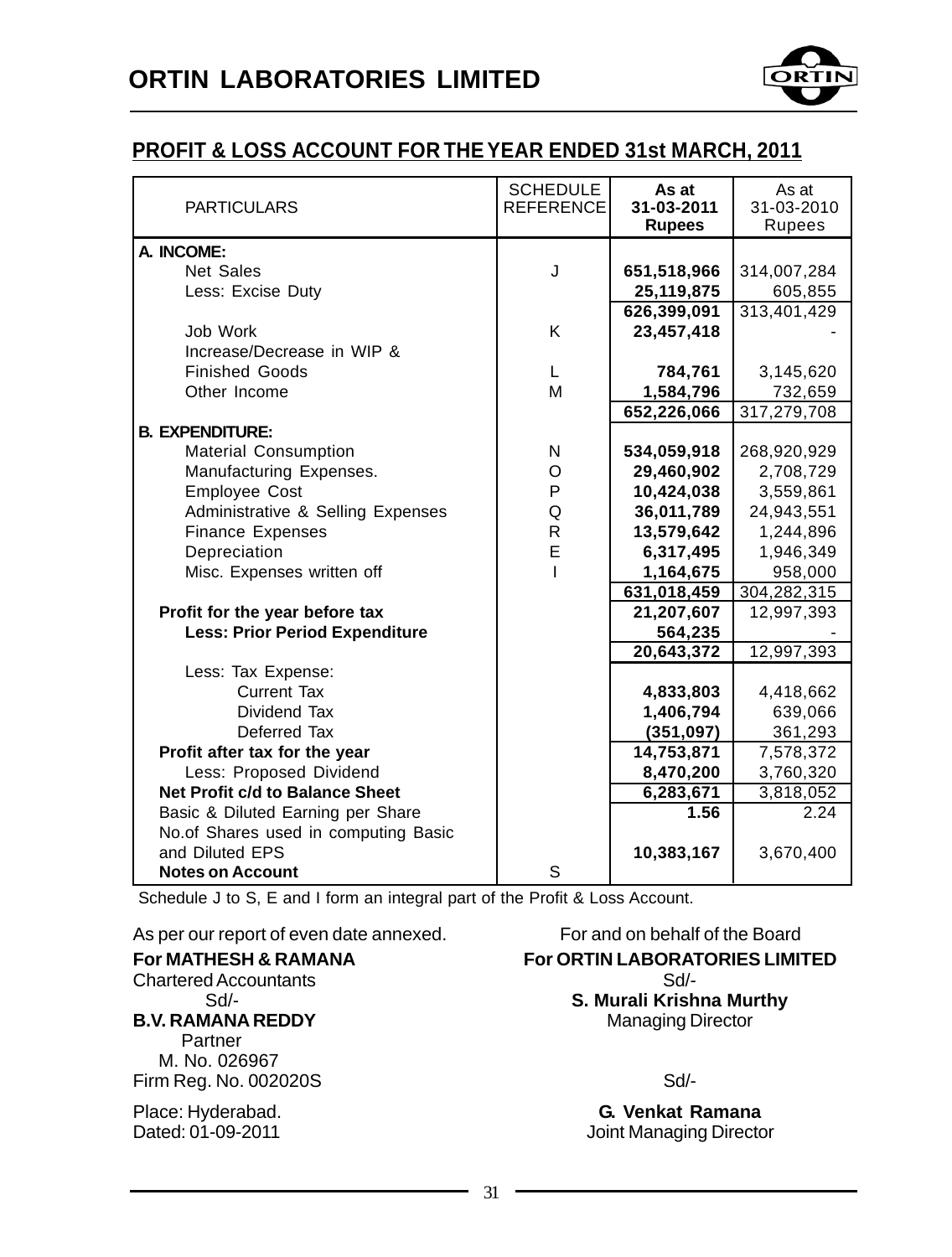

| <b>PARTICULARS</b>                                                                                     | As at<br>31-03-2011<br><b>Rupees</b> | As at<br>31-03-2010<br>Rupees |
|--------------------------------------------------------------------------------------------------------|--------------------------------------|-------------------------------|
| <b>SCHEDULE - A:</b>                                                                                   |                                      |                               |
| <b>SHAREHOLDERS FUNDS:</b>                                                                             |                                      |                               |
| <b>AUTHORISED CAPITAL:</b>                                                                             |                                      |                               |
| 1,57,50,000 Equity Shares of Rs. 10/- each.                                                            | 157,500,000                          | 85,000,000                    |
| <b>SUBSCRIBED &amp; PAID UP:</b>                                                                       |                                      |                               |
| 47,00,400 equity shares of Rs. 10/- each.                                                              | 47,004,000                           | 36,704,000                    |
| (36,70,400 Equity Shares of Rs. 10/- each.)                                                            |                                      |                               |
| Share Capital Suspense Account                                                                         | 122,400,000                          |                               |
| <b>TOTAL</b>                                                                                           | 169,404,000                          | 36,704,000                    |
| <b>SCHEDULE - B:</b><br><b>RESERVES &amp; SURPLUS:</b>                                                 |                                      |                               |
| Share Premium.                                                                                         |                                      | 8,650,000                     |
| Capital Reserve.                                                                                       | 2,122,500                            | 2,122,500                     |
| Share Forfeiture Reserve.                                                                              | 6,452,500                            | 4,337,500                     |
| <b>PROFIT AND LOSS ACCOUNT:</b>                                                                        | 8,575,000                            | 15,110,000                    |
| Opening Balance.                                                                                       | 14,630,552                           | 13,738,315                    |
| Add: Profit for the Year.                                                                              | 6,283,671                            | 3,818,052                     |
| <b>TOTAL</b>                                                                                           | 20,914,223                           | 17,556,367                    |
| <b>SCHEDULE - C:</b>                                                                                   |                                      |                               |
| <b>SECURED LOANS:</b>                                                                                  |                                      |                               |
| Term Loan (PITL 1401)                                                                                  | 73,736                               | 879,286                       |
| Term Loan (PITL 1020)                                                                                  |                                      | 1,359                         |
| (Term loans from Karnataka Bank Ltd., secured by                                                       |                                      |                               |
| hypothication of Plant & Machinery and other Fixed                                                     |                                      |                               |
| Assets and second charge on Current Assets, further<br>secured by personal guarantee of the directors) |                                      |                               |
| Term Loan - 1022                                                                                       |                                      |                               |
|                                                                                                        | 6,211,266                            |                               |
| <b>Term Loan KBL</b><br><b>Cash Credit</b>                                                             | 7,889,953<br>78,807,520              | 29,959,849                    |
| (Cash credit from Karnataka Bank Ltd., is secured by                                                   |                                      |                               |
| present and future raw materials, semi-finished goods,                                                 |                                      |                               |
| finished goods, stores and secured second charge on                                                    |                                      |                               |
| fixed assets further secured personal                                                                  |                                      |                               |
| guarantee of Directors)                                                                                |                                      |                               |
| Vehicle Loan: Swaraj Mazda                                                                             |                                      | 91,100                        |
| <b>Vehicle Loan: Santro</b>                                                                            |                                      | 129,648                       |
| Vehicle Loan-Innova - 4245                                                                             | 573,290                              | 889,831                       |
| Vehicle Loan-Tata Ace - 1152                                                                           | 188,357                              |                               |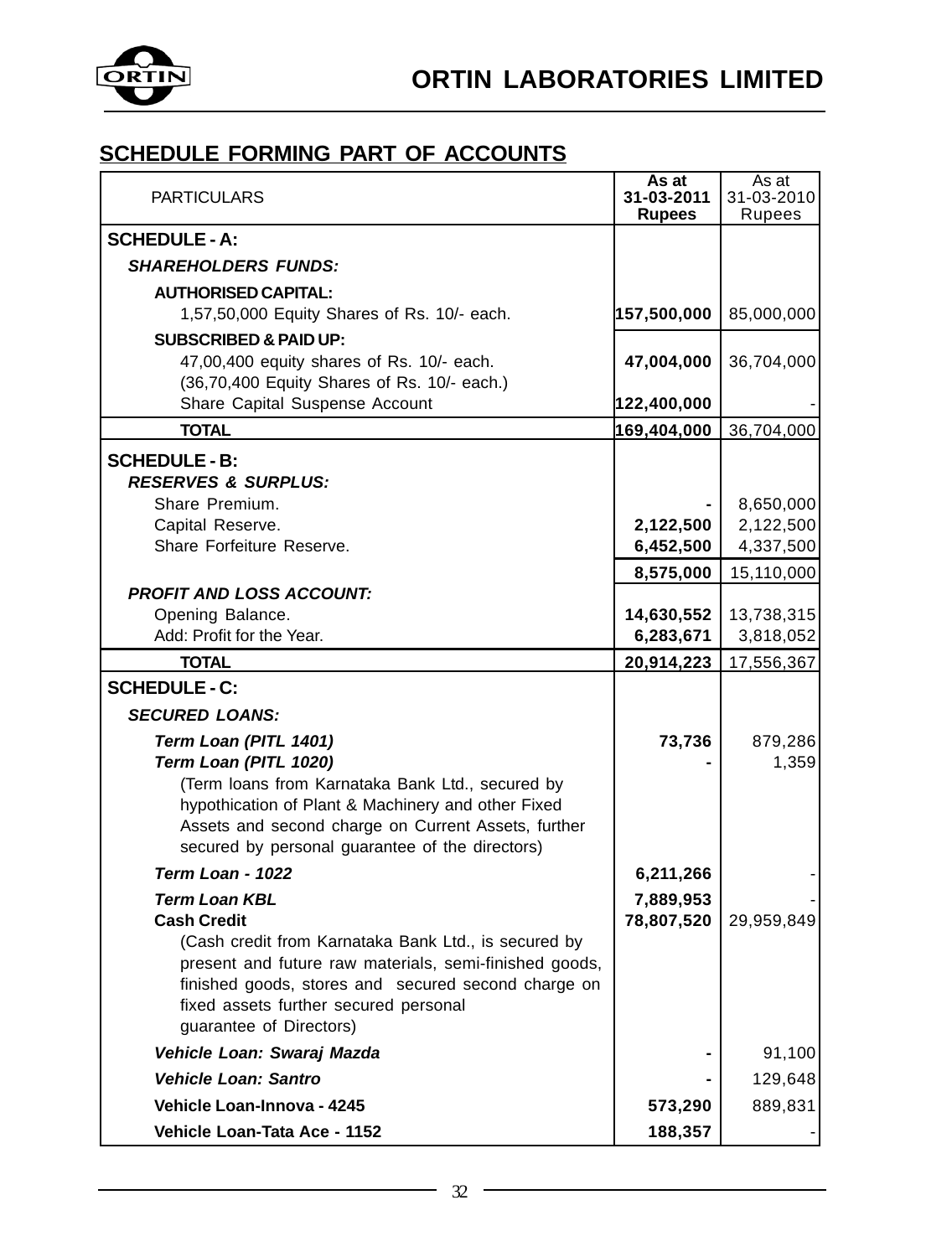

| <b>PARTICULARS</b>                                   | As at<br>31-03-2011<br><b>Rupees</b> | As at<br>31-03-2010<br>Rupees |
|------------------------------------------------------|--------------------------------------|-------------------------------|
| Vehicle Loan-Verna Car - 4250                        | 492,683                              |                               |
| Vehicle Loan-I-10 Car - 4255                         | 280,189                              |                               |
| <b>HDFC - Scoda Loan</b>                             | 435,095                              |                               |
| <b>HDFC Vehicle Loan</b>                             | 582,755                              |                               |
| Kotak Mahendra Vehicle Loan                          | 306,296                              |                               |
| <b>TATA Capital Loan</b>                             | 67,230                               |                               |
| <b>TOTAL</b>                                         | 95,908,370                           | 31,951,073                    |
| <b>UNSECURED LOANS:</b>                              |                                      |                               |
| Interest free Sales Tax Loan from Government of A.P. | 1,115,966                            | 1,115,966                     |
| Unsecured Loans from Directors                       | 2,127,341                            |                               |
| Unsecured loans from Others                          | 12,553,890                           |                               |
| <b>TOTAL</b>                                         | 15,797,197                           | 1,115,966                     |
| <b>SCHEDULE - D:</b>                                 |                                      |                               |
| <b>DEFERRED TAX LIABILITY</b>                        |                                      |                               |
| <b>Opening Balance</b>                               | 21,021,626                           | 2,930,097                     |
| Add: For the year                                    | (351,097)                            | 361,293                       |
|                                                      | 20,670,529                           | 3,291,390                     |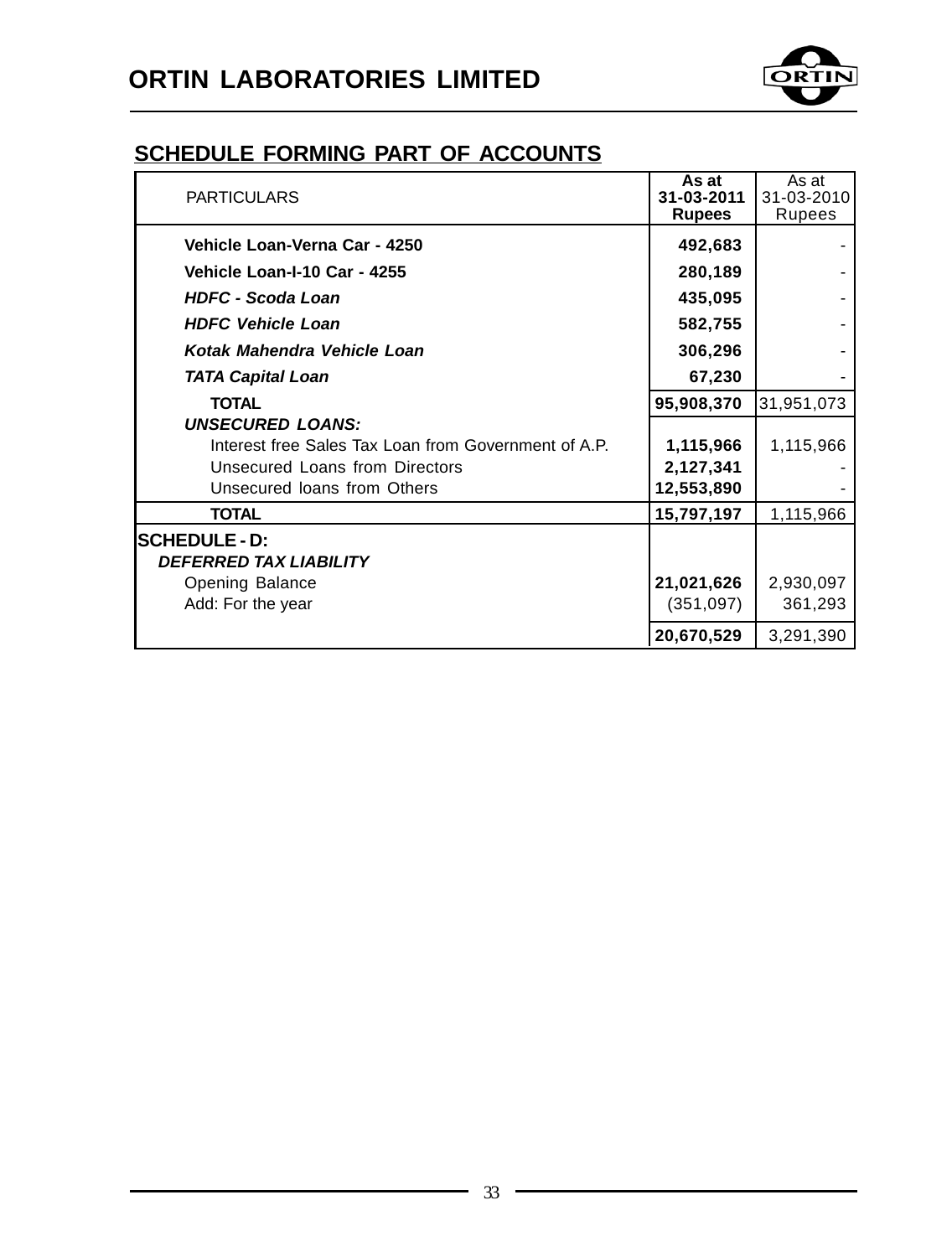

ORTIN

|   |                                                                                                                |                 |               | GROSS BLOCK      |                  |                        |                      |               | DEPRECIATION                             |                   |                        | NET BLOCK     |                                |
|---|----------------------------------------------------------------------------------------------------------------|-----------------|---------------|------------------|------------------|------------------------|----------------------|---------------|------------------------------------------|-------------------|------------------------|---------------|--------------------------------|
|   | S. PARTICULARS                                                                                                 | Cost as on      | Adjustment    | <b>Additions</b> | <b>Deletions</b> | Cost as on             | ghtu                 | Adjustment    | For the                                  | <b>Deletions</b>  | å                      | As on         | As on                          |
| ş |                                                                                                                | 01/04/2010      | on account of |                  |                  | 31-03-2011             | 01/04/2010           | on account of | Year                                     |                   | 31-03-2011             | 31-03-2011    | 31-03-2010                     |
|   |                                                                                                                | <b>Rupees</b>   | amalgamation  | <b>Rupees</b>    | <b>Rupees</b>    | <b>Rupees</b>          | <b>Rupees</b>        | amalgamation  | <b>Rupes</b>                             | <b>Rupes</b>      | <b>Rupess</b>          | <b>Rupees</b> | <b>Rupes</b>                   |
|   |                                                                                                                |                 |               |                  |                  |                        |                      |               |                                          |                   |                        |               |                                |
|   | $L$ and.                                                                                                       | 4,131,615       | 1,225,31      |                  |                  | 5,356,926              |                      |               |                                          |                   |                        | 5,356,926     | 4,131,615                      |
|   |                                                                                                                | 1,011,595       | 25,170,070    | 20,162,464       |                  | 59,344,129             | 3,280,228            | 2,142,937     | 903,290                                  |                   | 6,326,455              | 53,017,674    | 10,731,367                     |
|   | 2 Factory building.<br>3 Administrative building.                                                              | 828,135         |               | 112,220          |                  | 940,355                | 188,750              |               | 13,651                                   |                   | 202,401                | 737,954       | 639,385                        |
|   |                                                                                                                | 905,183         | 02,219,841    | 87,878,940       |                  | 153,003,964            | 5,727,229            | 1,247,788     | 108,109                                  |                   | 20,576,818             | 132,427,146   | 7,177,954                      |
|   |                                                                                                                | 782,607         | 5,704,009     | 1,213,725        |                  | 7,700,341              | 293,898              | 676,943       | 203,493                                  |                   | 1,174,334              | 6,526,007     |                                |
|   |                                                                                                                | 011,157         | 201,108       | 360,190          |                  |                        |                      | 26,972        |                                          |                   |                        | 1,134,981     |                                |
|   | 4 Plant & machinery<br>5 Testing equipment.<br>6 Furniture & fixtures.<br>7 Electrical fittings<br>8 Vehicles. | 402,468         | 7,188,996     | 292,972          |                  | 2,572,455<br>8,884,436 | 1,272,351<br>639,073 | 817,912       | 138,151<br>238,799<br>772,187<br>108,750 |                   | 1,437,474<br>1,695,784 | 7,188,652     | 488,709<br>738,806<br>763,395  |
|   |                                                                                                                | 5,031,458       | 5,346,856     | 920,573          |                  | 11,298,887             |                      | 965,892       |                                          |                   | 3,053,176<br>736,303   | 8,245,711     | 3,716,361                      |
|   |                                                                                                                | 045,244         | 479,049       | 44,737           |                  | 2,569,030              | 1,315,097<br>576,034 | 51,519        |                                          |                   |                        | 1,832,727     |                                |
|   |                                                                                                                | 109,950         | 499,757       | 2,196,896        |                  | 3,806,603              | 082,925              | 179,304       | 250,980                                  |                   | 513,209                | 2,293,394     | 1,469,210<br>27,025<br>153,331 |
|   | 9 Other assets.<br>10 Computer.<br>11 Modixerox.<br>12 Generator Set<br>13 Air conditioner.                    | 177,320         |               | 140,400          | 112,320          | 205,400                | 23,989               |               |                                          | 1827 <sup>.</sup> | 14,835                 | 190,565       |                                |
|   |                                                                                                                | 311,800         |               |                  |                  | 311,800                | 220,296              |               | 9,117<br>14,811                          |                   | 235,107                | 76,694        | 91,504                         |
|   |                                                                                                                | 289,786         |               | 53,000           |                  | 342,786                | 268,986              |               | 62,46                                    |                   | 331,451                | 011,335       | ,020,800                       |
|   | 4 Capital Work in Progress                                                                                     | 072,057         | 4,203,106     | 2,636,043        | 072,057          | 839,149                |                      |               |                                          |                   |                        | 839,149       | 072,057                        |
|   |                                                                                                                |                 |               |                  |                  |                        |                      |               |                                          |                   |                        |               |                                |
|   | <b>TOTAL</b>                                                                                                   | 3,110,375<br>ĽÓ | 152,238,103   | 66,012,160       | 7,184,377        | 264,176,261            | 14,888,856           | 16,109,267    | 6,317 495                                | 18,271            | 37,297,347             | 226,878,914   | 38,221,519                     |
|   | PREVIOUS YEAR                                                                                                  | 1,322,726<br>₹  |               | 9,739,657        | 952,008          | 53,110,375             | 13,377,150           |               | 1,946,349                                | 434,645           | 14,888,854             | 38,221,521    | 30,945,576                     |

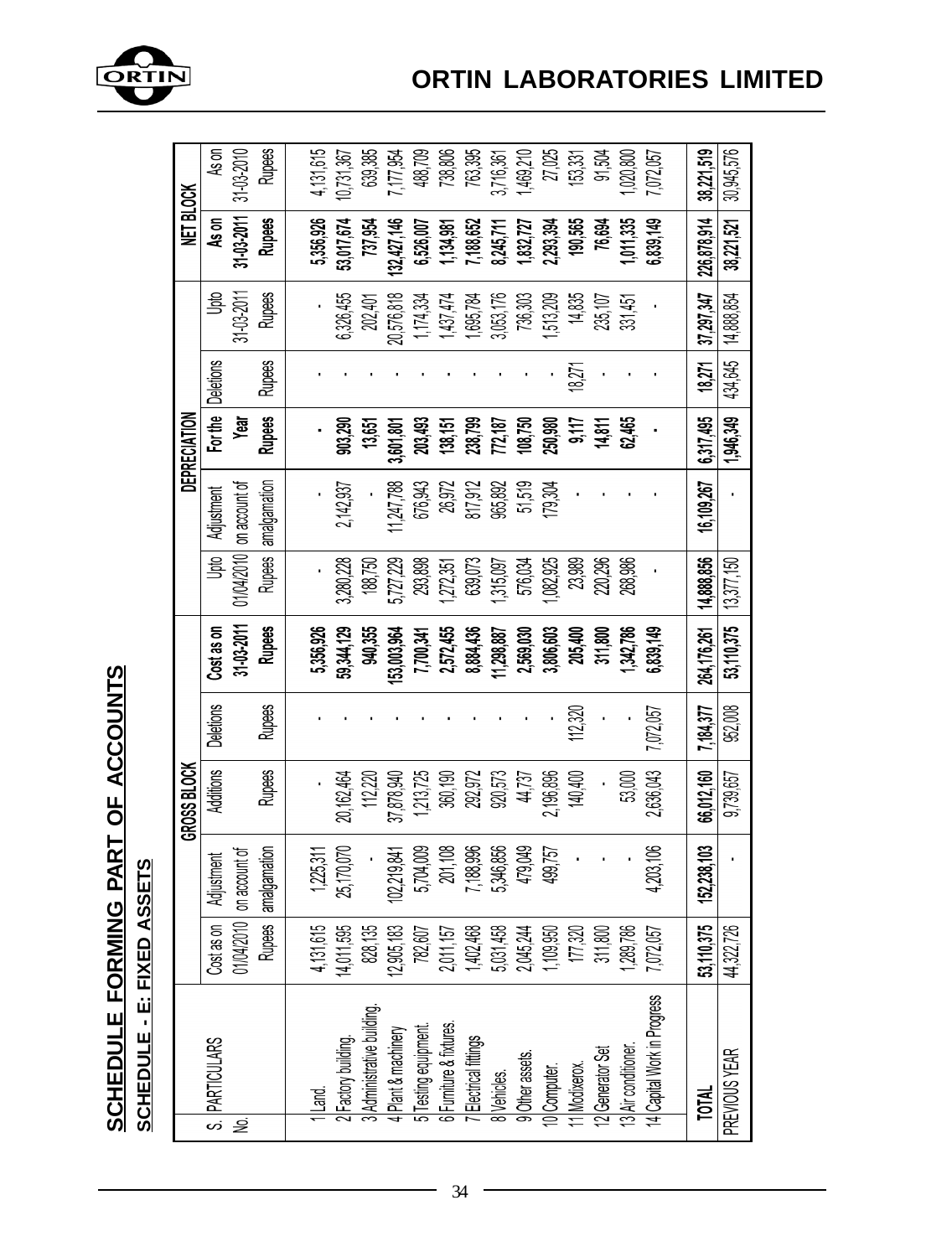

| <b>SCHEDULE - F:</b><br><b>INVESTMENTS:</b><br>Welcure Drugs 300 equity shares of Rs. 10/-<br>3,000<br>3,000<br>Karnataka Bank Ltd 500 equity shares<br>9,171<br>9,171<br>Manikanta Bank, 100 equity shares of Rs. 50/- each<br>5,000<br>5,000<br>Advance for Purchase of Shares in KBL<br>187,000<br><b>DSP Block Rock</b><br>300,000<br><b>TOTAL</b><br>17,171<br>504,171<br><b>SCHEDULE - G:</b><br><b>CURRENT ASSETS, LOANS &amp; ADVANCES:</b><br><b>INVENTORIES</b><br>Raw Material.<br>26,604,608<br>4,031,989<br>Finished Goods.<br>14,017,874<br>6,626,638<br>Stores & Spares<br>3,025,485<br><b>Sub Total</b><br>10,658,627<br>43,647,967<br><b>RECEIVABLES:</b><br>Sundry Debtors more than 6 months<br>25,337,817<br>4,751,340<br>Sundry Debtors less than 6 months<br>57,967,350<br>188,523,789<br>(Unsecured considered good for which the company<br>holds no security other than debtors personal security)<br><b>Sub Total</b><br>213,861,606<br>62,718,690<br><b>CASH &amp; BANK BALANCES:</b><br>Cash on Hand.<br>414,657<br>745,727<br>1,500,115<br>21,440,544<br>Cash at Banks.<br>1,914,772<br>22,186,271<br><b>Sub Total</b><br><b>OTHER CURRENT ASSETS:</b><br>T.D.S.<br>795,190<br>253,800<br>Interest Receivable.<br>89,300<br>61,496<br><b>Sub Total</b><br>884,490<br>315,296<br><b>LOANS, ADVANCES &amp; DEPOSITS:</b><br>Modavat & Excise Duty<br>23,911,608<br>8,465<br>Deposits<br>1,419,190<br>3,836,120<br><b>Fixed Deposits</b><br>555,586<br>270,182<br>Advances & Deposits<br>8,301,604<br>620,319<br>Advance Tax.<br>2,800,000<br>3,000,000<br>Sales tax Advances.<br>3,100<br>3,100<br><b>Other Deposits</b><br>103,110<br>103,110<br>Prepaid Insurance<br>309,446<br>37,964<br>Advance for Land<br>525,300<br>3,500,000<br><b>Advance Tax FBT</b><br>25,000<br>Advance Tax for CST 2005-06<br>175,067<br>Advance Tax for CST 2006-07<br>28,000<br>Prepaid Internet Charges<br>1,867<br>Prepaid AMC<br>56,265<br>38,768 | <b>PARTICULARS</b> | As at<br>31-03-2011<br><b>Rupees</b> | As at<br>31-03-2010<br>Rupees |
|----------------------------------------------------------------------------------------------------------------------------------------------------------------------------------------------------------------------------------------------------------------------------------------------------------------------------------------------------------------------------------------------------------------------------------------------------------------------------------------------------------------------------------------------------------------------------------------------------------------------------------------------------------------------------------------------------------------------------------------------------------------------------------------------------------------------------------------------------------------------------------------------------------------------------------------------------------------------------------------------------------------------------------------------------------------------------------------------------------------------------------------------------------------------------------------------------------------------------------------------------------------------------------------------------------------------------------------------------------------------------------------------------------------------------------------------------------------------------------------------------------------------------------------------------------------------------------------------------------------------------------------------------------------------------------------------------------------------------------------------------------------------------------------------------------------------------------------------------------------------------------------------------------------------------------------------------------------|--------------------|--------------------------------------|-------------------------------|
|                                                                                                                                                                                                                                                                                                                                                                                                                                                                                                                                                                                                                                                                                                                                                                                                                                                                                                                                                                                                                                                                                                                                                                                                                                                                                                                                                                                                                                                                                                                                                                                                                                                                                                                                                                                                                                                                                                                                                                |                    |                                      |                               |
|                                                                                                                                                                                                                                                                                                                                                                                                                                                                                                                                                                                                                                                                                                                                                                                                                                                                                                                                                                                                                                                                                                                                                                                                                                                                                                                                                                                                                                                                                                                                                                                                                                                                                                                                                                                                                                                                                                                                                                |                    |                                      |                               |
|                                                                                                                                                                                                                                                                                                                                                                                                                                                                                                                                                                                                                                                                                                                                                                                                                                                                                                                                                                                                                                                                                                                                                                                                                                                                                                                                                                                                                                                                                                                                                                                                                                                                                                                                                                                                                                                                                                                                                                |                    |                                      |                               |
|                                                                                                                                                                                                                                                                                                                                                                                                                                                                                                                                                                                                                                                                                                                                                                                                                                                                                                                                                                                                                                                                                                                                                                                                                                                                                                                                                                                                                                                                                                                                                                                                                                                                                                                                                                                                                                                                                                                                                                |                    |                                      |                               |
|                                                                                                                                                                                                                                                                                                                                                                                                                                                                                                                                                                                                                                                                                                                                                                                                                                                                                                                                                                                                                                                                                                                                                                                                                                                                                                                                                                                                                                                                                                                                                                                                                                                                                                                                                                                                                                                                                                                                                                |                    |                                      |                               |
|                                                                                                                                                                                                                                                                                                                                                                                                                                                                                                                                                                                                                                                                                                                                                                                                                                                                                                                                                                                                                                                                                                                                                                                                                                                                                                                                                                                                                                                                                                                                                                                                                                                                                                                                                                                                                                                                                                                                                                |                    |                                      |                               |
|                                                                                                                                                                                                                                                                                                                                                                                                                                                                                                                                                                                                                                                                                                                                                                                                                                                                                                                                                                                                                                                                                                                                                                                                                                                                                                                                                                                                                                                                                                                                                                                                                                                                                                                                                                                                                                                                                                                                                                |                    |                                      |                               |
|                                                                                                                                                                                                                                                                                                                                                                                                                                                                                                                                                                                                                                                                                                                                                                                                                                                                                                                                                                                                                                                                                                                                                                                                                                                                                                                                                                                                                                                                                                                                                                                                                                                                                                                                                                                                                                                                                                                                                                |                    |                                      |                               |
|                                                                                                                                                                                                                                                                                                                                                                                                                                                                                                                                                                                                                                                                                                                                                                                                                                                                                                                                                                                                                                                                                                                                                                                                                                                                                                                                                                                                                                                                                                                                                                                                                                                                                                                                                                                                                                                                                                                                                                |                    |                                      |                               |
|                                                                                                                                                                                                                                                                                                                                                                                                                                                                                                                                                                                                                                                                                                                                                                                                                                                                                                                                                                                                                                                                                                                                                                                                                                                                                                                                                                                                                                                                                                                                                                                                                                                                                                                                                                                                                                                                                                                                                                |                    |                                      |                               |
|                                                                                                                                                                                                                                                                                                                                                                                                                                                                                                                                                                                                                                                                                                                                                                                                                                                                                                                                                                                                                                                                                                                                                                                                                                                                                                                                                                                                                                                                                                                                                                                                                                                                                                                                                                                                                                                                                                                                                                |                    |                                      |                               |
|                                                                                                                                                                                                                                                                                                                                                                                                                                                                                                                                                                                                                                                                                                                                                                                                                                                                                                                                                                                                                                                                                                                                                                                                                                                                                                                                                                                                                                                                                                                                                                                                                                                                                                                                                                                                                                                                                                                                                                |                    |                                      |                               |
|                                                                                                                                                                                                                                                                                                                                                                                                                                                                                                                                                                                                                                                                                                                                                                                                                                                                                                                                                                                                                                                                                                                                                                                                                                                                                                                                                                                                                                                                                                                                                                                                                                                                                                                                                                                                                                                                                                                                                                |                    |                                      |                               |
|                                                                                                                                                                                                                                                                                                                                                                                                                                                                                                                                                                                                                                                                                                                                                                                                                                                                                                                                                                                                                                                                                                                                                                                                                                                                                                                                                                                                                                                                                                                                                                                                                                                                                                                                                                                                                                                                                                                                                                |                    |                                      |                               |
|                                                                                                                                                                                                                                                                                                                                                                                                                                                                                                                                                                                                                                                                                                                                                                                                                                                                                                                                                                                                                                                                                                                                                                                                                                                                                                                                                                                                                                                                                                                                                                                                                                                                                                                                                                                                                                                                                                                                                                |                    |                                      |                               |
|                                                                                                                                                                                                                                                                                                                                                                                                                                                                                                                                                                                                                                                                                                                                                                                                                                                                                                                                                                                                                                                                                                                                                                                                                                                                                                                                                                                                                                                                                                                                                                                                                                                                                                                                                                                                                                                                                                                                                                |                    |                                      |                               |
|                                                                                                                                                                                                                                                                                                                                                                                                                                                                                                                                                                                                                                                                                                                                                                                                                                                                                                                                                                                                                                                                                                                                                                                                                                                                                                                                                                                                                                                                                                                                                                                                                                                                                                                                                                                                                                                                                                                                                                |                    |                                      |                               |
|                                                                                                                                                                                                                                                                                                                                                                                                                                                                                                                                                                                                                                                                                                                                                                                                                                                                                                                                                                                                                                                                                                                                                                                                                                                                                                                                                                                                                                                                                                                                                                                                                                                                                                                                                                                                                                                                                                                                                                |                    |                                      |                               |
|                                                                                                                                                                                                                                                                                                                                                                                                                                                                                                                                                                                                                                                                                                                                                                                                                                                                                                                                                                                                                                                                                                                                                                                                                                                                                                                                                                                                                                                                                                                                                                                                                                                                                                                                                                                                                                                                                                                                                                |                    |                                      |                               |
|                                                                                                                                                                                                                                                                                                                                                                                                                                                                                                                                                                                                                                                                                                                                                                                                                                                                                                                                                                                                                                                                                                                                                                                                                                                                                                                                                                                                                                                                                                                                                                                                                                                                                                                                                                                                                                                                                                                                                                |                    |                                      |                               |
|                                                                                                                                                                                                                                                                                                                                                                                                                                                                                                                                                                                                                                                                                                                                                                                                                                                                                                                                                                                                                                                                                                                                                                                                                                                                                                                                                                                                                                                                                                                                                                                                                                                                                                                                                                                                                                                                                                                                                                |                    |                                      |                               |
|                                                                                                                                                                                                                                                                                                                                                                                                                                                                                                                                                                                                                                                                                                                                                                                                                                                                                                                                                                                                                                                                                                                                                                                                                                                                                                                                                                                                                                                                                                                                                                                                                                                                                                                                                                                                                                                                                                                                                                |                    |                                      |                               |
|                                                                                                                                                                                                                                                                                                                                                                                                                                                                                                                                                                                                                                                                                                                                                                                                                                                                                                                                                                                                                                                                                                                                                                                                                                                                                                                                                                                                                                                                                                                                                                                                                                                                                                                                                                                                                                                                                                                                                                |                    |                                      |                               |
|                                                                                                                                                                                                                                                                                                                                                                                                                                                                                                                                                                                                                                                                                                                                                                                                                                                                                                                                                                                                                                                                                                                                                                                                                                                                                                                                                                                                                                                                                                                                                                                                                                                                                                                                                                                                                                                                                                                                                                |                    |                                      |                               |
|                                                                                                                                                                                                                                                                                                                                                                                                                                                                                                                                                                                                                                                                                                                                                                                                                                                                                                                                                                                                                                                                                                                                                                                                                                                                                                                                                                                                                                                                                                                                                                                                                                                                                                                                                                                                                                                                                                                                                                |                    |                                      |                               |
|                                                                                                                                                                                                                                                                                                                                                                                                                                                                                                                                                                                                                                                                                                                                                                                                                                                                                                                                                                                                                                                                                                                                                                                                                                                                                                                                                                                                                                                                                                                                                                                                                                                                                                                                                                                                                                                                                                                                                                |                    |                                      |                               |
|                                                                                                                                                                                                                                                                                                                                                                                                                                                                                                                                                                                                                                                                                                                                                                                                                                                                                                                                                                                                                                                                                                                                                                                                                                                                                                                                                                                                                                                                                                                                                                                                                                                                                                                                                                                                                                                                                                                                                                |                    |                                      |                               |
|                                                                                                                                                                                                                                                                                                                                                                                                                                                                                                                                                                                                                                                                                                                                                                                                                                                                                                                                                                                                                                                                                                                                                                                                                                                                                                                                                                                                                                                                                                                                                                                                                                                                                                                                                                                                                                                                                                                                                                |                    |                                      |                               |
|                                                                                                                                                                                                                                                                                                                                                                                                                                                                                                                                                                                                                                                                                                                                                                                                                                                                                                                                                                                                                                                                                                                                                                                                                                                                                                                                                                                                                                                                                                                                                                                                                                                                                                                                                                                                                                                                                                                                                                |                    |                                      |                               |
|                                                                                                                                                                                                                                                                                                                                                                                                                                                                                                                                                                                                                                                                                                                                                                                                                                                                                                                                                                                                                                                                                                                                                                                                                                                                                                                                                                                                                                                                                                                                                                                                                                                                                                                                                                                                                                                                                                                                                                |                    |                                      |                               |
|                                                                                                                                                                                                                                                                                                                                                                                                                                                                                                                                                                                                                                                                                                                                                                                                                                                                                                                                                                                                                                                                                                                                                                                                                                                                                                                                                                                                                                                                                                                                                                                                                                                                                                                                                                                                                                                                                                                                                                |                    |                                      |                               |
|                                                                                                                                                                                                                                                                                                                                                                                                                                                                                                                                                                                                                                                                                                                                                                                                                                                                                                                                                                                                                                                                                                                                                                                                                                                                                                                                                                                                                                                                                                                                                                                                                                                                                                                                                                                                                                                                                                                                                                |                    |                                      |                               |
|                                                                                                                                                                                                                                                                                                                                                                                                                                                                                                                                                                                                                                                                                                                                                                                                                                                                                                                                                                                                                                                                                                                                                                                                                                                                                                                                                                                                                                                                                                                                                                                                                                                                                                                                                                                                                                                                                                                                                                |                    |                                      |                               |
|                                                                                                                                                                                                                                                                                                                                                                                                                                                                                                                                                                                                                                                                                                                                                                                                                                                                                                                                                                                                                                                                                                                                                                                                                                                                                                                                                                                                                                                                                                                                                                                                                                                                                                                                                                                                                                                                                                                                                                |                    |                                      |                               |
|                                                                                                                                                                                                                                                                                                                                                                                                                                                                                                                                                                                                                                                                                                                                                                                                                                                                                                                                                                                                                                                                                                                                                                                                                                                                                                                                                                                                                                                                                                                                                                                                                                                                                                                                                                                                                                                                                                                                                                |                    |                                      |                               |
|                                                                                                                                                                                                                                                                                                                                                                                                                                                                                                                                                                                                                                                                                                                                                                                                                                                                                                                                                                                                                                                                                                                                                                                                                                                                                                                                                                                                                                                                                                                                                                                                                                                                                                                                                                                                                                                                                                                                                                |                    |                                      |                               |
|                                                                                                                                                                                                                                                                                                                                                                                                                                                                                                                                                                                                                                                                                                                                                                                                                                                                                                                                                                                                                                                                                                                                                                                                                                                                                                                                                                                                                                                                                                                                                                                                                                                                                                                                                                                                                                                                                                                                                                |                    |                                      |                               |
|                                                                                                                                                                                                                                                                                                                                                                                                                                                                                                                                                                                                                                                                                                                                                                                                                                                                                                                                                                                                                                                                                                                                                                                                                                                                                                                                                                                                                                                                                                                                                                                                                                                                                                                                                                                                                                                                                                                                                                |                    |                                      |                               |
|                                                                                                                                                                                                                                                                                                                                                                                                                                                                                                                                                                                                                                                                                                                                                                                                                                                                                                                                                                                                                                                                                                                                                                                                                                                                                                                                                                                                                                                                                                                                                                                                                                                                                                                                                                                                                                                                                                                                                                |                    |                                      |                               |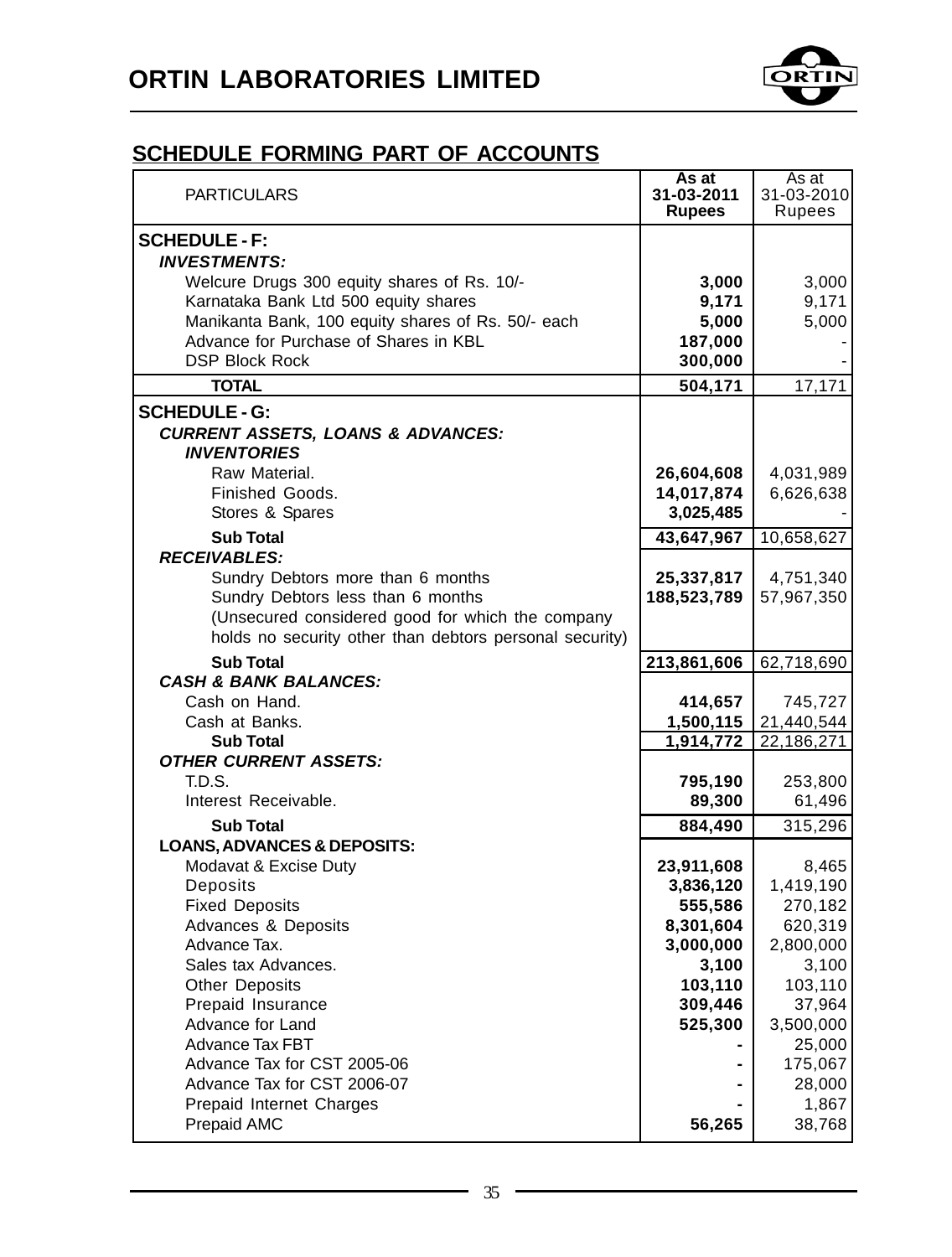

| <b>PARTICULARS</b>                           | As at<br>31-03-2011<br><b>Rupees</b> | As at<br>31-03-2010<br>Rupees |
|----------------------------------------------|--------------------------------------|-------------------------------|
| Fixed Deposits for LC Margin                 | 9,150,000                            |                               |
| NSC Bond for N HEXANE                        | 5,000                                |                               |
| State Excise Deposit                         | 15,000                               |                               |
| Advance for Capital Goods                    | 5,947,904                            |                               |
| Prepaid Subscription & Membership Fees       |                                      | 6,894                         |
| Advance for Expenses                         | 469,619                              | 78,750                        |
| <b>Sub Total</b>                             | 56,189,662                           | 9,116,676                     |
| <b>TOTAL</b>                                 | 316,498,497                          | 104,995,560                   |
| <b>SCHEDULE - H:</b>                         |                                      |                               |
| <b>CURRENT LIABILITIES &amp; PROVISIONS:</b> |                                      |                               |
| <b>Current Liabilities:</b>                  |                                      |                               |
| Proposed Dividend                            | 8,470,200                            | 3,760,320                     |
| Creditors for Supplies.                      | 174,015,033                          | 27,844,673                    |
| <b>Creditors for Others</b>                  | 12,366,844                           |                               |
| Dealers Deposit                              | 25,650                               | 230,874                       |
| Advance for Packing Material                 | 121,661                              |                               |
| <b>Total Current Liabilities</b>             | 194,999,388                          | 31,835,867                    |
| <b>Provisions:</b>                           |                                      |                               |
| Provision for Income Tax.                    | 4,833,803                            | 4,418,662                     |
| Provision for Income Tax 2010-11             |                                      |                               |
| Upto September 2010                          | 7,392,199                            |                               |
| Dividend Tax                                 | 1,406,794                            | 639,066                       |
| Outstanding Expenses.                        | 5,764,721                            | 2,527,798                     |
| <b>Total Provisions</b>                      | 19,397,517                           | 7,585,526                     |
| <b>TOTAL</b>                                 | 214,396,905                          | 39,421,393                    |
| <b>SCHEDULE - I:</b>                         |                                      |                               |
| <b>MISCELLANEOUS EXPENDITURE:</b>            |                                      |                               |
| Public Issue Expenses & Preliminary Expenses | 2,949,318                            | 2,873,937                     |
| Less: written off                            | 1,164,675                            | 958,000                       |
| <b>TOTAL</b>                                 | 1,784,643                            | 1,915,937                     |
| <b>SCHEDULE - J:</b>                         |                                      |                               |
| <b>NET SALES:</b>                            |                                      |                               |
| Sales                                        | 655,715,174                          | 315,629,626                   |
| Less: Returns.                               | 4,196,208                            | 1,622,342                     |
| <b>TOTAL</b>                                 | 651,518,966                          | 314,007,284                   |
| <b>SCHEDULE - K:</b>                         |                                      |                               |
| <b>DIRECT INCOME:</b>                        |                                      |                               |
| Job Work                                     | 23,457,418                           |                               |
| <b>TOTAL</b>                                 | 23,457,418                           |                               |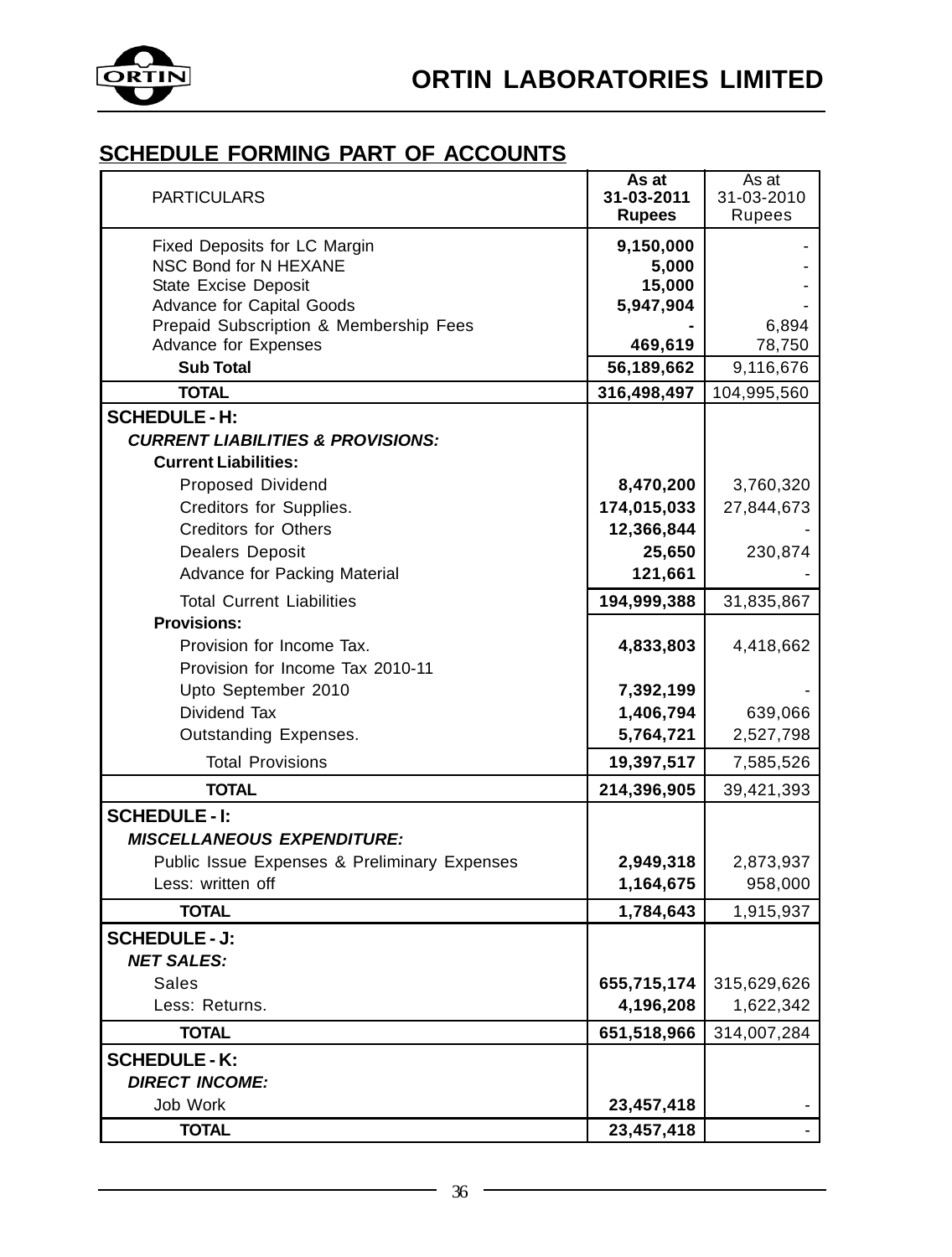

| <b>PARTICULARS</b>                                    | As at<br>31-03-2011<br><b>Rupees</b> | As at<br>31-03-2010<br>Rupees |
|-------------------------------------------------------|--------------------------------------|-------------------------------|
| <b>SCHEDULE - L:</b>                                  |                                      |                               |
| <b>INCREASE/DECREASE IN FINISHED GOODS AND W-I-P:</b> |                                      |                               |
| Closing Stock of WIP & Finished Goods                 | 14,017,874                           | 6,626,638                     |
| Opening Stock of WIP & Finished Goods                 | 13,233,113                           | 3,481,018                     |
| Increase/Decrease in WIP and Finished Goods           | 784,761                              | 3,145,620                     |
| <b>SCHEDULE - M:</b>                                  |                                      |                               |
| <b>MISCELLANEOUS INCOME:</b>                          |                                      |                               |
| Interest                                              | 356,997                              | 100,484                       |
| Dividends.                                            | 2,000                                | 6,000                         |
| Miscellaneous Income.                                 | 733,114                              | 546,468                       |
| Long Term Capital Gain on Shares                      |                                      | 58,003                        |
| Insurance Claim Received                              |                                      | 16,320                        |
| Interest on Income Tax Refund                         | 19,746                               | 5,384                         |
| Excise Duty Incentive for exports                     | 249,289                              |                               |
| Profit on Foreign Exchange                            | 223,650                              |                               |
| <b>TOTAL</b>                                          | 1,584,796                            | 732,659                       |
| <b>SCHEDULE - N:</b>                                  |                                      |                               |
| <b>MATERIALS CONSUMPTION:</b>                         |                                      |                               |
| Opening Stock.                                        | 51,512,288                           | 4,253,082                     |
| Add: Purchases.                                       | 509,291,178                          | 268,900,582                   |
| Less: Returns.                                        | 138,940                              | 200,746                       |
|                                                       | 560,664,526                          | 272,952,918                   |
| Less: Closing Stock.                                  | 26,604,608                           | 4,031,989                     |
| <b>Consumption for the year</b>                       | 534,059,918                          | 268,920,929                   |
| <b>SCHEDULE - O:</b>                                  |                                      |                               |
| <b>MANUFACTURING EXPENSES:</b>                        |                                      |                               |
| Opening Stock of Engineering Stores:                  | 3,258,985                            |                               |
| Add: Purchases during the year                        | 3,281,627                            | 898,266                       |
| <b>Sub Total</b>                                      | 6,540,612                            | 898,266                       |
| Less: Closing Stock                                   | 3,025,485                            |                               |
| Consumption for the year                              | 3,515,127                            | 898,266                       |
| Electricity charges<br>Consumables                    | 13,383,592<br>214,152                | 328,601                       |
| Job Work                                              | 368,625                              |                               |
| Pollution & Prevention Charges                        | 27,896                               |                               |
| Carriage inwards.                                     | 776,316                              | 779,974                       |
| Analytical charges.                                   | 91,959                               | 102,465                       |
| Water expenses.                                       | 38,935                               | 58,800                        |
| Factory Maintenance                                   | 72,379                               | 85,587                        |
| Wages                                                 | 10,971,921                           | 455,036                       |
| <b>TOTAL</b>                                          | 29,460,902                           | 2,708,729                     |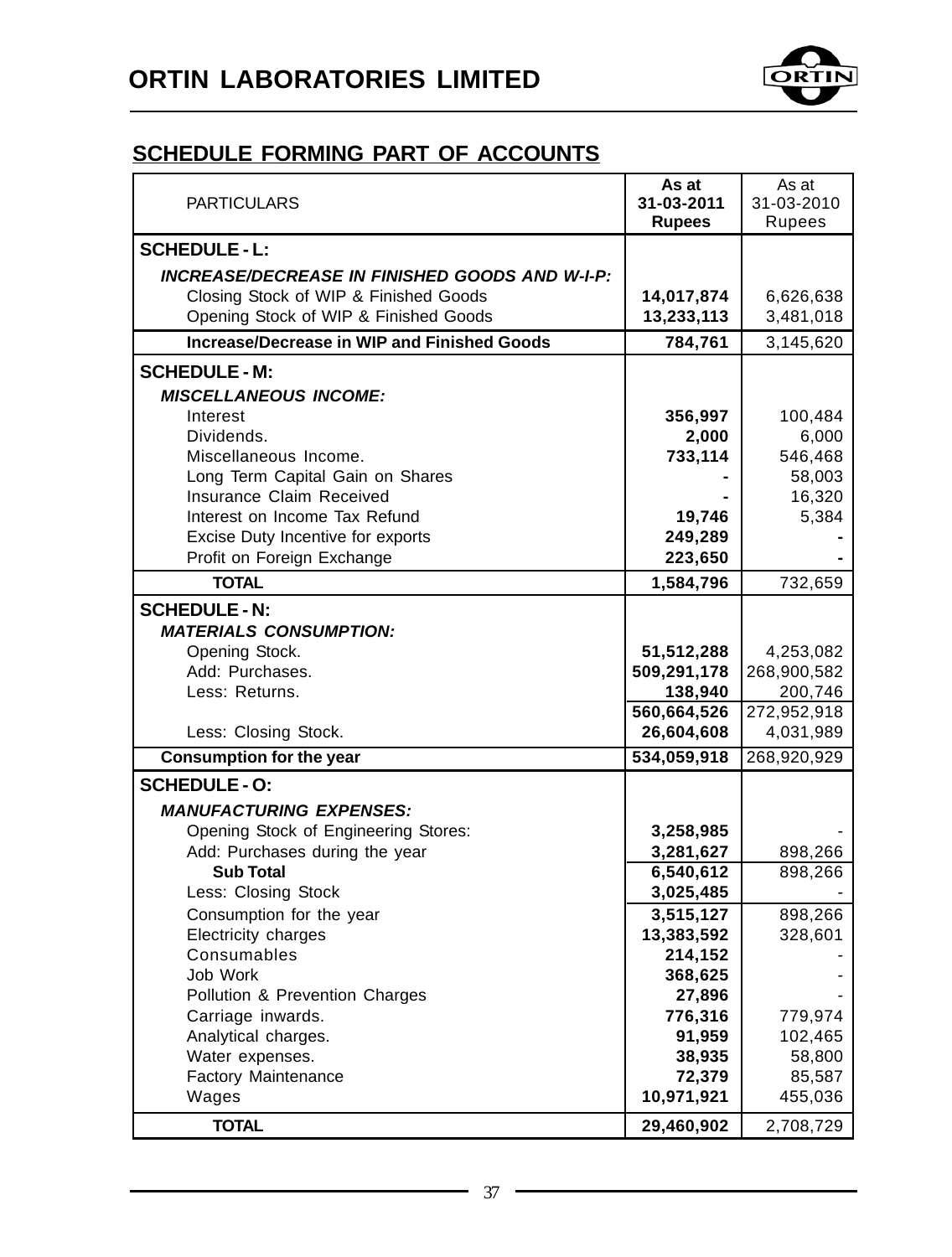

|                                                        | As at         | As at      |
|--------------------------------------------------------|---------------|------------|
| <b>PARTICULARS</b>                                     | 31-03-2011    | 31-03-2010 |
|                                                        | <b>Rupees</b> | Rupees     |
| <b>SCHEDULE - P:</b>                                   |               |            |
| <b>STAFF COST:</b>                                     |               |            |
| <b>Salaries</b>                                        | 6,882,551     | 2,626,723  |
| Staff welfare.                                         | 1,775,678     | 170,192    |
| E.S.I. Contribution                                    | 65,386        | 51,575     |
| Provident fund.                                        | 856,921       | 465,263    |
| <b>Professional Tax</b>                                | 11,025        | 13,100     |
| Security charges                                       | 616,317       | 106,152    |
| Bonus                                                  | 122,082       | 126,856    |
| Gratuity                                               | 94,078        |            |
| <b>TOTAL</b>                                           | 10,424,038    | 3,559,861  |
| <b>SCHEDULE - Q:</b>                                   |               |            |
| <b>ADMINISTRATIVE, SELLING &amp; FINANCE EXPENSES:</b> |               |            |
| Rent.                                                  | 333,166       | 304,993    |
| Printing & stationery.                                 | 499,914       | 527,416    |
| Electricity charges.                                   | 125,892       | 99,811     |
| Postage & Courrier                                     | 263,386       | 1,025,243  |
| Telephone.                                             | 518,972       | 328,544    |
| Conveyance.                                            | 549,288       | 587,936    |
| Sales tax.                                             | 14,239,662    | 6,873,397  |
| Breakage.                                              | 843,502       | 709,174    |
| Carriage outwards.                                     | 896,712       | 1,398,507  |
| General expenses.                                      | 604,991       | 503,809    |
| Consultancy charges                                    | 3,753,938     | 465,975    |
| Marketing promotion.                                   | 991,717       | 1,220,359  |
| Vehicle maintenance                                    | 1,652,914     | 537,115    |
| Travelling expenses.                                   | 1,202,339     | 1,157,814  |
| Doctor's samples.                                      | 7,353         | 54,625     |
| Advertisement.                                         | 117,395       | 120,903    |
| <b>Listing Fee</b>                                     | 61,930        | 27,134     |
| Directors remuneration.                                | 4,627,170     | 2,880,000  |
| Business promotion.                                    | 508,299       | 3,382,330  |
| ROC Fee                                                | 17,655        | 4,612      |
| Commission.                                            | 49,400        | 230,697    |
| Licences & taxes                                       | 893,917       | 221,663    |
| <b>SUB TOTAL</b>                                       | 32,759,512    | 22,662,057 |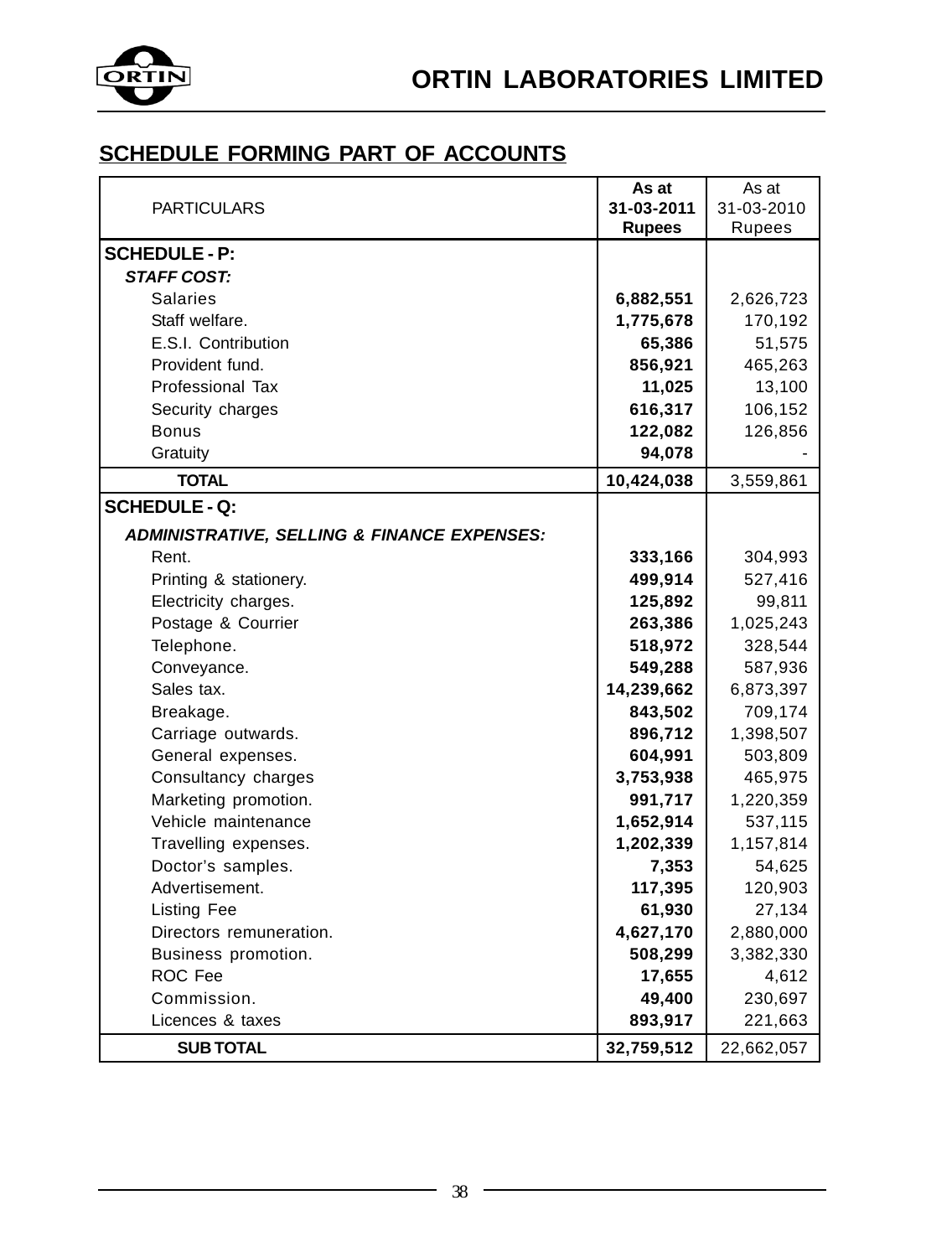

|                                         | As at         | As at      |
|-----------------------------------------|---------------|------------|
| <b>PARTICULARS</b>                      | 31-03-2011    | 31-03-2010 |
|                                         | <b>Rupees</b> | Rupees     |
| Audit fee.                              | 220,600       | 50,000     |
| Tax audit fee.                          | 33,090        | 15,000     |
| Tax consultency fee.                    | 22,060        | 20,000     |
| Insurance.                              | 181,782       | 89,527     |
| Discount.                               | 314,444       | 150,592    |
| Maintenance charges.                    | 310,369       | 295,778    |
| Subscriptions & membership fee.         | 73,364        | 23,494     |
| Property tax                            | 33,012        | 31,813     |
| Depository transfer charges             | 28,790        | 32,063     |
| ICICI Knowledge park Maintenance        | 32,681        | 256,533    |
| Annual Maintenance contract             | 134,056       | 86,140     |
| Computer maintenance                    | 178,289       | 369,808    |
| Tender forms                            | 41,321        | 36,047     |
| Service Tax                             | 1,194         | 13,705     |
| Books & periodicals.                    | 4,521         | 1,095      |
| Loss on Sale of Assets                  | 53,649        | 183,363    |
| Sales Tax CST - 2005-06                 | 175,067       |            |
| Sales Tax CST - 2006-07                 | 108,466       |            |
| Repairs & maintenance: Vehicles         | 697,798       | 488,520    |
| Repairs & maintenance: Office Equipment | 202,151       | 96,664     |
| Income tax                              | 250,346       |            |
| <b>Sitting Fee</b>                      | 16,717        | 19,000     |
| Internet Charges                        | 10,976        | 7,352      |
| Interest Paid                           | 20,200        |            |
| Loss on Chits                           | 107,334       |            |
| <b>ISO Audit fee</b>                    |               | 15,000     |
| TOTAL                                   | 36,011,789    | 24,943,551 |
| <b>SCHEDULE - R:</b>                    |               |            |
| <b>FINANCIAL COST:</b>                  |               |            |
| Interest on Cash Credit                 | 6,778,645     | 460,304    |
| Interest on Term Loan                   | 974,975       | 298,697    |
| Interest on Vehicle Loans               | 295,572       |            |
| Bill Discounting & LC Charges           | 4,667,311     |            |
| <b>Bank Charges</b>                     | 863,139       | 485,895    |
| <b>TOTAL</b>                            | 13,579,642    | 1,244,896  |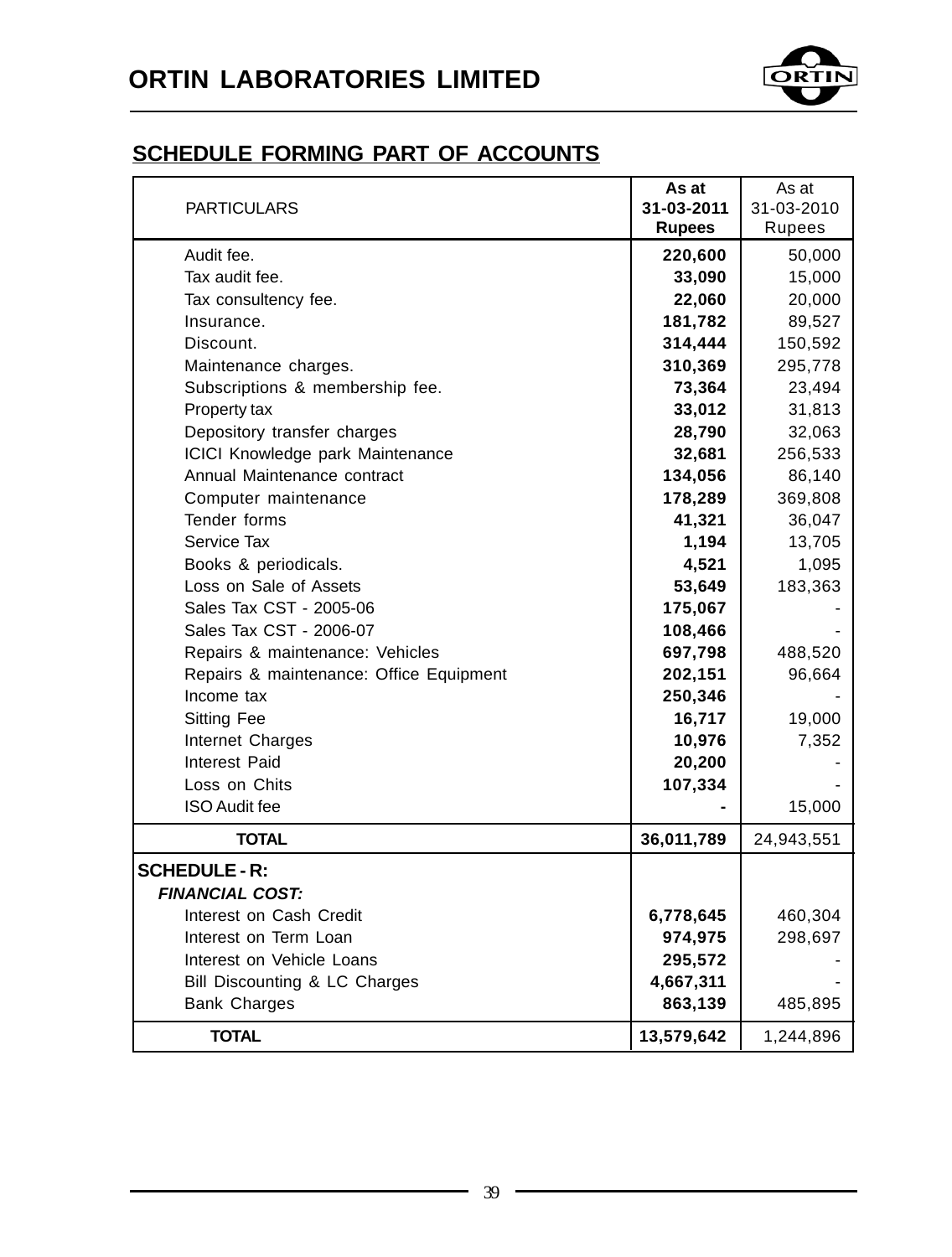

#### **SCHEDULE - S:**

**NOTES FORMING PART OF BALANCE SHEET AND PROFIT AND LOSS ACCOUNT** FOR THE YEAR ENDED 31<sup>ST</sup> MARCH, 2011.

#### **I. SIGNIFICANT ACCOUNTING POLICIES:**

#### **(a) Basis of Accounting:**

The Company follows the mercantile system of accounting. The accounts are prepared on historical cost basis and as a going concern. Accounting policies not specifically referred to otherwise are consistent with the generally accepted accounting standards referred to in Section 211(3C) of the Companies Act 1956.

#### **(b) Fixed Assets:**

Fixed assets are stated at cost less depreciation. All costs (excluding CENVAT, VAT and Subsidy), including financing costs till commencement of commercial production and adjustments arising from exchange rate variations relating to borrowings attributable to the fixed assets are capitalized.

#### **(c) Depreciation:**

The Company has provided depreciation for all the assets using straight line method at the rates specified in the Schedule XIV of the Companies Act, 1956.

#### **(d) Inventories:**

Inventories have been taken as valued and certified by the Management. The basis of valuation is as under:

Raw materials, Stores & Spares - at cost or market price whichever is lower.

Finished goods – at lower of cost or market value on FIFO basis.

#### **(e) Retirement benefits:**

- (i) Company's contribution to provident fund is charged to Profit & Loss Account.
- (ii) Provision has been made in accounts for the future payment of gratuity to the employees of the Company, Pursuant to the payment of Gratuity Act, 1972 under accrual method.

#### **(f) Revenue recognition:**

- i) Sale is recognized on dispatch of products and is inclusive of Excise Duty. Sales Tax and Packing and forwarding charges.
- ii) Interest income is recognized on accrual basis.
- iii) Dividend income is recognized as and when the right to receive the amount is established.

#### **(g) Investments:**

Quoted and un-quoted Investments are valued at cost.

#### **(h) R&D Expenditure:**

- a. Capital expenditure is included in the fixed assets and depreciation as per Company's policy.
- b. Revenue expenditure is charged to profit & loss account of the year in which they are incurred is included in the respective heads of expenditure.

#### **(i) Borrowing Costs:**

Borrowings costs that are directly attributable to the acquisition of qualifying assets are capitalized as part of cost of such asset. A qualifying asset is one that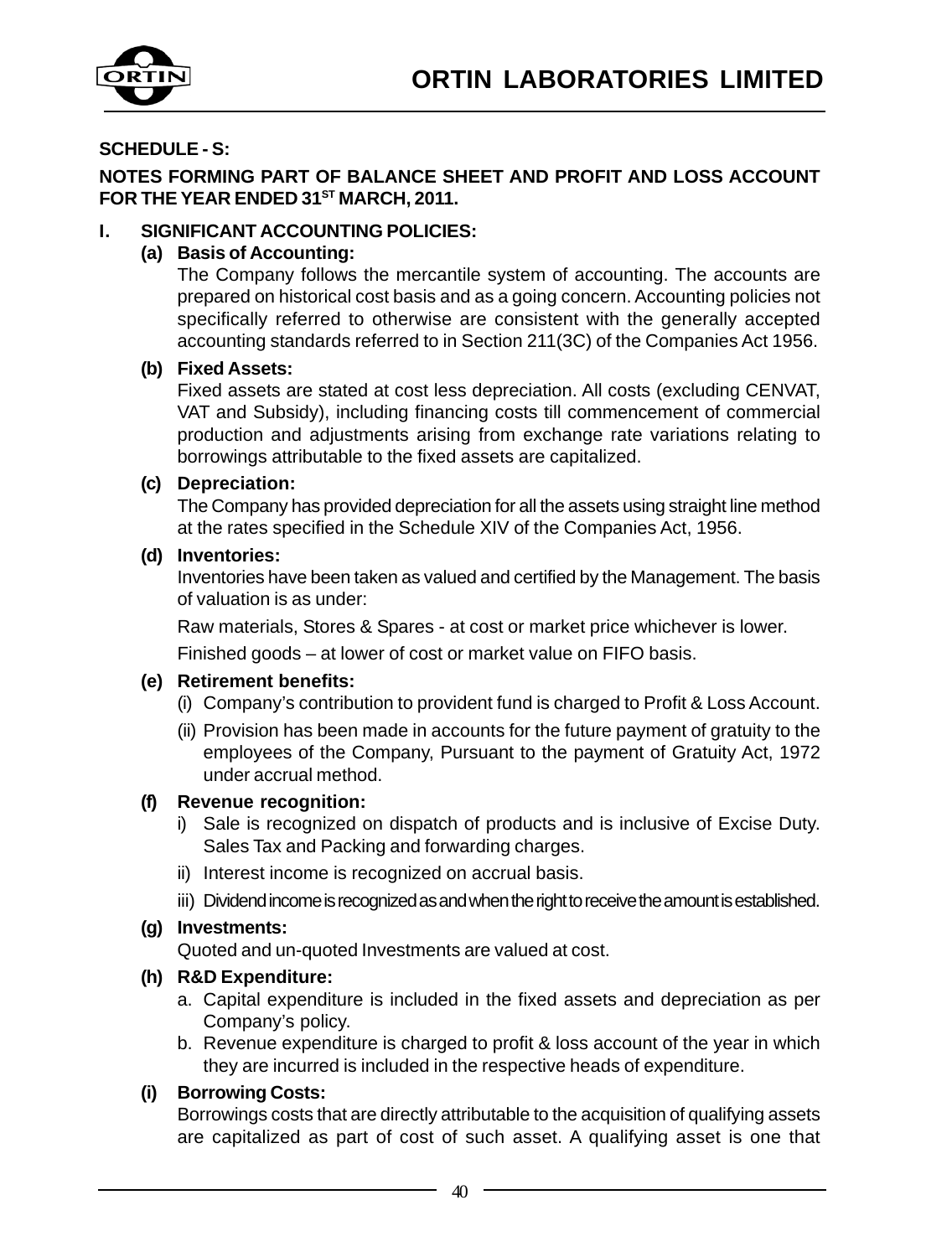

necessarily takes substantial period of time to get ready for intended use. All other borrowing costs are charged to revenue.

#### **(j) Cash Flow Statement:**

The Cash Flow Statement has been compiled from and is based on the Balance Sheet as at  $31<sup>st</sup>$  March, 2011 and the related Profit and Loss Account for the year ended on that date. The Cash Flow Statement has been prepared under the indirect method as set out in the Accounting Standard - 3 on Cash Flow statement issued by ICAI.

#### **(k) Accounting for Taxes on Income:**

- **a. Current Tax:** Provision for Current Income Tax is made on the basis of the taxable income for the year as determined in accordance with the provisions of Income Tax Act, 1961.
- **b. Deferred Tax:** Deferred income tax is recognized, on timing differences, being the difference between taxable income and accounting income that originate in one period and are capable of reversal in one or more subsequent periods. The tax effect is calculated on the accumulated timing differences at the year end based on tax rates and laws. Enacted or substantially enacted as of the Balance Sheet date.

#### **(l) Employee Stock Option Scheme:**

The company has not granted any Employee Stock Option Scheme.

#### **(m) Impairment of Assets:**

The management assesses using external and internal sources whether there is any indication that an asset may be impaired. Impairment of an asset occurs where the carrying value exceeds the present value of cash flow expected to arise from the continuing use of the asset and its eventual disposal. The provision for impairment loss is made when recoverable amount of the asset is lower than the carrying amount.

#### **(n) Government Grants & Other Claims:**

Revenue grants including subsidy/rebates, refunds, claims etc., are credited to profit & loss account under other income or deducted from the related expenses. Grants related to fixed assets are credited to capital reserves account or adjusted in the cost of such assets as the case may be, as and when the ultimate reliability of such grants etc., are established/realized.

#### **(o) Miscellaneous Expenses:**

Preliminary expenses and expenditure in connection with Public issue and issue of shares are being written off over a period of five years.

#### **(p) Provisions and Contingent Liabilities and Contingent Assets:**

Provisions in respect of present obligations arising out of past events are made in the accounts when reliable estimate can be made of the amount of obligations and it is probable that there will be an outflow of resources. Contingent Liabilities are not recognized but if material, are disclosed in the notes to accounts. Contingent assets are not recognized or disclosed in the financial statements.

#### **2. SCHEME OF AMALGAMATION:**

The Scheme sanctioned by Hon'ble High Court of Andhra Pradesh is for the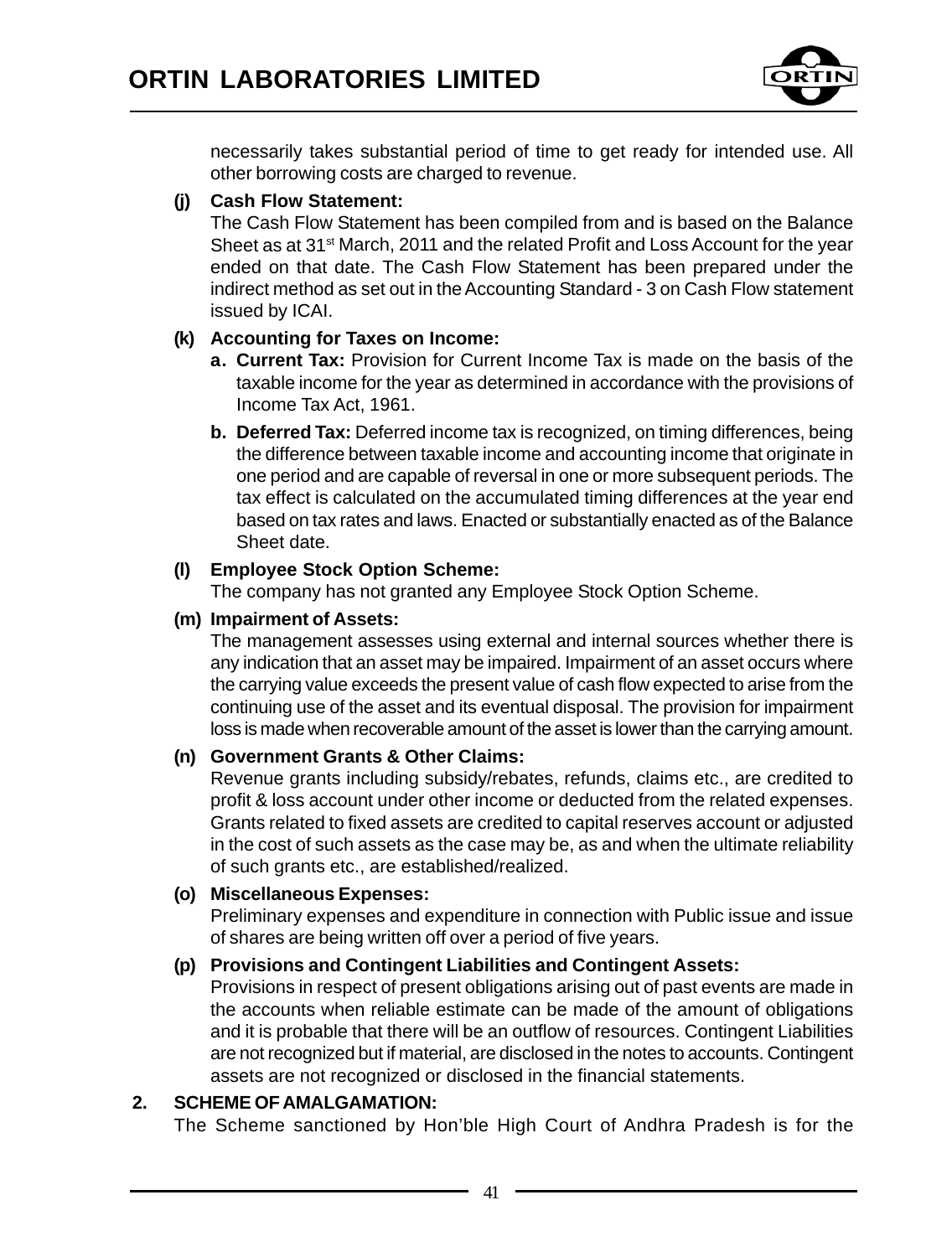

Amalgamation of M/s. Vineet Laboratories Private Limited (VLPL -Transferor Company) with M/s. Ortin Laboratories Limited (OLL - Transferee Company)

Both VLPL and OLL are engaged in similar line of activity, that of manufacture of pharmaceuticals and chemicals. There is synergy of operations between the two companies. The scheme of amalgamation will give more thrust and integrate their business facilities and infrastructure under one single unit. The scheme will be beneficial and advantageous in the long term interest of both the transferor company and the transferee company and its shareholders.

#### **Salient features of the Scheme are:**

- 1. The Scheme would be operative from the Appointed Date, i.e. 01.10.2010 and would be effective from the date on which copies of the order of Hon'ble High Court of Andhra Pradesh sanctioning the Scheme has been filed with the Registrar of Companies, Andhra Pradesh.
- 2. Authorised Share Capital of OLL is Rs. 8,50,00,000 (Rupees Eight Crores and Fifty Lacs only) divided into 85,00,000 equity shares of Rs. 10/- each and The Authorised capital of VLPL is 7,25,00,000 (Rupees Seven Crores and Twenty Five Lacs only) divided into 72,50,000 equity shares of Rs. 10/- each. After Amalgamation, the combined Authorised capital is Rs 15,75,00,000/- (Rupees Fifteen Crores Seventy Five Lacs only) divided into 1,57,50,000 equity shares of Rs. 10/- each. As per Court order the company has to raise its Authorised Share Capital to Rs. 17,00,00,000 (Rupees Seventeen Crores only) divided into 1,70,00,000 equity shares of Rs. 10/- each. However the company proposed to increase its Authorised Capital to Rs. 20,00,00,000/- (Rupees Twenty Crores only) divided into 2,00,00,000 equity shares of Rs. 10/- each.
- 3. Equity Shareholders of VLPL would get 17 Equity Shares of OLL for every 10 Equity Share held in VLPL. Accordingly 1,22,40,000 fully paid-up equity shares of Rs. 10/- each of OLL shall be issued and allotted to the equity shareholders of VLPL in the same proportion as to their shareholding in VLPL.
- 4. The difference if any, being the excess or shortfall between the assets, liabilities and reserves of the Transferor Company as transferred to the Transferee Company and the consideration discharged shall be adjusted against / transferred to Share Premium Account of the Transferee Company.
- 5. Accordingly, Equity Share Capital of the Transferee Company would become Rs. 16,94,04,000/- comprising of 1,69,40,400 Equity Shares of Rs. 10/- each.
- 6. The incidence of adopting uniform Accounting Policies, if any, would be quantified and adjusted in the Share Premium Account of the Transferee Company.
- 7. All Assets, Liabilities, Rights and Obligations of VLPL would vest with OLL at Book Value as on the Appointed Date, i.e. 1.10.2010.

The Scheme of amalgamation has been sanctioned by Hon'ble High Court of Andhra Pradesh vide its Order dated  $29<sup>th</sup>$  June, 2011. The scheme became effective from 1st October, 2010, the Appointed Date of the Scheme.

According to the scheme, the amalgamation is to be accounted under the purchase method. However, according to the subsequent paragraphs of the scheme, it is understood that the amalgamation is in the nature of merger and as such, it has been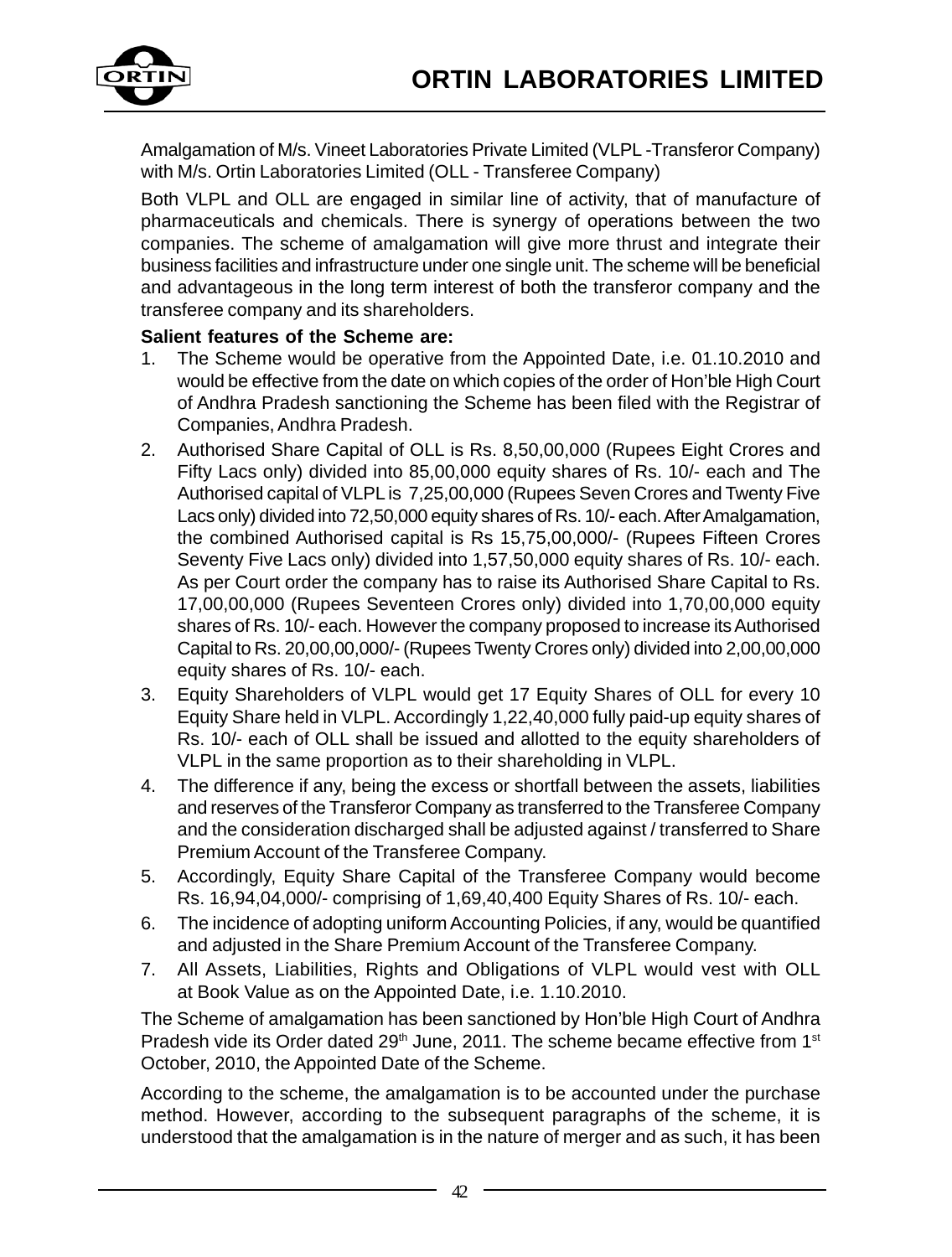

accounted under the pooling of interests method as per the specific provisions of the Scheme. Accordingly, the Scheme has been given effect to in these accounts and all assets and liabilities of the Transferor Company stands transferred to and vested in the Transferee Company with effect from the Appointed Date.

The Share Capital of the erstwhile VLPL (Transferor Company) before amalgamation was Rs. 720.00 lacs. According to the scheme of amalgamation, the Equity Share Capital to be allotted to the Shareholders of VLPL is Rs. 1,224.00 lacs. The difference of Rs. 504.00 lacs between the Equity Share Capital allotted to the Shareholders of VLPL the Transferor Company and its Equity Share Capital prior to Amalgamation has been adjusted in the following manner:

| <b>Reserves Utilised</b>     | (Rs. In lacs) |
|------------------------------|---------------|
| <b>Share Premium account</b> | 168.90        |
| Profit and Loss account      | 335.10        |
| Total                        | 504.00        |

The consideration for the merger of VLPL with OLL is to be discharged by the allotment of 1,22,40,000 fully paid-up equity shares of Rs. 10/- each to the shareholders of erstwhile VLPL and the allotment is under process. Since the shares have not been allotted to the shareholders of the transferor company VLPL as on the reporting date of  $31<sup>st</sup> March, 2011,$  the share capital of Rs. 1,224.00 lacs to be issued by the company to the shareholders of the transferor company is accounted under 'Shareholders funds' as Share Capital Suspense account.

#### **3. SECURED LOANS:**

- a) Term Loans from Karnataka Bank Limited is secured by hypothecation of Plant & Machinery and other Fixed Assets and second charge on current assets of the Company and further secured by Personal Guarantee of Promoter Directors.
- b) Cash Credits include cash credit of Ortin Laboratories from Karnataka Bank Limited and cash credit of erstwhile Vineet Laboratories Pvt. Ltd. from Karnataka Bank Limited, secured by present and future raw materials, semi finished goods, finished goods, stores and secured second charge on Fixed Assets of the Company and further secured by personal guarantee of promoter Directors.
- c) Vehicle Loans are secured by hypothecation of specified vehicles acquired.
- **4.** During the year Sales Tax assessments for the financial year 2005-06 and 2006-07 were completed and an amount of Rs. 1,75,067/- and Rs. 1,08,466/- was paid against the demand of the department.

#### **5. RESEARCH & DEVELOPMENT EXPENSES:**

During the year the company has incurred revenue expenditure pertaining to Research and Development of Rs. 87,157/-. Revenue expenditure is shown under respective heads of expenditure. There is no capital expenditure on Research and Development.

#### **6. EMPLOYEE STOCK OPTION SCHEME:**

During the year the company has not issued any employee stock option scheme.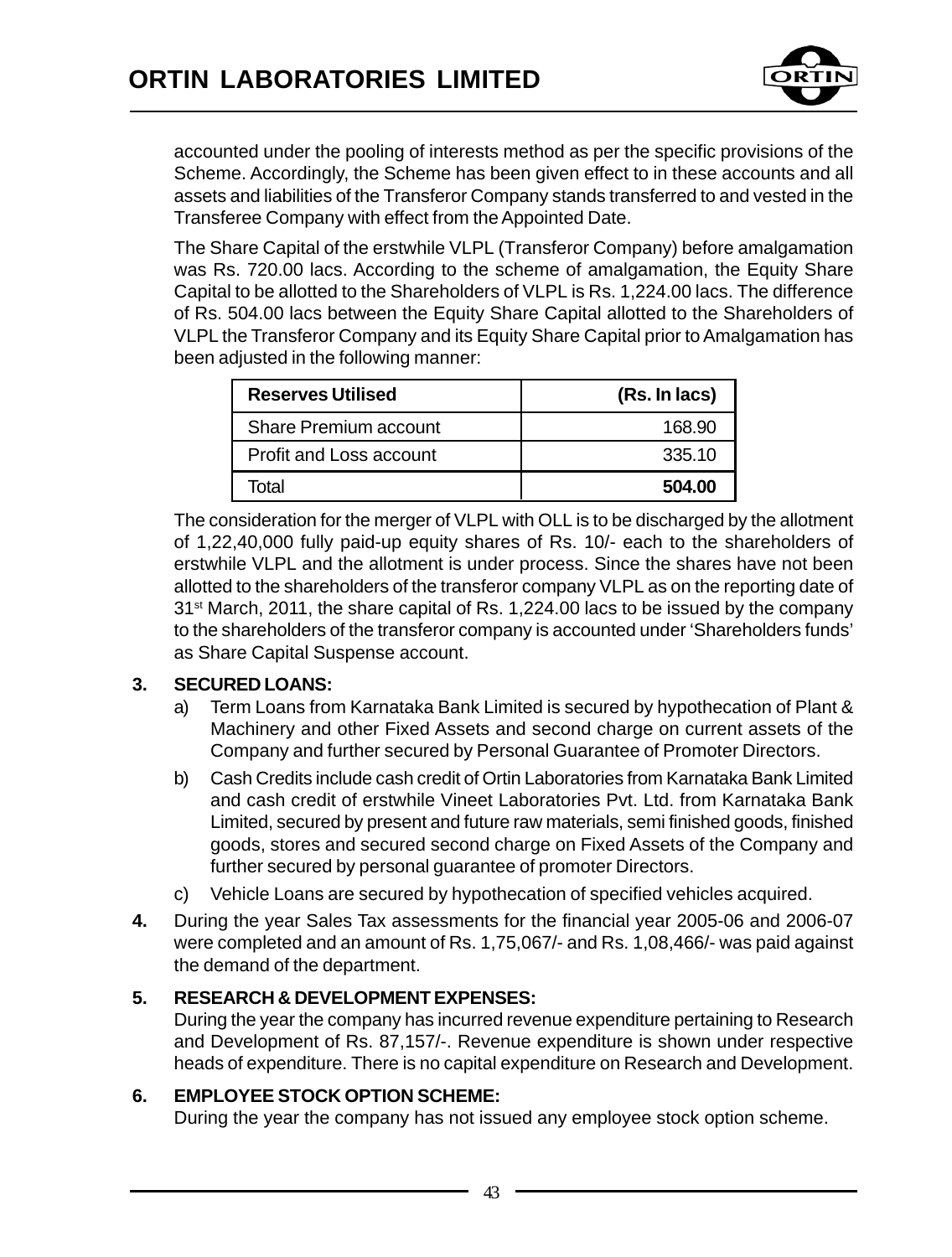

#### **7. SALES TAX DEFERMENT:**

The sales tax deferment liability amounting to Rs. 11,15,966/- shown under Unsecured Loans due for repayment from the financial year 2019 onwards. The Government of Andhra Pradesh has granted Sales Tax Deferment for a period of 14 years.

#### **8. FOREIGN EXCHANGE TRANSACTIONS:**

| <b>Particulars</b>                 | 31 March 2011<br><b>Rupees</b> |
|------------------------------------|--------------------------------|
| a. Value of imports (VLPL)         | 6,52,17,628                    |
| Value of Deemed Exports (Form CT3) | 4.29.58.400                    |

During the year, the company has recognized Rs. 2,23,650/- as profit on foreign exchange in the profit and loss account.

#### **9. MANAGERIAL REMUNERATION:**

| SI.<br>No. | Name of the Directors         | 31 March 2011<br><b>Rupees</b> |
|------------|-------------------------------|--------------------------------|
| 1.         | Sri. S. MURALI KRISHNA MURTHY | 7,20,000                       |
| 2.         | Sri. S. MOHAN KRISHNA MURTHY  | 7,20,000                       |
| 3.         | Sri. S. BALAJI VENKATESWARLU  | 7,20,000                       |
| 4.         | Sri. S. SRINIVAS KUMAR        | 7,20,000                       |
| 5.         | Sri. G. VENKATA RAMANA        | 5,59,170                       |
| 6.         | Sri. Bh. SATYANARAYANA RAJU   | 2,88,000                       |
| 7.         | Smt. G. V. RAMA               | 3,00,000                       |
| 8.         | Sri. A. RANGA RAJU            | 3,00,000                       |
| 9.         | Smt. D. RAMAVATHI             | 3,00,000                       |

The above figures do not include Sitting fee paid and provision for gratuity and leave encashment.

#### **10. REMUNERATION TO AUDITORS:**

|                                | 31 March 2011<br><b>Rupees</b> |
|--------------------------------|--------------------------------|
| <b>Audit Fee</b>               | 2,20,600                       |
| Tax Audit Fee                  | 33,090                         |
| For taxation and other matters | 22,600                         |
| )TAI                           | 2,75,750                       |

#### **11. CONTINGENT LIABILITIES:**

- a) The contingent liabilities as on  $31<sup>st</sup>$  March, 2011 are as follows:
- b) Estimated amount of contracts remaining to be executed on Capital Accounts and not provided for – NIL.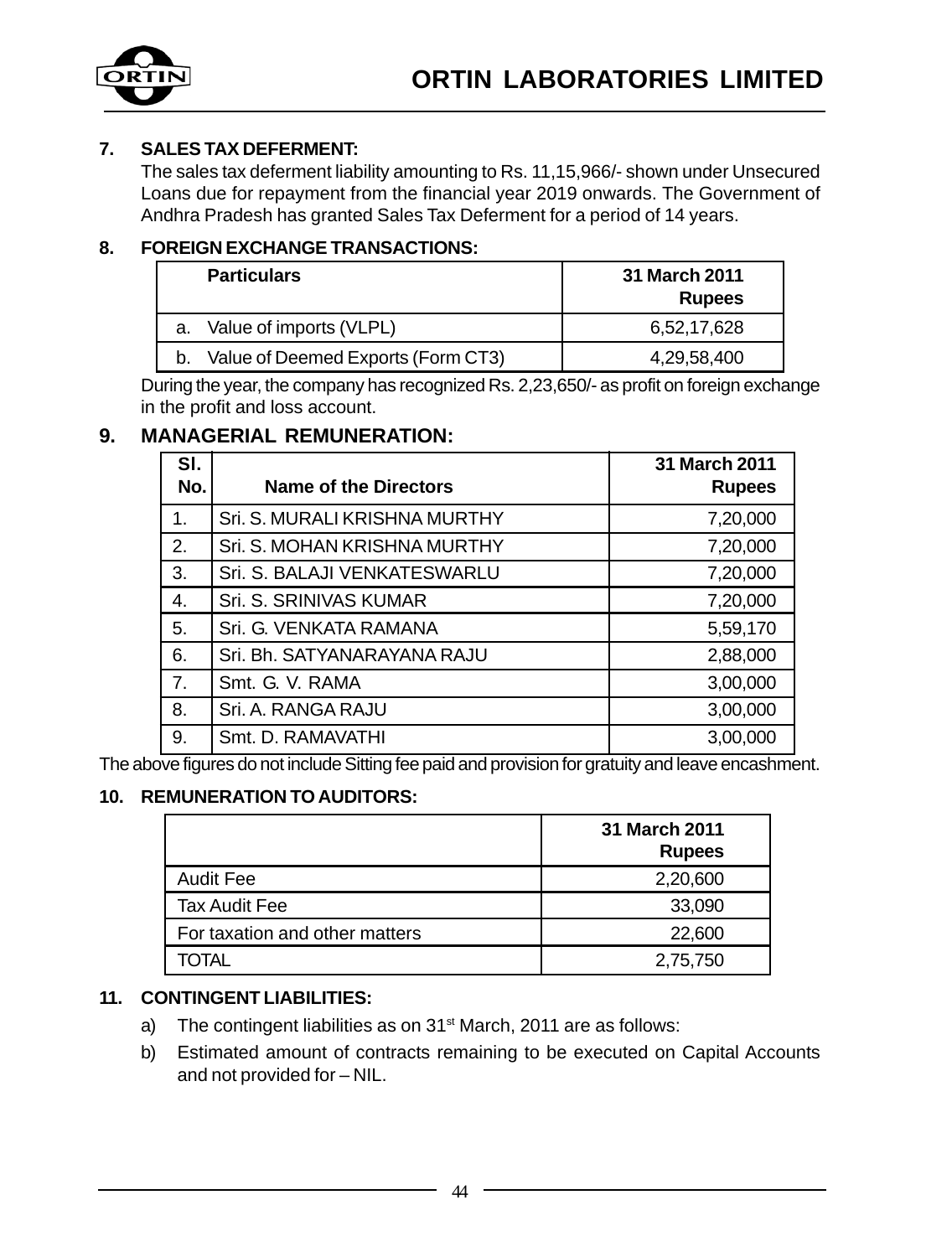

#### **12. DEFERRED TAX :**

|                                                                                                                                                                                                                                                                 | 31 March 2011<br><b>Rupees</b> |
|-----------------------------------------------------------------------------------------------------------------------------------------------------------------------------------------------------------------------------------------------------------------|--------------------------------|
| In Conformity with the Accounting Standard 22 on<br>Accounting for Taxes on income issued by Institute of<br>Chartered Accountants of India, during the year the<br>Company has provided for the Net Deferred Tax Liability/<br>Assets in the books of account. |                                |
| Net Block as per Companies Act                                                                                                                                                                                                                                  | 22,68,78,914                   |
| Net Block as per Income Tax Act                                                                                                                                                                                                                                 | 16,46,51,085                   |
| <b>Timing Difference</b>                                                                                                                                                                                                                                        | 6,22,27,829                    |
| Net Tax Liability as on 31-03-2011                                                                                                                                                                                                                              | 2,06,70,529                    |
| Less: Deferred Tax Liability as on 31-03-2010                                                                                                                                                                                                                   | 2,10,21,626                    |
| Effect on Profit and Loss Account (Deferred Tax for the year)                                                                                                                                                                                                   | (3,51,097)                     |

# Deferred tax liability represents timing differences in depreciation on fixed assets.

#### **13. EARNINGS PER SHARE:**

(A) BASIC EARNING PER SHARE

| Τ. | Number of equity shares outstanding at the beginning of the year.                                                    | 36,70,400                    |
|----|----------------------------------------------------------------------------------------------------------------------|------------------------------|
|    | ii. Number of equity shares issued during the year.                                                                  | 13,27,0000                   |
|    | iii. Total number of equity shares outstanding at the end<br>of the year. (used for denominator for calculating EPS) | 1,69,40,400<br>(1,03,83,167) |
|    | iv. Profit available to share holders.                                                                               | 1,61,60,666                  |
|    | v. Basic Earning per Share. (face value Rs. 10/-)                                                                    | 1.56                         |

(B) DILUTED EARNING PER SHARE

| Number of equity shares outstanding as per Point No. iii above.    | 1,69,40,400   |
|--------------------------------------------------------------------|---------------|
| ii. Weighted average number of potential equity shares outstanding | <b>NIL</b>    |
| liii. Weighted average number of shares outstanding (used for      | 1,69,40,400   |
| denominator for calculating EPS)                                   | (1,03,83,167) |
| Iv. Profit available to share holders                              | 1,61,60,666   |
| [v. Basic Earning per Share (face value Rs. 10/-)                  | 1.56          |

Reconciliation of numerator used for the calculation of Earnings per share to Net Profit for the year:

| Profit after tax for the year             | 1,47,53,871 |
|-------------------------------------------|-------------|
| Add: Dividend Tax included in Tax expense | 14,06,795   |
| Profit available for shareholders         | 1,61,60,666 |

#### **14. RELATED PARTY TRANSACTIONS:**

Disclosure as required by Accounting Standard AS 18: Related party disclosures issued by the Institute of Chartered Accountant of India (ICAI) is follows:

- (A) (i) Names of the transacting related parties.
	- SRI SAI KRISHNA MARKETING ASSOCIATES
	- (ii) Description of the relationship between the parties. Associate Firm.
	- (iii) Description of the nature of transaction.

Sales and purchases to/from associates firm in which directors are interested.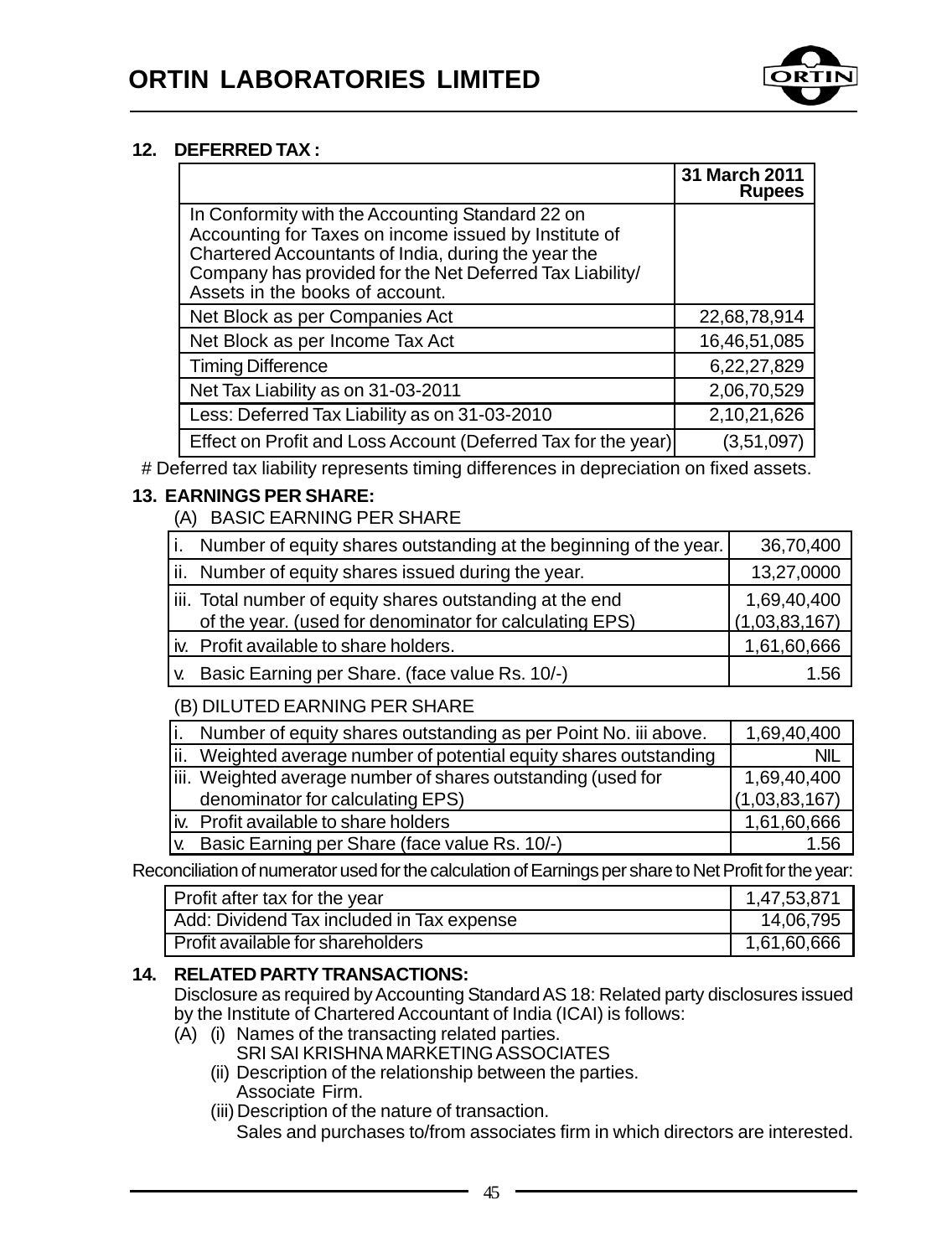

(iv) Volume of transaction:

Sales: Rs. 77,17,436/- Purchases: Rs. 12,10,716/-

The above transactions are not related to the products, which are manufactured at the company's production facilities and it is only a trading transaction.

- (v) Other elements of the related party transactions necessary for an understanding of the financial statements: NIL.
- (vi) The amounts or appropriate proportions of outstanding items pertaining to related parties at the balance sheet date and provisions for doubtful debts due from such parties at that date: Dr. 26,86,734/-.
- (vii) Amounts written off or written back in the period in respect of debts due from or to related parties: NIL
- (B) (i) Names of the transacting related parties. ORTIN BIOTECH PRIVATE LIMITED
	- (ii) Description of the relationship between the parties. Associate Company.
	- (iii) Description of the nature of transaction. Inter corporate Loan to associate Company in which directors are interested.
	- (iv) Volume of transaction: Loan outstanding: Rs. 1,11,000/-
	- (v) Other elements of the related party transactions necessary for an understanding of the financial statements: NIL.
	- (vi) The amounts or appropriate proportions of outstanding items pertaining to related parties at the balance sheet date and provisions for doubtful debts due from such parties at that date: 1,11,000.
	- (vii) Amounts written off or written back in the period in respect of debts due from or to related parties: NIL
- (C)(i) Names of the transacting related parties. WOHLER LABORATORIES PRIVATE LIMITED
	- (ii) Description of the relationship between the parties. Enterprise over which key managerial personnel/ their relatives are able to exercise significant influence
	- (iii) Description of the nature of transaction. Sales and purchases to/from a company in which directors are interested.
	- (iv) Volume of transaction: Sales: Rs. 9,31,267/- Purchases: Rs. 1,59,522/- Job work payments Rs. 1,20,000/-
	- (v) Other elements of the related party transactions necessary for an understanding of the financial statements: NIL.
	- (vi) The amounts or appropriate proportions of outstanding items pertaining to related parties at the balance sheet date and provisions for doubtful debts due from such parties at that date: Rs. 45,37,544/-
	- (vii) Amounts written off or written back in the period in respect of debts due from or to related parties: NIL.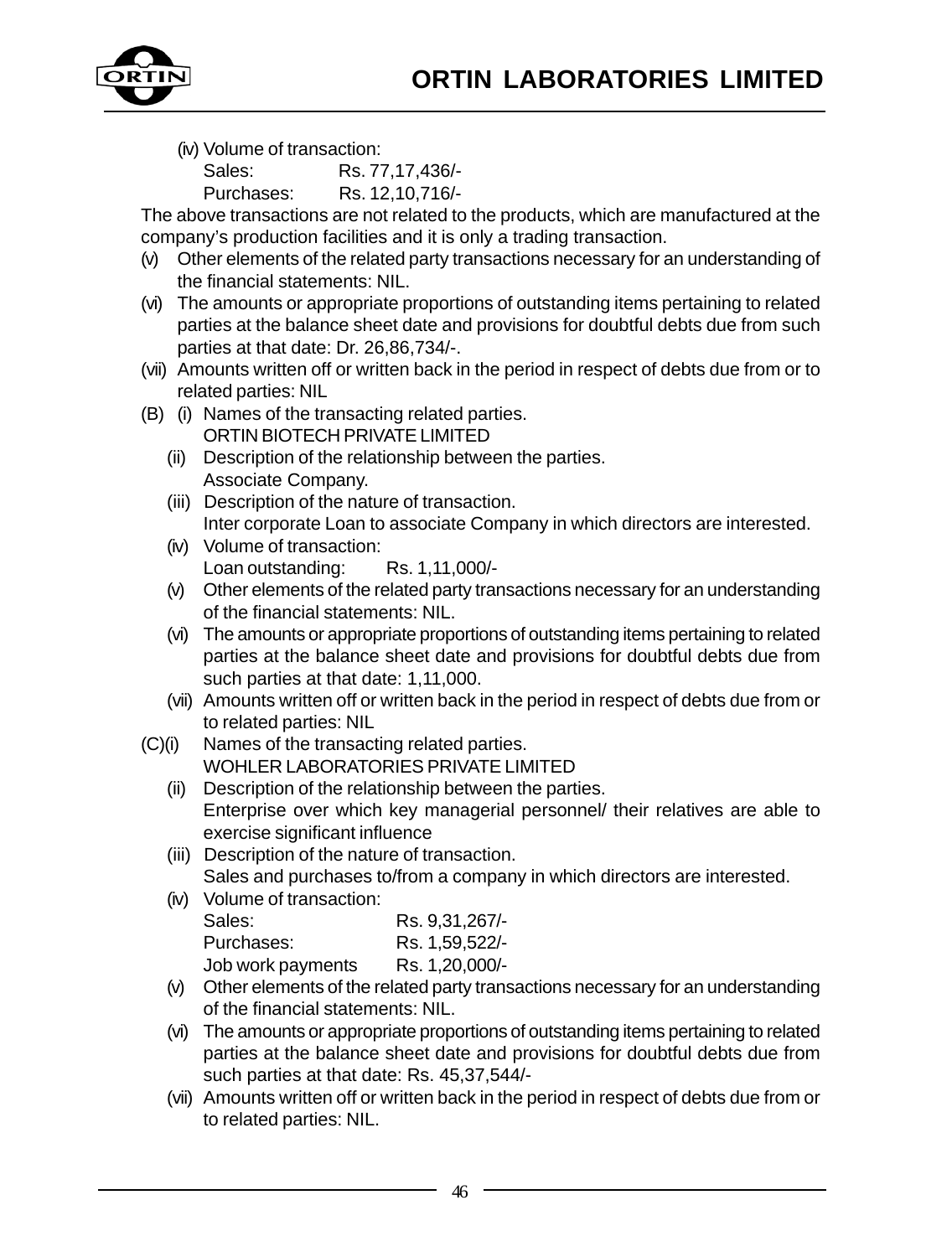

#### **15. SEGMENT REPORTING:**

The Company is engaged in the manufacture of Drug Intermediates and Pharmaceuticals. Accounting Standard 17 "Segment Reporting" issued by the Institute of Chartered Accountants of India is not applicable.

#### **16. SHARE CAPITAL:**

The authorized capital of the company is Rs. 15,75,00,000/- divided into 1,57,50,000 shares of Rs. 10/- each. According to the scheme of amalgamation approved by the High Court, the authorized capital of the company is to be increased to Rs.17,00,00,000/-, upon the scheme being finally effective. However the company is proposing to increase the authorized capital to Rs. 20,00,00,000/-. Since the formalities with the Registrar of Companies is pending, the authorized capital of the company is shown as the sum total of the authorized share capital of the company before the amalgamation and the authorized share capital of erstwhile VLPL.

Shareholders' funds of Rs. 16,94,04,000/- consists of the paid up capital of the company Rs. 4,70,04,000/- divided into 47,00,400 equity share of Rs. 10/- each and Share Capital Suspense account of Rs. 12,24,00,000/-, which represents the amount of share capital to be issued to the shareholders of erstwhile VLPL pursuant to the scheme of amalgamation.

- **17** In the opinion of the Board the Current assets, Loans and advances are approximately of the value stated if realized in the ordinary course of the business. The provision for depreciation and all known liabilities are adequate and not in excess of the amount considered reasonably necessary.
- **18.** The balances shown against Sundry Debtors, Sundry Creditors and Advances are subject to confirmation from the respective parties.
- **19.** DISCLOSURE UNDER MICRO, SMALL AND MEDIUM ENTERPRISES DEVELOPMENT ACT, 2006: As regards to the compliance of provisions relating to the dues to Micro, Small and Medium Enterprises in terms of Section 22 of the Micro, Small and Medium Enterprises Development Act, 2006, the Company has sent letters to the Creditors to confirm whether they are Micro, Small and Medium Enterprises. The Company is yet to receive the confirmations from them. Hence, the Company could not quantify the dues, if any to the Micro, Small and Medium Enterprises.
- **20.** ADDITIONAL INFORMATION PURSUANT TO PARAGRAPHS 3 & 4 OF PART II OF SCHEDULE VI TO THE COMPANIES ACT 1956, (AS CERTIFIED BY A DIRECTOR:
	- A. PARTICULARS IN RESPECT OF GOODS MANUFACTURED: Since the products involved are voluminous, according to the management it is not possible to give product wise details.
	- B. STOCKS, PURCHASES & SALES OF FINISHED GOODS: Since the products involved are voluminous, according to the management it is not possible to give product wise details.
- **21.** During the year the company has recognized the export incentive on excise duty of Rs. 2,49,289/- as income in the profit and loss account.
- **22.** During the year it was proposed to declare dividend of 5% on paid up Share Capital.
- **23.** During the year the company has amortized 20% of preliminary expenses i.e. Rs. 11,64,675/-.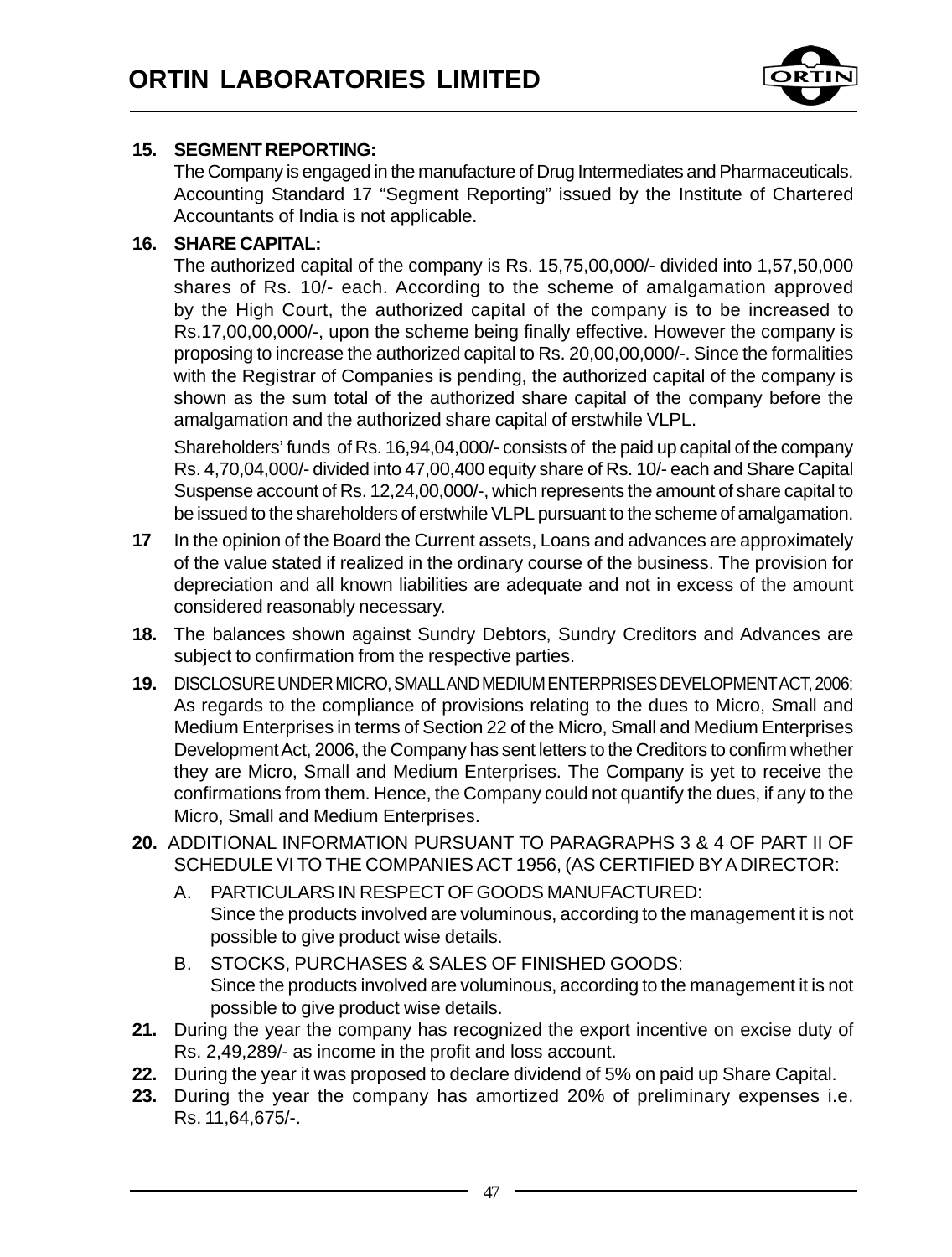

**24.** During the year the following provisions were made:

|               | <b>Rupees</b> |
|---------------|---------------|
| l Current Tax | 48,33,803     |
| Dividend      | 84,70,200     |
| Dividend Tax  | 14,06,794     |
| Gratuity      | 94.078        |

**25.** The company's investments are stated at cost price in financial statements. The cost price and market value of mutual funds and Shares are given below:

| S. No | Name of the fund      | Cost      | <b>Market price</b>  |
|-------|-----------------------|-----------|----------------------|
|       |                       | In Rupees | <b>In Rupees</b>     |
|       | <b>Welcure Drugs</b>  | 3,000     | 489                  |
| 2.    | Karnataka Bank Ltd    | 9.171     | 53,750               |
| 3.    | Karnataka Bank Ltd    | 1,87,000  | Share to be Allotted |
|       | Manikanta Bank,       | 5,000     | (unquoted)           |
| -5.   | <b>DSP Block Rock</b> | 3,00,000  | 3,23,402             |

Investments were stated at cost price in the financial statements.

**26.** Disclosure under clause 32 of the Listing Agreement:

| (a) | Loans and Advances in the nature of Loans to Subsidiary Company                                                                                                                        | NIL          |
|-----|----------------------------------------------------------------------------------------------------------------------------------------------------------------------------------------|--------------|
| (b) | Loans and Advances in the nature of Loans to Associate Company                                                                                                                         | NIL          |
| (C) | Loans and Advances in the nature of Loans where there is:<br>(1) No repayment schedule or repayment beyond 7 years<br>(2) No interest or interest below section 372 A of Companies Act | NIL<br>NIL   |
| (d) | Loans and Advances in the nature of Loans to firms/companies<br>In which directors are interested                                                                                      | Rs. 1,11,000 |
| (e) | Investment by the Loan in the shares of the parent company<br>And subsidiary company, when the company has made a loan                                                                 |              |
|     | Or advance in the nature of loan                                                                                                                                                       | NIL          |
|     | 27. Previous year figures have been regrouped and rearranged wherever necessary.                                                                                                       |              |
|     |                                                                                                                                                                                        |              |

**28.** All the amounts are rounded of to the nearest rupee.

#### **Signature to Schedule 'A' to 'S'**

As per our attached report of even date. Con behalf of the Board CHARTERED ACCOUNTANTS **B.V.RAMANA REDDY** Managing Director PARTNER M. No. 026967 Firm Reg. No. 002020S Sd/-PLACE: HYDERABAD. **G. VENKAT RAMANA**<br>DATED: 01-09-2011 **G. VENKAT RAMANA** 

**For MATHESH & RAMANA For ORTIN LABORATORIES LIMITED**<br>CHARTERED ACCOUNTANTS Sd/- **S.MURALI KRISHNA MURTHY**

Joint Managing Director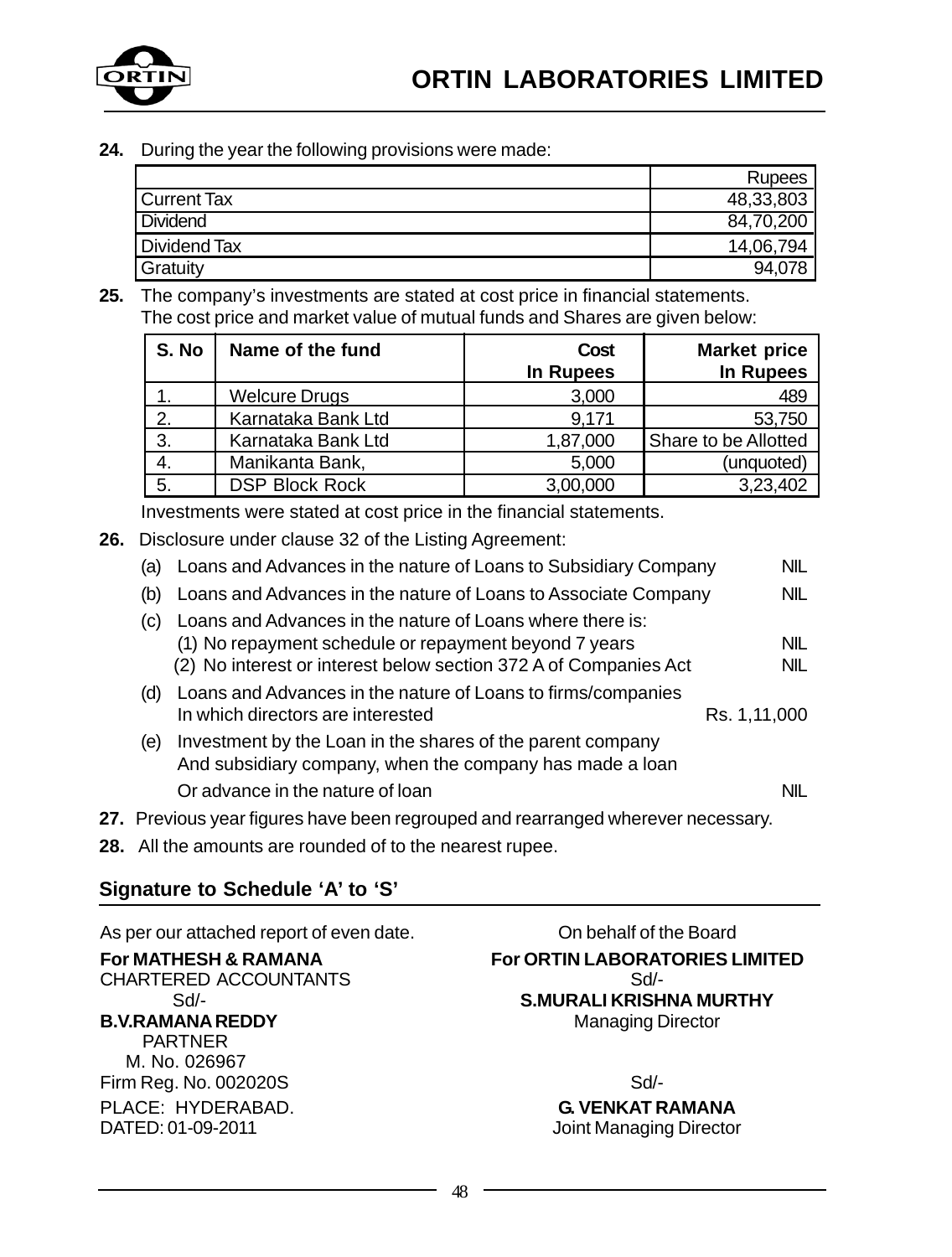

### **AUDITOR'S CERTIFICATE**

We have examined the attached Cash Flow statement of **ORTIN LABORATORIES LIMITED**, Hyderabad for the period ended 31<sup>st</sup> March, 2011. The statement has been prepared by the Company in accordance with the requirements of listing agreement clause 32 with Bombay Stock Exchange and is based on and in agreement with the corresponding Profit and Loss Account and Balance Sheet of the Company covered by report of 1<sup>st</sup> September, 2011 to the members of the Company.

For **MATHESH & RAMANA** CHARTERED ACCOUNTANTS

Sd/- **B.V. RAMANA REDDY** PARTNER

Membership No. 026967 Firm Reg. No. 002020S

Place: Hyderabad Date : 01.09.2011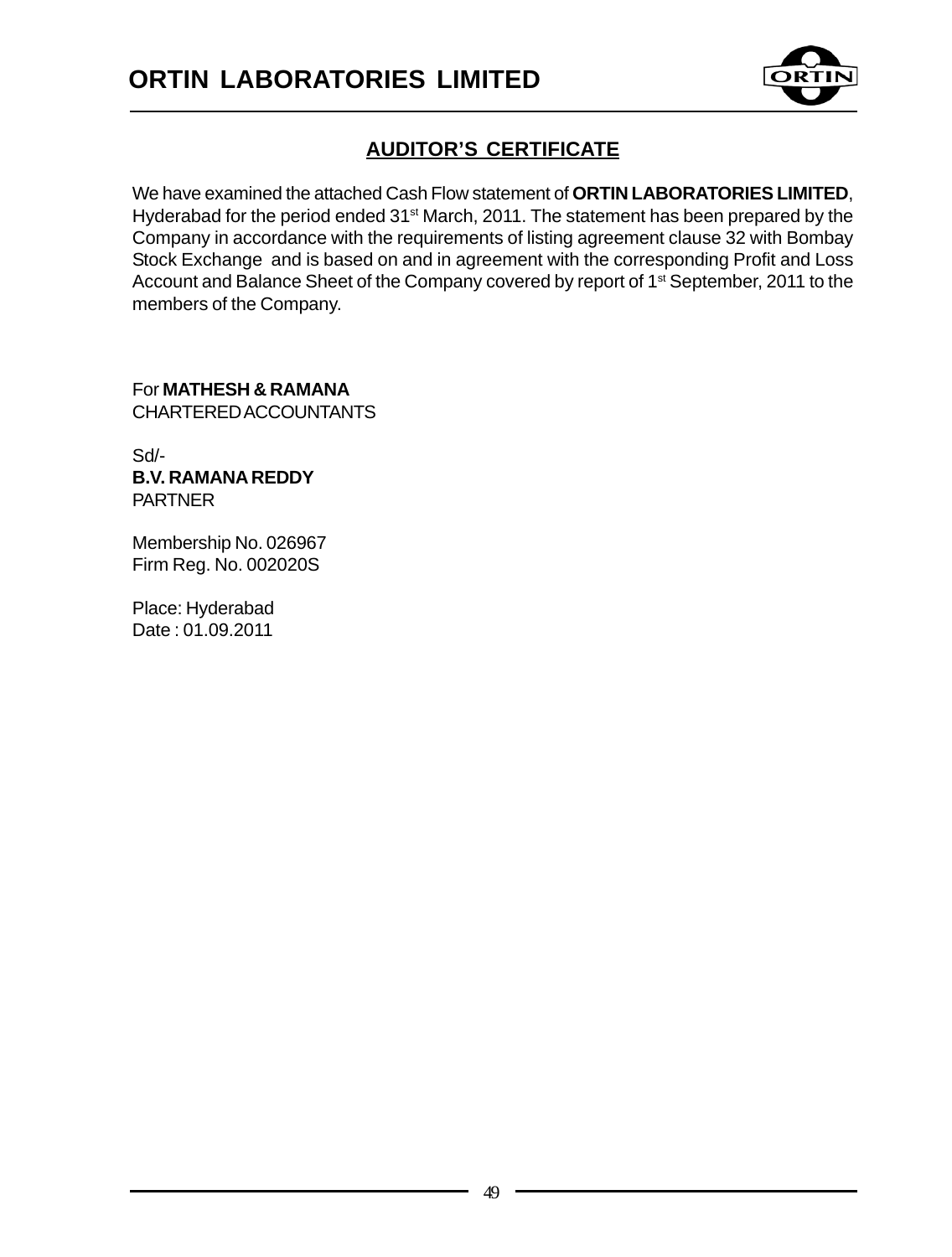

### **CASH FLOW FROM OPERATION ACTIVITIES**

| <b>PARTICULARS</b>                          | 31-03-2011     | 31-03-2010     |
|---------------------------------------------|----------------|----------------|
| Net profit before tax                       | 20,643,372     | 12,997,393     |
| ADD:Depreciation                            | 6,317,495      | 1,946,349      |
| ADD: Misc. Expenses                         | 1,164,675      | 958,000        |
| ADD:Interest                                | 6,778,645      | 460,304        |
| Less: Interest received                     | 356,997        | 100,484        |
| Less: Misc. income                          | 1,227,799      | 632,175        |
| <b>Operating Profit</b>                     | 33,319,391     | 15,629,387     |
| Increase in inventories                     | 33,075,411     | (2,924,527)    |
| Increase in debtors                         | (2,349,256)    | (2,202,937)    |
| Increase in loan & advances                 | (9,352,040)    | (47, 872)      |
| Increase/Decrease in current liabilities    | (27, 403, 534) | 13,103,684     |
| Cash generated from operations              | 27,289,972     | 23,557,735     |
| less:Tax expense                            | 4,833,803      | 4,418,662      |
| Less: Interest paid                         | 6,778,645      | 460,304        |
| <b>Cash from operations</b>                 | 15,677,524     | 18,678,769     |
| Increase in Investments                     | (170, 103)     | 9,172          |
| Add: Misc. Income                           | 1,227,799      | 632,175        |
| Add: Additions to Fixed Assets              | (58, 846, 053) | (9,222,294)    |
| Add: Interest Received                      | 356,997        | 100,484        |
| <b>Net Cash Used in Investing</b>           | (57, 431, 360) | (8,480,464)    |
| Receipts from share capital                 | 20,655,000     |                |
| Receipts from new borrowings                | (11, 982, 886) | (25, 444, 584) |
| <b>Net Cash Used Financing Activity</b>     | 8,672,114      | (25, 444, 584) |
| <b>Net cash Flow</b>                        | (33,081,722)   | (15, 246, 279) |
| Opening Balance                             | 22,186,271     | 37,432,550     |
| Add: Opening Balance of Vineet Laboratories |                |                |
| on account of Merger                        | 12,810,221     |                |
| Net cash Flow                               | (33,081,722)   | (15, 246, 279) |
| <b>Cash and Cash Equivalents</b>            | 1,914,770      | 22,186,271     |
|                                             |                |                |

As per our report of even date annexed. For and on behalf of the Board

Chartered Accountants Sd/-

 Partner M. No. 026967 Firm Reg. No. 002020S Sd/-

## **For MATHESH & RAMANA For ORTIN LABORATORIES LIMITED**<br>Chartered Accountants **For ORTIN LABORATORIES LIMITED**

Sd<sup>/</sup>-<br>**B. V.RAMANA REDDY S. Murali Krishna Murthy**<br>Managing Director **Managing Director** 

Place: Hyderabad. **G. Venkat Ramana** Joint Managing Director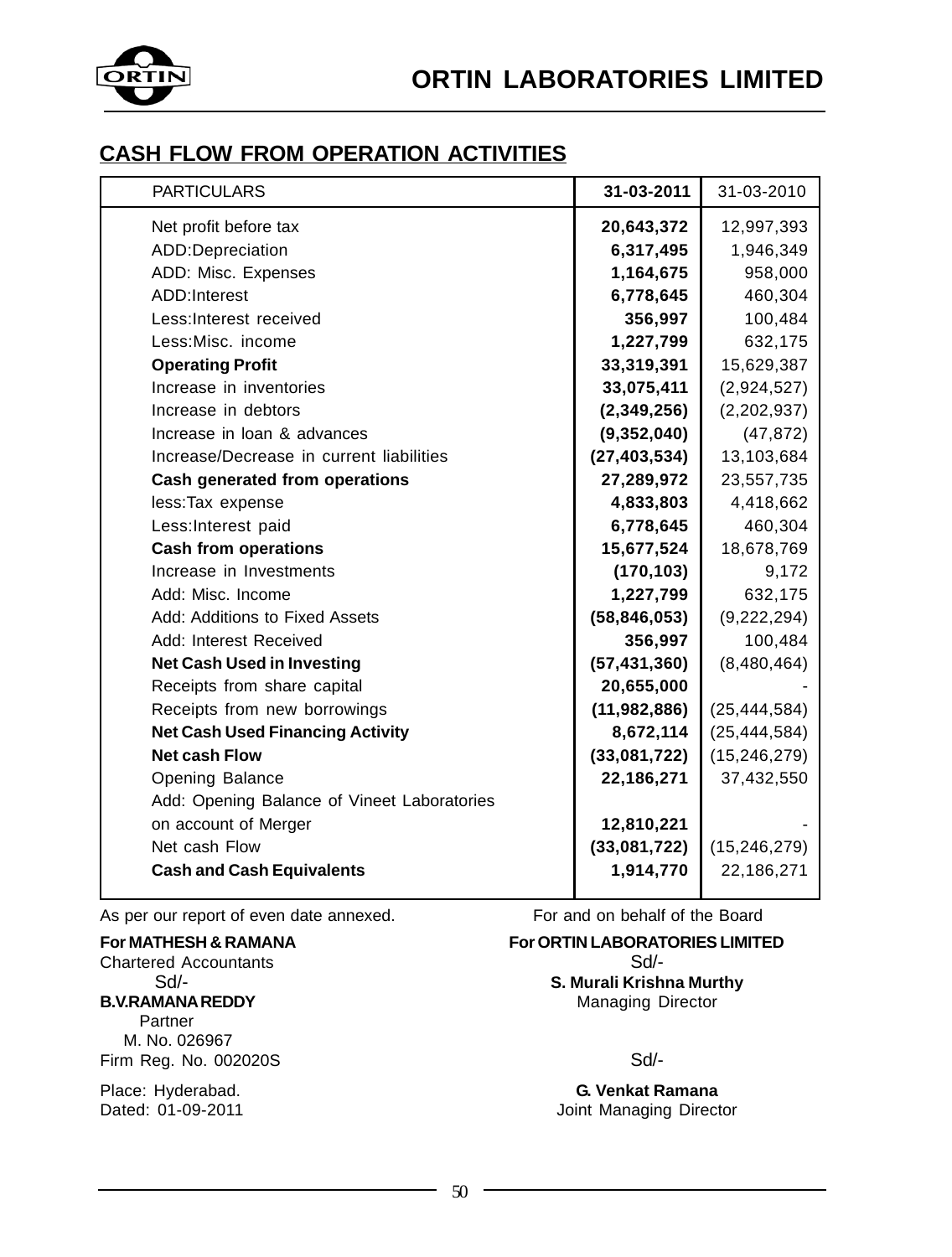

#### **ORTIN LABORATORIES LIMITED**

Flat No.502, Palem Towers, Barkatpura, Hyderabad - 500 027, Andhra Pradesh, India

|                                                                                                                                                                                                                                                         | <b>PROXY FORM</b>                                               |  |
|---------------------------------------------------------------------------------------------------------------------------------------------------------------------------------------------------------------------------------------------------------|-----------------------------------------------------------------|--|
|                                                                                                                                                                                                                                                         |                                                                 |  |
|                                                                                                                                                                                                                                                         |                                                                 |  |
| hereby appoint Mr./Mrs./Ms _____________________ in the district of ____________ as my/our                                                                                                                                                              | ____________ being a member/members of the above named company, |  |
| proxy to attend and vote for me/us on my/our behalf at the Twenty Fourth Annual General Meeting                                                                                                                                                         |                                                                 |  |
| of the Company to be held at Flat No. 502, Palem Towers, Barkatpura, Hyderabad-500 027 at                                                                                                                                                               |                                                                 |  |
| 11.00 AM on Friday, the 30 <sup>th</sup> September, 2011 and at any adjournment thereof.                                                                                                                                                                |                                                                 |  |
| Signed this ___________________ day of __________________ 2011                                                                                                                                                                                          |                                                                 |  |
|                                                                                                                                                                                                                                                         |                                                                 |  |
|                                                                                                                                                                                                                                                         |                                                                 |  |
|                                                                                                                                                                                                                                                         |                                                                 |  |
| Note: The Proxy form duly signed completed must be signed deposited at the Registered Office<br>of the company not less than 48 hours before the time of holding the meeting. A proxy need not be<br>a member.                                          |                                                                 |  |
|                                                                                                                                                                                                                                                         |                                                                 |  |
|                                                                                                                                                                                                                                                         | <b>ORTIN LABORATORIES LIMITED</b>                               |  |
| Flat No. 502, Palem Towers, Barkatpura, Hyderabad - 500 027, Andhra Pradesh, India                                                                                                                                                                      |                                                                 |  |
|                                                                                                                                                                                                                                                         | <b>ATTENDANCE SLIP</b>                                          |  |
| I hereby record my presence at the Twenty Fourth Annual General Meeting of the Company at Flat<br>No. 502, Palem Towers, Barkatpura, Hyderabad - 500 027 at 11.00 AM on Friday,<br>the 30 <sup>th</sup> September, 2011 and at any adjournment thereof. |                                                                 |  |
| Name of attending shareholder                                                                                                                                                                                                                           |                                                                 |  |
| (In Block Letters)                                                                                                                                                                                                                                      |                                                                 |  |
| Name of the proxy                                                                                                                                                                                                                                       |                                                                 |  |
| (to be filed in if the proxy attends instead of the shareholders)                                                                                                                                                                                       |                                                                 |  |
|                                                                                                                                                                                                                                                         | SIGNATURE OF THE SHAREHOLDER/PROXY                              |  |
| Ledger Folio No: __________________                                                                                                                                                                                                                     |                                                                 |  |
| Distinctive Number of Shares                                                                                                                                                                                                                            |                                                                 |  |
| DP ID _________________________________CLIENT ID _______________________________                                                                                                                                                                        |                                                                 |  |
| Note: Shareholders/Proxy holders are requested to bring the Attendance Slips with them duly<br>completed when they come to the meeting and hand them over at the gate, affixing their signature                                                         |                                                                 |  |

there on.